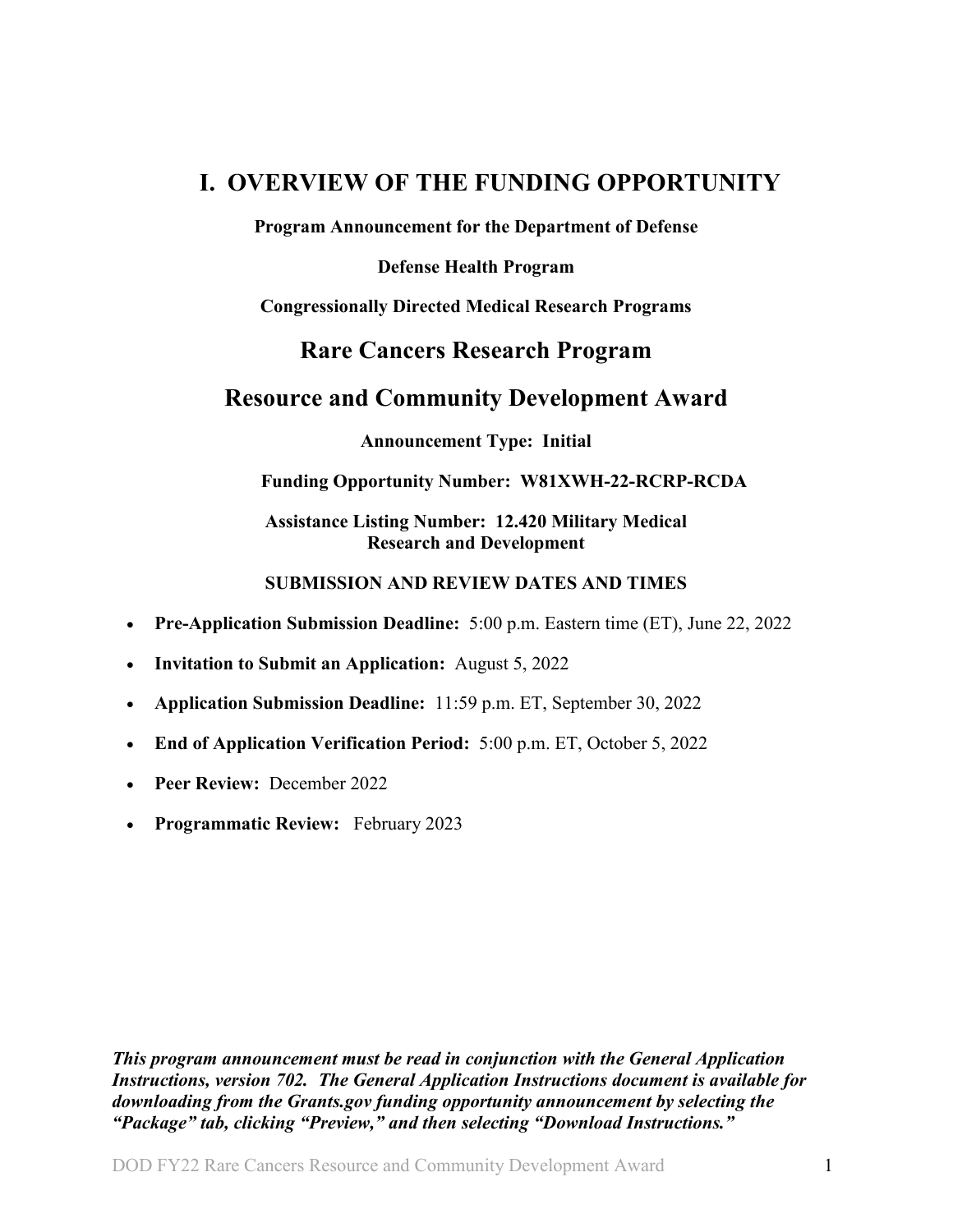## **TABLE OF CONTENTS**

| I.  |                                                                                  |  |
|-----|----------------------------------------------------------------------------------|--|
| II. | <b>DETAILED INFORMATION ABOUT THE FUNDING OPPORTUNITY  3</b>                     |  |
|     |                                                                                  |  |
|     |                                                                                  |  |
|     |                                                                                  |  |
|     |                                                                                  |  |
|     |                                                                                  |  |
|     |                                                                                  |  |
|     |                                                                                  |  |
|     |                                                                                  |  |
|     |                                                                                  |  |
|     |                                                                                  |  |
|     |                                                                                  |  |
|     | II.D.3. Unique Entity Identifier (UEI) and System for Award Management (SAM)  25 |  |
|     |                                                                                  |  |
|     |                                                                                  |  |
|     |                                                                                  |  |
|     |                                                                                  |  |
|     |                                                                                  |  |
|     |                                                                                  |  |
|     |                                                                                  |  |
|     |                                                                                  |  |
|     |                                                                                  |  |
|     |                                                                                  |  |
|     |                                                                                  |  |
|     |                                                                                  |  |
|     |                                                                                  |  |
|     |                                                                                  |  |
|     |                                                                                  |  |
|     |                                                                                  |  |
|     | II.H.1. Program Announcement and General Application Instructions Versions 35    |  |
|     |                                                                                  |  |
|     |                                                                                  |  |
|     |                                                                                  |  |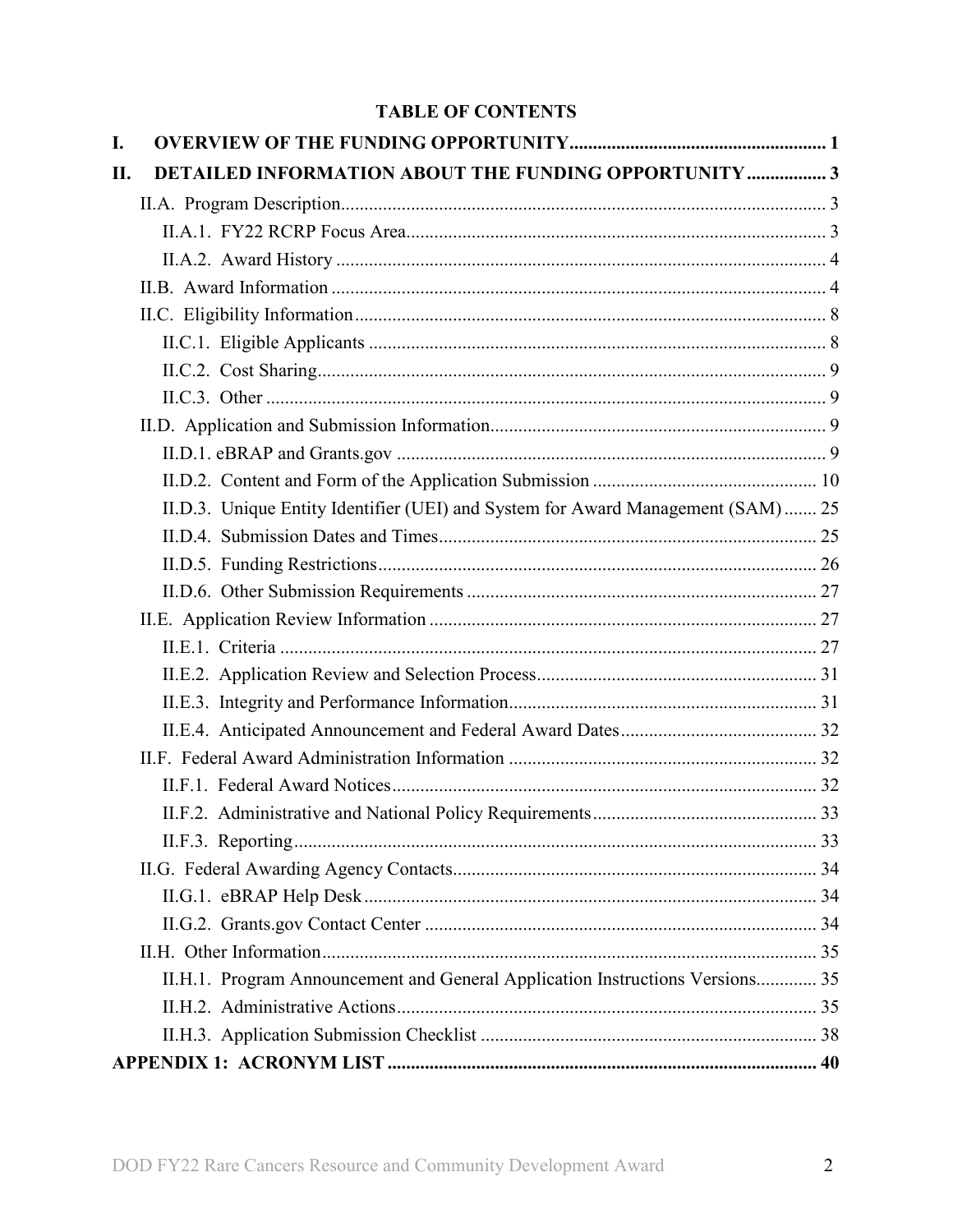# <span id="page-2-0"></span>**II. DETAILED INFORMATION ABOUT THE FUNDING OPPORTUNITY**

## <span id="page-2-1"></span>**II.A. Program Description**

<span id="page-2-3"></span>Applications to the Fiscal Year 2022 (FY22) Rare Cancers Research Program (RCRP) are being solicited , by the U.S. Army Medical Research Acquisition Activity (USAMRAA) using delegated authority provided by United States Code, Title 10, Section 4001 (10 USC 4001). The execution management agent for this program announcement is the Congressionally Directed Medical Research Programs (CDMRP) at the U.S. Army Medical Research and Development Command (USAMRDC). The RCRP was initiated in 2020 to provide support for research of exceptional scientific merit in the area of rare cancers research. Appropriations for the RCRP from FY20 through FY21 totaled \$25 million (M). The FY22 appropriation is \$17.5M.

In FY20, the Defense Appropriations Act provided \$7.5M to the Department of Defense (DOD) to support rare cancers research, thus establishing the RCRP. The rare cancers research Topic Area was first introduced as a congressionally directed research topic under the Peer Reviewed Cancer Research Program (PRCRP) in FY19, although the PRCRP has historically funded research on rare cancers since FY09. In addition to the PRCRP, the CDMRP also manages seven cancer-specific programs as directed by Congress for research in breast cancer, kidney cancer, lung cancer, melanoma, ovarian cancer, pancreatic cancer, and prostate cancer. Various subtypes of these cancers, based on their site-specific origin classifications, are rare in nature. Applicants are not permitted to submit the same application to the RCRP and other CDMRP programs in the same fiscal year.

<span id="page-2-4"></span>*FY22 [RCRP definition of rare cancers: The RCRP defines rare cancer as cancers affecting](https://cdmrp.army.mil/rcrp/default)  [less than 6 persons per 100,000 per year in the U.S.](https://cdmrp.army.mil/rcrp/default)* Applicants will be required to provide a justification statement explaining the relevance of the investigated cancer types/subtypes that fall under the RCRP's definition of rare cancer.

The RCRP's vision is to greatly improve outcomes for people with rare cancers through discovery, community building, and expansion of knowledge across the cancer landscape. The RCRP's mission is to elevate rare cancers research to enable clinically impactful discoveries for the benefit of active-duty Service Members, Veterans, military beneficiaries, and/or the American public.

## *The proposed research must be relevant to active-duty Service Members, Veterans, military beneficiaries, and/or the American public.*

## <span id="page-2-2"></span>**II.A.1. FY22 RCRP Focus Area**

To be considered for funding, application for the FY22 RCRP Resource and Community Development Award (RCDA) must address any of the components of the Platform Development Focus Area.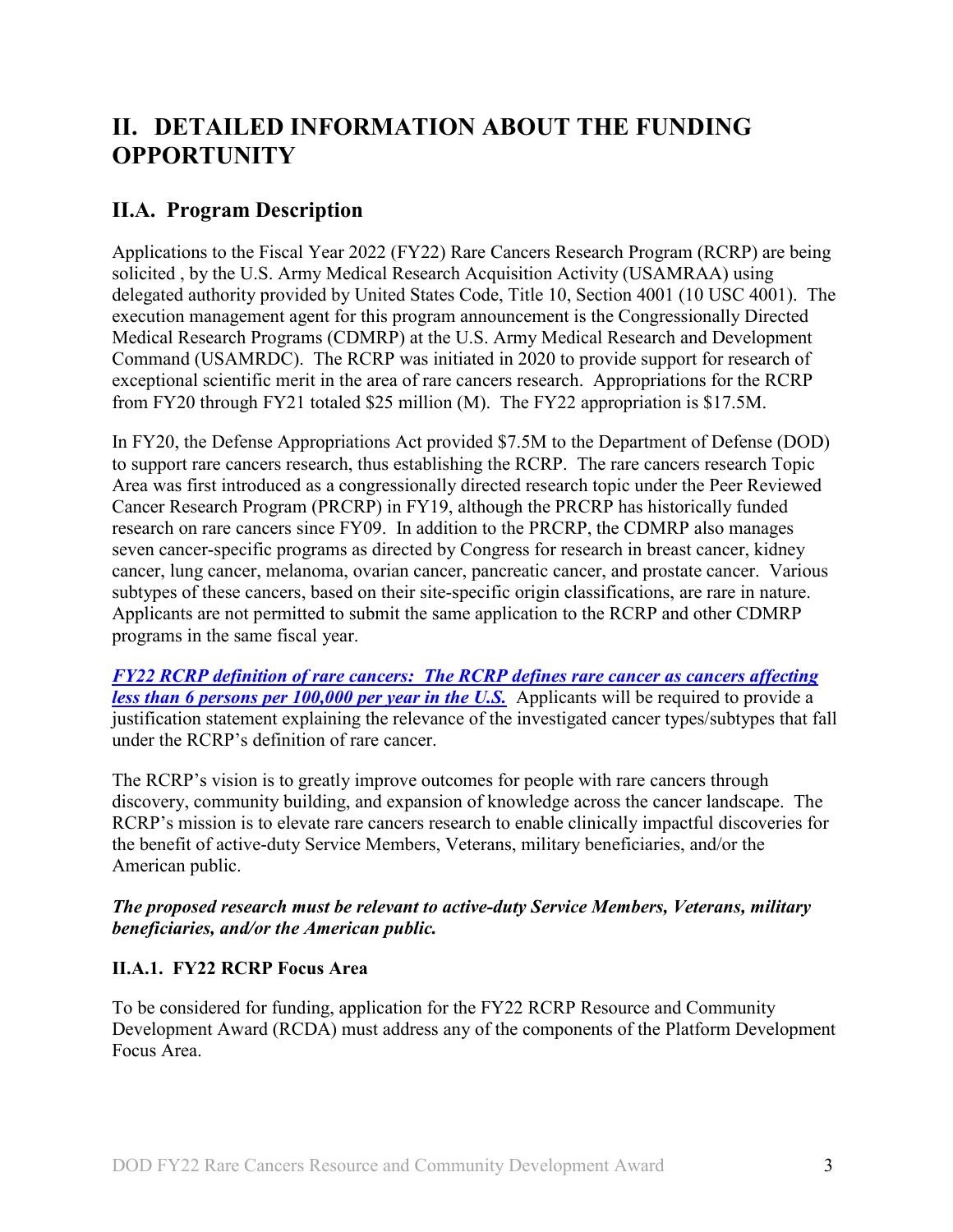**Platform Development:** Development of platforms (such as, tumor tissue repository with clinical annotation; centralized databanks; patient registry with common data structure; research model and molecular database; longitudinal studies of natural history and treatment response) for **multiple rare cancers** to allow sharing data, bio-specimens, and resources.

## <span id="page-3-0"></span>**II.A.2. Award History**

The RCRP Resource and Community Development Award mechanism was first offered in FY20. Since then, 45 Resource and Community Development Award applications have been received, and 5 have been recommended for funding.

## <span id="page-3-1"></span>**II.B. Award Information**

The FY22 RCRP Resource and Community Development Award supports the development of resources that advance the field of rare cancers research and ultimately improve outcomes for individuals with rare cancers. Major gaps in patient care of rare cancers include lack of communication and dissemination strategies for rare cancer research and clinical findings within communities; lack of therapeutics and mechanistic studies to inform treatment development; lack of research and clinical resources, including patient tissues, cell, and tumor models; and lack of infrastructure for sharing data and other resources.

The intent of this funding opportunity is to develop platforms that can share resources and knowledge pertaining to available models, molecular pathways, and therapeutic approaches to facilitate collaboration and information sharing among stakeholders such as researchers, patients, caregivers, clinicians, and other members of the rare cancers community.

Examples of platforms include, but are not limited to the following:

- Building and sharing rare tumor biospecimen repository with clinical annotation
- Databases/banks for centralizing and sharing data for patient registries that can be accessed globally
- Centralizing and sharing research models and molecular data related to genomics/ transcriptomics/immune profiling/proteomics/metabolomics/methylomics/bioinformatics
- Generating a data/reagent/model exchange program where researchers can list resources that they are willing to share and are tagged with indications that may be relevant
- Platform to enable or leverage longitudinal studies of disease natural history and treatment response
- Development of novel methods and systems for collection, sharing, and analysis of data or biospecimens

Applicants should include a well-formulated project design based on a strong scientific rationale and clearly articulate how the proposed resource-platform or community development addresses an unmet need in rare cancer research. Applicants should explain the advantage of their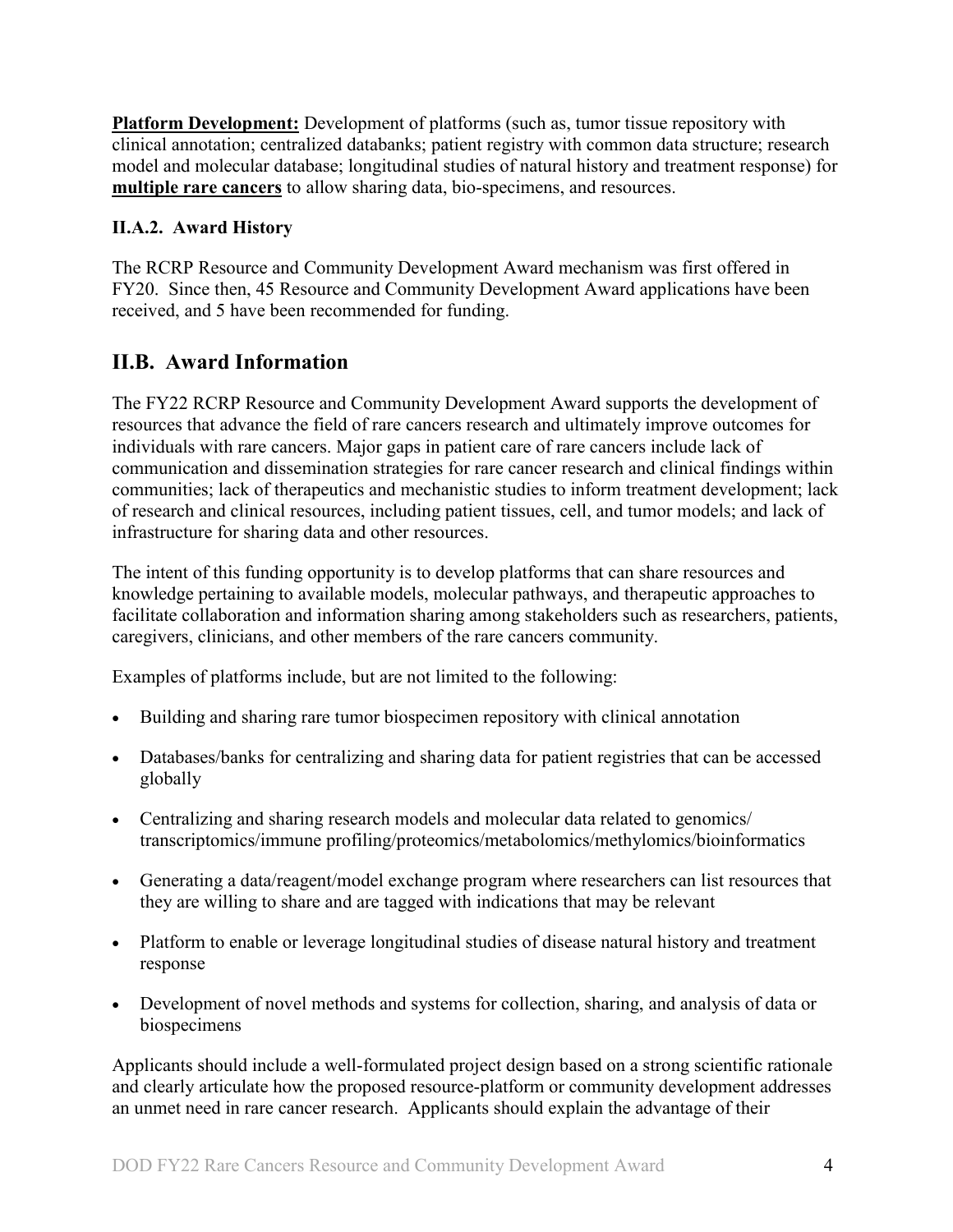approach to developing resources or community versus standard methodologies, techniques, or scopes. A clear plan for collaboration and data sharing needs to be demonstrated. **It is critical to demonstrate how the outcome of the proposed project can benefit multiple rare cancers.**

#### *Key elements of the Resource and Community Development Award are as follows:*

- **Impact:** Outcomes of the RCDA must have potential for major impact on an unmet need in rare cancers research. A resource, as developed in the proposed research, should aim for long-term anticipated advantages toward greatly improving outcomes for people with rare cancers.
- **Patient Advocate Partnership:** Applications to the RCDA funding opportunity are required to include patient advocates who are involved with patient advocacy organization(s). The research team must include **at least two rare cancer patient advocates who will be early and integral partners** throughout the planning and implementation of the research project. *Patient advocates should be involved in the development of the research question, project design, oversight, and evaluation, as well as other significant aspects of the proposed project***.** Interactions with other team members should be well integrated and ongoing, and not limited to attending seminars and semi-annual meetings. *The patient advocates must be individuals who have been directly impacted by a rare cancer either by being diagnosed themselves or as a caretaker/family member of a patient, and they should be active in a cancer advocacy organization or within a support group focused on their rare cancer. Their role should be focused on providing objective input on the research and its potential impact for individuals* with or at risk for a rare cancer. The patient advocates should have a high level of understanding of current rare cancer research.
- **Preliminary Data:** Due to the developmental nature of this award, preliminary data are *not* required but may be included, if available, to address the feasibility of the resource to be developed. Whether or not preliminary data are included, applications must apply solid scientific rationale and logical reasoning based on existing knowledge to the development of the proposed product.
- **Clinical Research:** Research involving human subject use is permitted under this mechanism but is restricted to studies without clinical trials. *Clinical trials are not supported***.** Applications focused on clinical research should demonstrate how the study will leverage clinical information to address knowledge gaps in the development of platforms that can be utilized for sharing data and tissue, the development of clinical annotation datasets, process development, and/or infrastructure development.
- **Applied Research:** Preclinical studies utilizing or creating animal models to further research into rare cancers may be supported by this funding opportunity. The RCDA is intended to support projects that will have the potential to move beyond the realm of basic research, with results that may impact clinical research or patient outcomes.
- **Community Building:** A plan, describing how the rare cancer stakeholder community will be built/enhanced and the community's involvement with developing the resource-platform,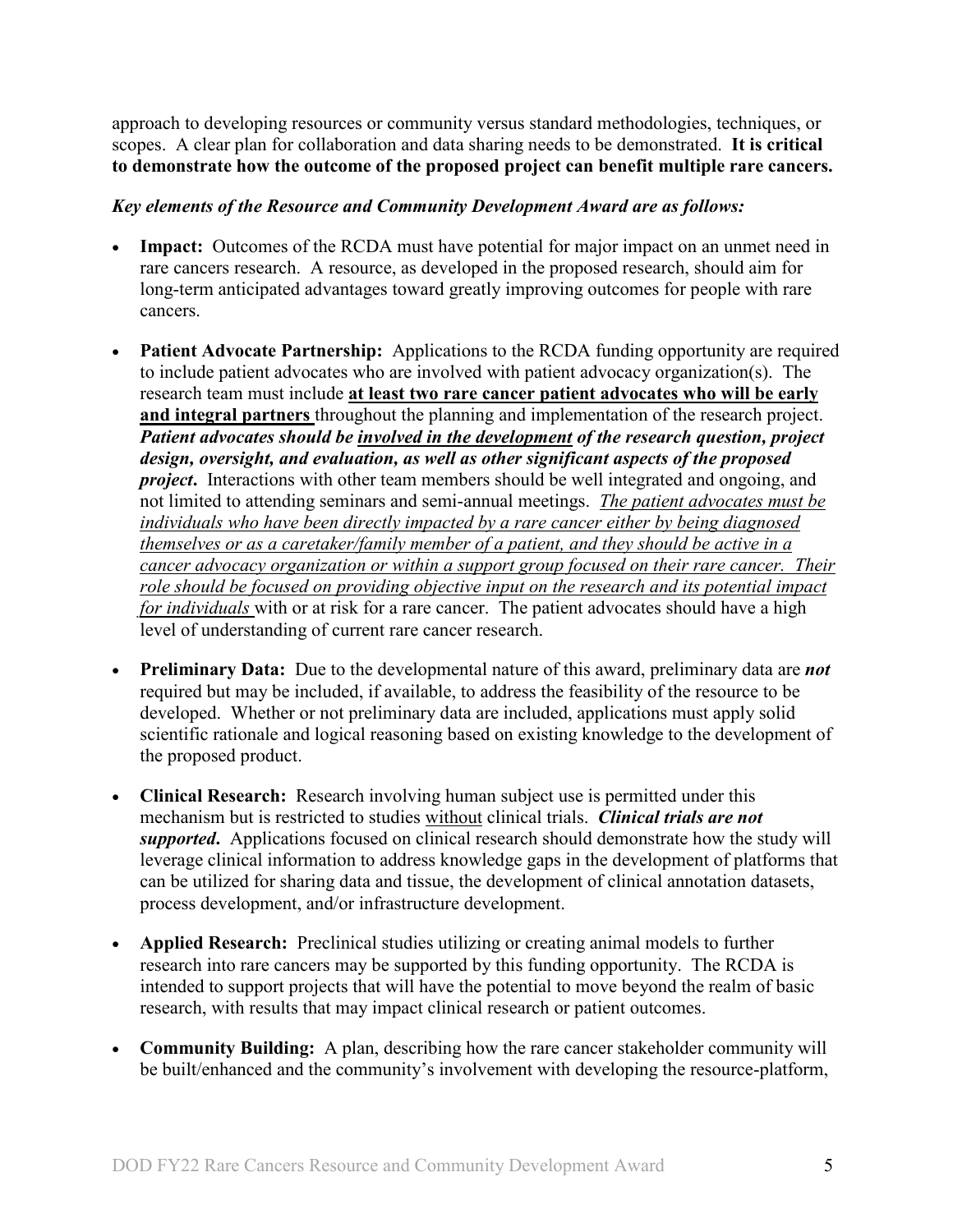is required. It is also important to justify how the community is essential for the development and sustainment of the resource-platform.

- **Dissemination:** A Dissemination Plan is required. The plan should describe the means by which the fully developed resource-platform will be made easily available to the scientific and/or clinical community. Dissemination of resource-platform will play a major role by not only educating the rare cancer community about the recent progress, but also help to develop an informational network.
- **Sustainment:** A plan that outlines the sustainability of the resource in the future is required. The plan should detail the types of rare cancers that are less studied in the collaborations and the resources to be gathered, annotated, and sustained. Additional expansion and feasibility plans should be included. It is important to demonstrate how the outcomes of the current award will be continued and eventually will help the rare care cancer community, beyond the award period.

The types of awards made under the program announcement will be assistance agreements. An assistance agreement is appropriate when the federal government transfers a "thing of value" to a "state, local government," or "other recipient" to carry out a public purpose of support or stimulation authorized by a law of the United States instead of acquiring property or service for the direct benefit and use of the U.S. government. An assistance agreement can take the form of a grant or cooperative agreement. The level of involvement on the part of the DOD during project performance is the key factor in determining whether to award a grant or cooperative agreement. If "no substantial involvement" on the part of the funding agency is anticipated, a grant award will be made (31 USC 6304). Conversely, if substantial involvement on the part of the funding agency is anticipated, a cooperative agreement will be made (31 USC 6305), and the award will identify the specific substantial involvement. Substantial involvement may include, but is not limited to, collaboration, participation, or intervention in the research to be performed under the award. The award type, along with the start date, will be determined during the negotiation process.

A congressionally mandated Metastatic Cancer Task Force was formed with the purpose of identifying ways to help accelerate clinical and translational research aimed at extending the lives of advanced state and recurrent patients. As a member of the Metastatic Cancer Task Force, CDMRP encourages applicants to review the recommendations [\(https://www.health.mil/Reference-Center/Congressional-Testimonies/2018/05/03/Metatatic-](https://www.health.mil/Reference-Center/Congressional-Testimonies)[Cancer-Research\)](https://www.health.mil/Reference-Center/Congressional-Testimonies) and submit research ideas to address these recommendations provided they are within the limitations of this funding opportunity and fit within the FY22 RCRP priorities.

Collaborations between researchers at military or Veteran institutions and non-military institutions are strongly encouraged. These relationships can leverage knowledge, infrastructure, and access to unique clinical populations that the partners bring to the research effort, ultimately advancing cancer research that is of significance to the Warfighter, military families, and the American public.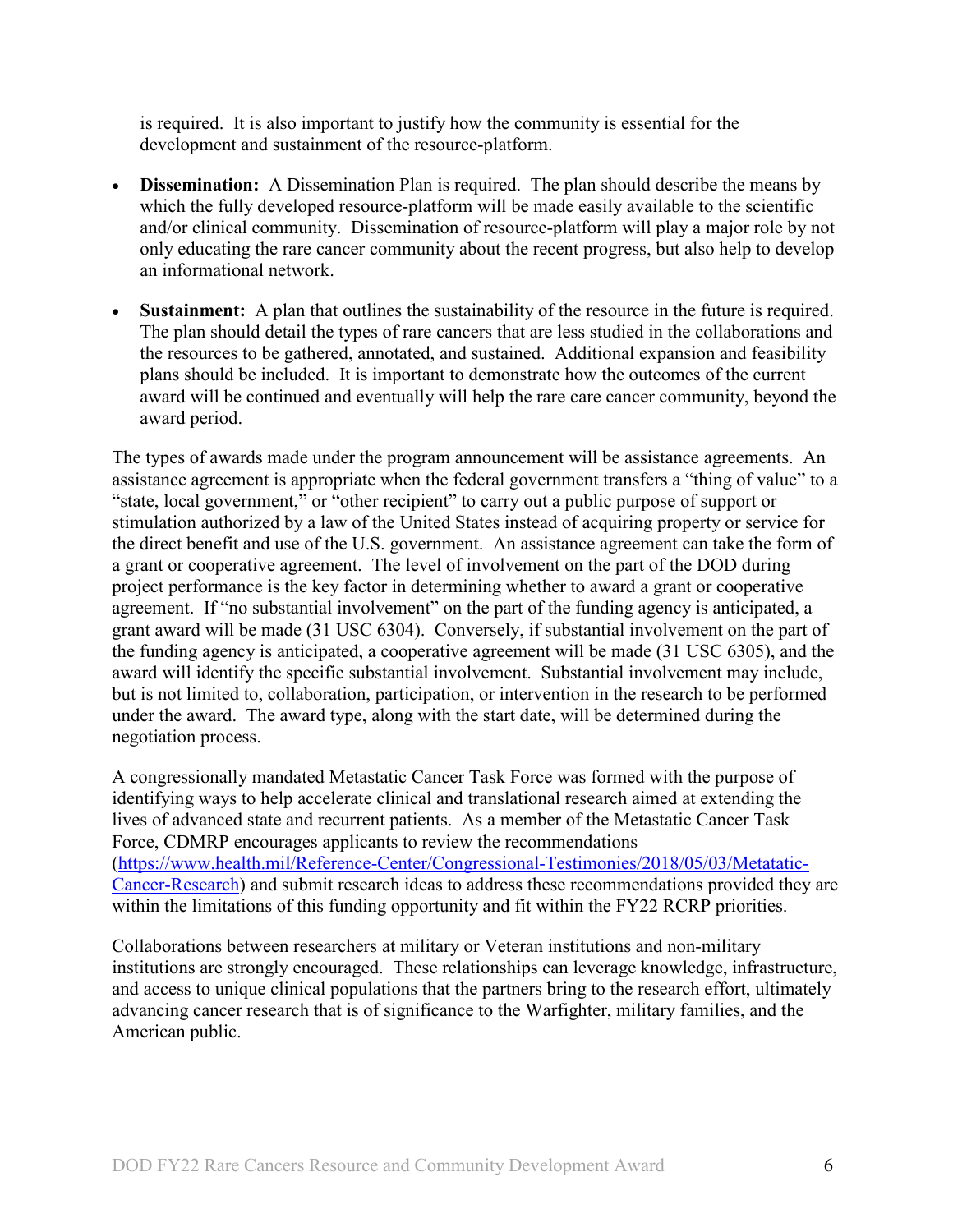The anticipated direct costs budgeted for the entire period of performance for an FY22 RCRP RCDA Award will not exceed **\$600,000**. Refer to Section [II.D.5, Funding Restrictions,](#page-25-0) for detailed funding information.

Awards will be made no later than September 30, 2023. For additional information refer to [Section II.F.1, Federal Award Notices.](#page-31-2)

*The CDMRP expects to allot approximately \$3.84M to fund approximately four Resource and Community Development Award applications. Funding of applications received is contingent upon the availability of federal funds for this program as well as the number of applications received, the quality and merit of the applications as evaluated by scientific and programmatic review, and the requirements of the government. Funds to be obligated on any award resulting from this funding opportunity will be available for use for a limited time period based on the fiscal year of the funds. It is anticipated that awards made from this FY22 funding opportunity will be funded with FY22 funds, which will expire for use on September 30, 2028.*

#### **Research Involving Human Anatomical Substances, Human Subjects, or Human**

**Cadavers:** All DOD-funded research involving new and ongoing research with human anatomical substances, human subjects, or human cadavers must be reviewed and approved by the USAMRDC Office of Research Protections (ORP), Human Research Protection Office (HRPO), prior to research implementation. This administrative review requirement is in addition to the local Institutional Review Board (IRB) or Ethics Committee (EC) review. Local IRB/EC approval at the time of submission is *not* required. Allow up to 3 months to complete the HRPO regulatory review and approval process following submission of *all required and complete* documents to the HRPO. Refer to the General Application Instructions, Appendix 1, and the Human Research Protections Office Resources and Overview document available on the electronic Biomedical Research Application Portal (eBRAP) "Funding Opportunities & Forms" web page [\(https://ebrap.org/eBRAP/public/Program.htm\)](https://ebrap.org/eBRAP/public/Program.htm) for additional information.

If the proposed research involves more than one institution, a written plan for single IRB review arrangements must be provided at the time of application submission or award negotiation. The lead institution responsible for developing the master protocol and master consent form should be identified and should be the single point of contact for regulatory submissions and requirements.

*Clinical research is defined* as: (1) Patient-oriented research. Research conducted with human subjects (or on material of human origin such as tissues, specimens, and cognitive phenomena) for which an investigator (or colleague) directly interacts with human subjects. Excluded from this definition are in vitro studies that utilize human tissues that cannot be linked to a living individual. Patient-oriented research includes: (a) mechanisms of human disease, (b) therapeutic interventions, (c) clinical trials, and (d) development of new technologies. (2) Epidemiologic and behavioral studies. (3) Outcomes research and health services research. *Note:* Studies that meet the requirements for IRB Exemption 4 are not considered CDMRP-defined clinical research. IRB Exemption 4 refers to research involving the collection or study of existing deidentified specimens or data, if these sources are publicly available.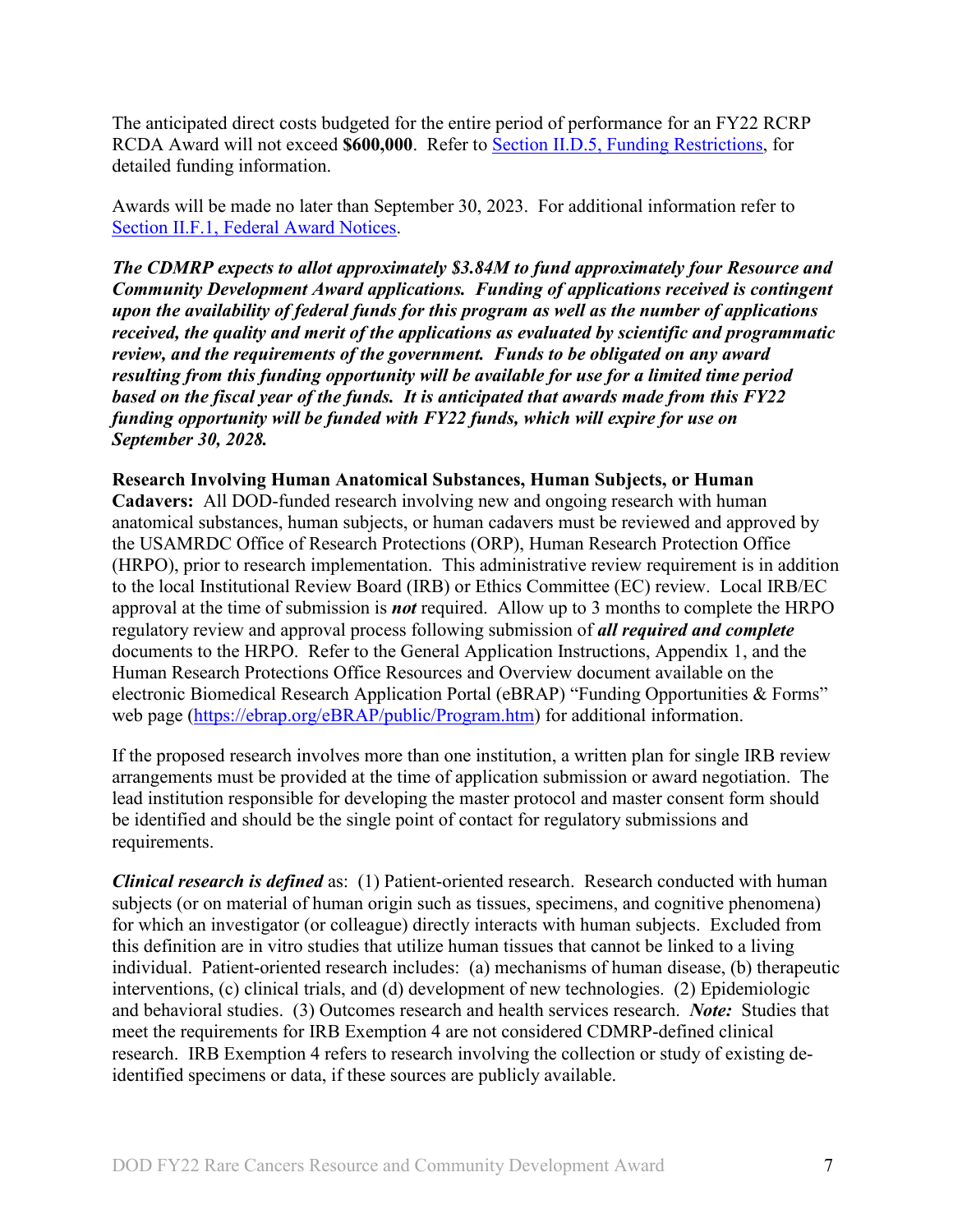*Clinical trials are not allowed.* A clinical trial is defined as a research study in which one or more human subjects are prospectively assigned to one or more interventions (which may include placebo or other control) to evaluate the effects of the interventions on biomedical or behavioral health-related outcomes.

**Use of DOD or Department of Veterans Affairs (VA) Resources:** If the proposed research involves access to active-duty military patient populations and/or DOD or VA resources or databases, the application must describe the access at the time of submission and include a plan for maintaining access as needed throughout the proposed research. Refer to Section [II.D.2.b.ii,](#page-15-0)  [Full Application Submission Components,](#page-15-0) for detailed information. Refer to the General Application Instructions, Appendix 1, for additional information.

**Research Involving Animals:** All research funded by the FY22 RCRP award mechanism involving new and ongoing research with animals must be reviewed and approved by the USAMRDC ORP Animal Care and Use Review Office (ACURO), in addition to the local Institutional Animal Care and Use Committee (IACUC) of record. IACUC approval at the time of submission is *not* required. *Allow at least 3 to 4 months for ACURO regulatory review and approval processes for animal studies.* Refer to the General Application Instructions, Appendix 1, for additional information.

## <span id="page-7-0"></span>**II.C. Eligibility Information**

<span id="page-7-1"></span>**II.C.1. Eligible Applicants**

**II.C.1.a. Organization: All organizations, including foreign organizations, foreign public entities, and international organizations, are eligible to apply.**

**Government Agencies Within the United States:** Local, state, and federal government agencies are eligible to the extent that applications do not overlap with their fully funded internal programs. Such agencies are required to explain how their applications do not overlap with their internal programs.

As applications for this program announcement may be submitted by extramural and intramural organizations, these terms are defined below.

**Extramural Organization:** An eligible non-DOD organization. Examples of extramural organizations include academic institutions, biotechnology companies, foundations, federal government organizations other than the DOD, and research institutes.

**Intramural DOD Organization:** A DOD laboratory, DOD military treatment facility, and/or DOD activity embedded within a civilian medical center. *Intramural Submission:* **An**  *application submitted by a DOD organization for an intramural investigator working within a DOD laboratory or military treatment facility or in a DOD activity embedded within a civilian medical center.*

**The USAMRAA makes awards to eligible organizations, not to individuals.**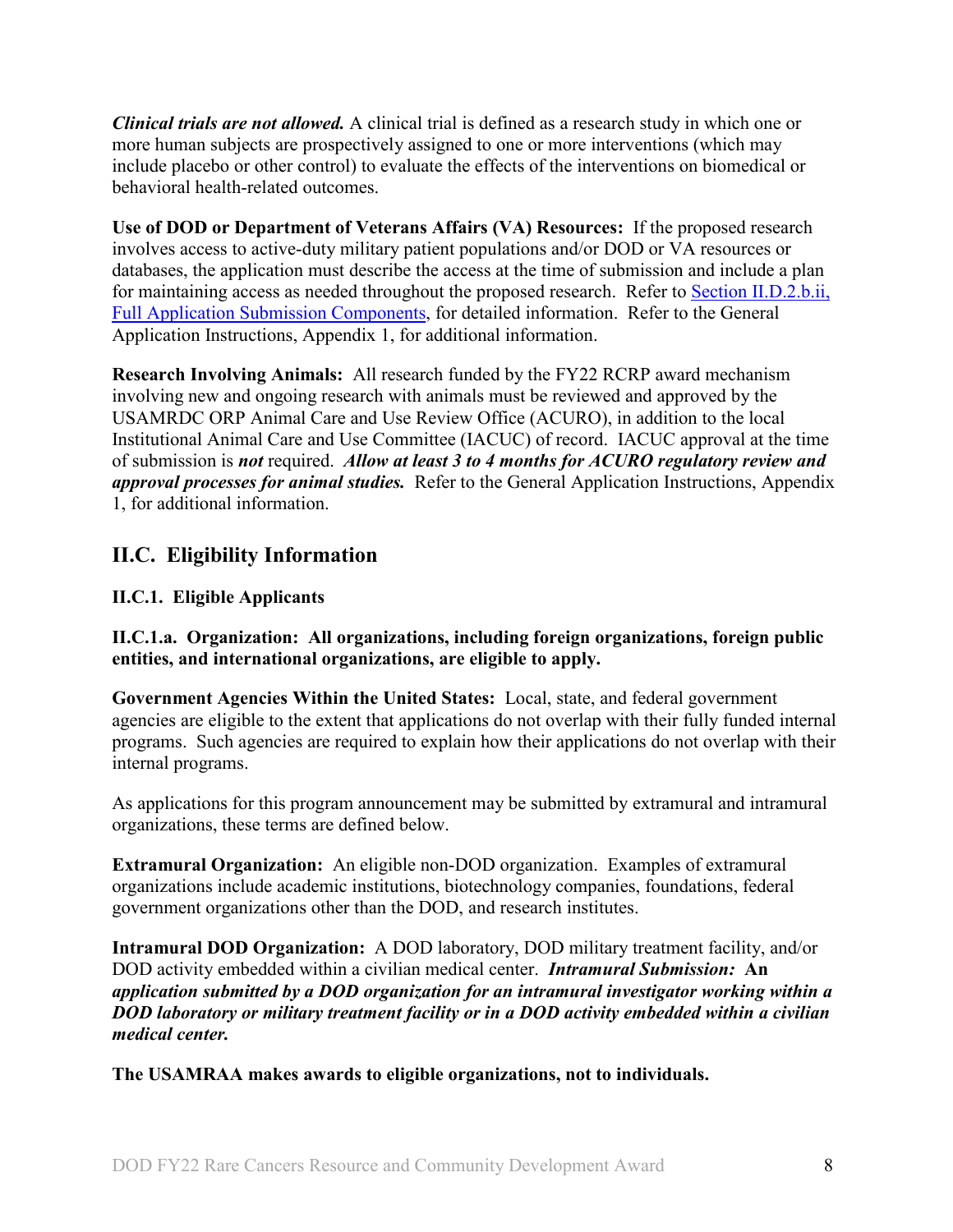## **II.C.1.b. Principal Investigator**

Independent investigators at or above the level of Assistant Professor (or equivalent) are eligible to be named as Principal Investigator (PI) of and RCRP RCDA application.

An eligible PI, regardless of ethnicity, nationality, or citizenship status, must be employed by, or affiliated with, an eligible organization.

The CDMRP strongly encourages all PIs to participate in a digital identifier initiative through Open Researcher and Contributor ID, Inc. (ORCID). Registration for a unique ORCID identifier can be done online at [https://orcid.org/.](https://orcid.org/)

## <span id="page-8-0"></span>**II.C.2. Cost Sharing**

Cost sharing/matching is not an eligibility requirement.

## <span id="page-8-1"></span>**II.C.3. Other**

Organizations must be able to access **.gov** and **.mil** websites in order to fulfill the financial and technical deliverable requirements of the award and submit invoices for payment.

For general information on required qualifications for award recipients, refer to the General Application Instructions, Appendix 3.

Refer to [Section II.H.2, Administrative Actions,](#page-34-2) for a list of administrative actions that may be taken if a pre-application or application does not meet the administrative, eligibility, or ethical requirements defined in this program announcement.

## <span id="page-8-2"></span>**II.D. Application and Submission Information**

*Submission of applications that are essentially identical or propose essentially the same research project to different funding opportunities within the same program and fiscal year is prohibited and will result in administrative withdrawal of the duplicative application(s).*

## <span id="page-8-3"></span>**II.D.1. eBRAP and Grants.gov**

**eBRAP** [\(https://ebrap.org\)](https://ebrap.org/) is a secure web-based system that allows PIs to submit their preapplications, view and verify extramural full applications submitted to Grants.gov [\(https://grants.gov\)](https://grants.gov/), receive communications from the CDMRP, and submit documentation during award negotiations and throughout the period of performance. eBRAP also allows intramural organizations to submit full applications following pre-application submission.

Grants.gov is a federal system required to be utilized by agencies to receive and process extramural grant applications. Full applications may only be submitted to Grants.gov after submission of a pre-application through eBRAP.

Contact information for the eBRAP Help Desk and the Grants.gov Contact Center can be found in [Section II.G, Federal Awarding Agency Contacts.](#page-33-0)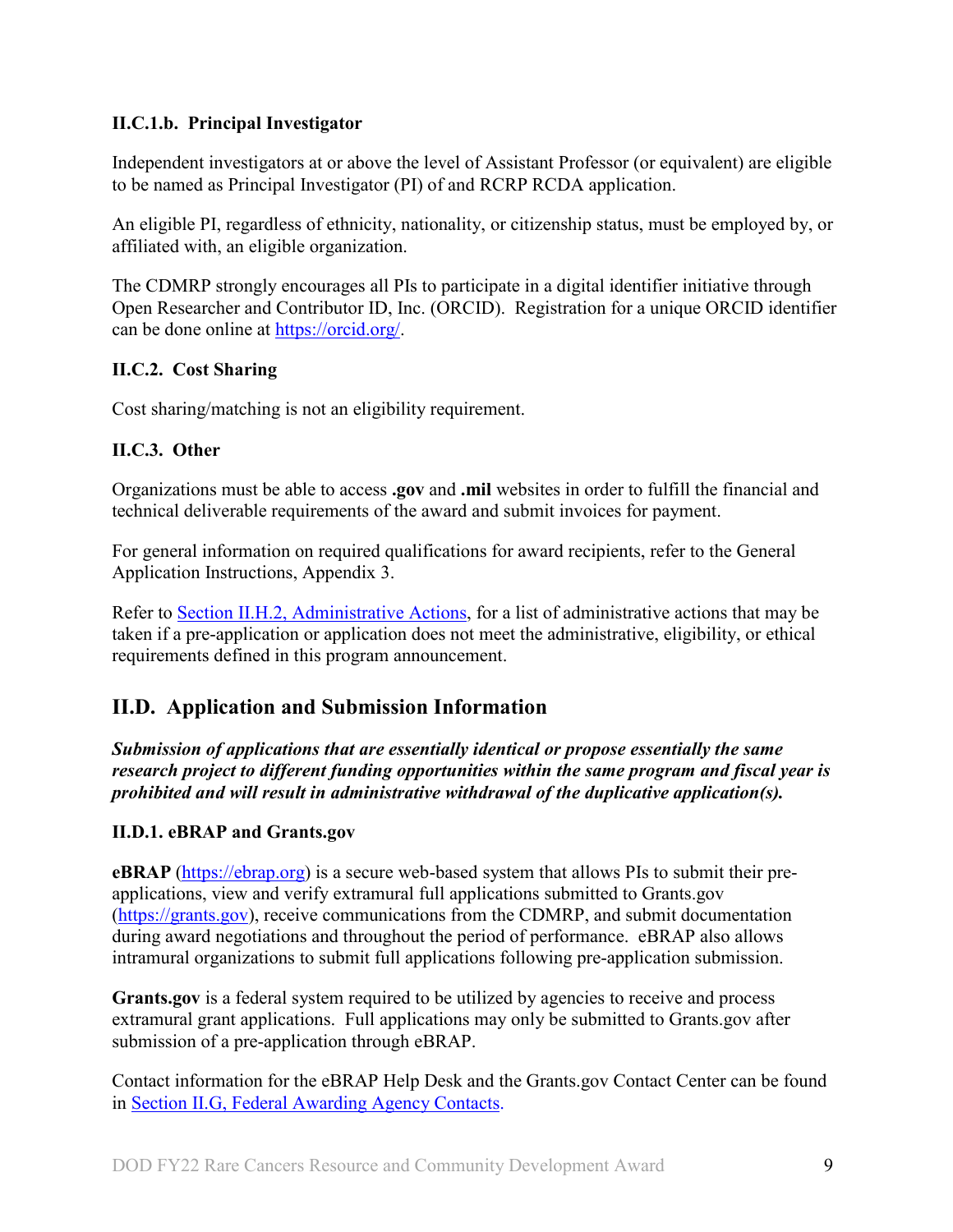## *Extramural Submission:*

- Pre-application content and forms must be accessed and submitted at eBRAP.org.
- Full application packages must be accessed and submitted at Grants.gov.

## *Intramural DOD Submission:*

- Pre-application content and forms must be accessed and submitted at eBRAP.org.
- Full application packages must be accessed and submitted at eBRAP.org.

## *Note: Applications from an intramural DOD organization or from an extramural federal government organization may be submitted to Grants.gov through a research foundation.*

## <span id="page-9-0"></span>**II.D.2. Content and Form of the Application Submission**

Submission is a two-step process requiring both *pre-application* (eBRAP.org) and *full application* (eBRAP.org or Grants.gov) as indicated below. The submission process should be started early to avoid missing deadlines. There are no grace periods. Full application submission guidelines differ for extramural (Grants.gov) and intramural (eBRAP.org) organizations (refer to [Table 1, Full Application Guidelines\)](#page-13-0).

*The application title, eBRAP log number, and all information for the PI, Business Official(s), performing organization, and contracting organization must be consistent throughout the entire pre-application and full application submission process.* Inconsistencies may delay application processing and limit or negate the ability to view, modify, and verify the application in eBRAP. If any changes need to be made, the applicant should contact the eBRAP Help Desk at [help@eBRAP.org](mailto:help@eBRAP.org) or 301-682-5507 prior to the application submission deadline.

## **II.D.2.a. Step 1: Pre-Application Submission Content**

## *During the pre-application process, eBRAP assigns each submission a unique log number. This unique eBRAP log number is required during the full application submission process***.**

To begin the pre-application process, first select whether the submitting organization is extramural or intramural, then confirm your selection or cancel. **Incorrect selection of extramural or intramural submission type will delay processing.**

If an error has been made in the selection of extramural versus intramural and the pre-application submission deadline has passed, the PI or Business Official must contact the eBRAP Help Desk at  $\frac{help@eBRAP.org}{0.0000}$  or 301-682-5507 to request a change in designation.

All pre-application components must be submitted by the PI through eBRAP [\(https://eBRAP.org/\)](https://ebrap.org/). Because the invitation to submit an application is based on the contents of the pre-application, investigators should not change the title or research objectives after the preapplication is submitted.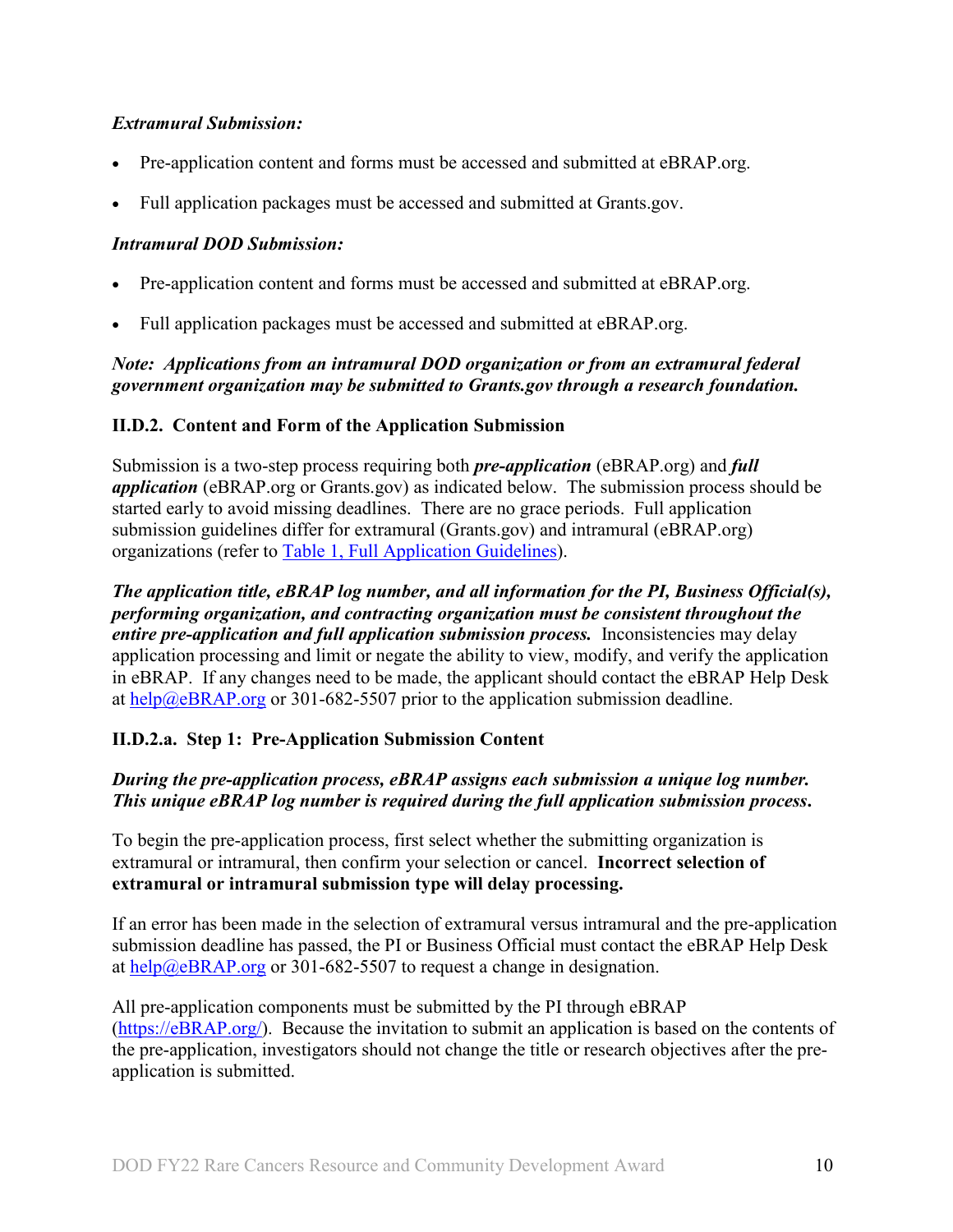The applicant organization and associated PI identified in the pre-application should be the same as those intended for the subsequent application submission. If any changes are necessary after submission of the pre-application, the applicant must contact the eBRAP Help Desk at [help@eBRAP.org](mailto:help@eBRAP.org) or 301-682-5507.

PIs with an ORCID identifier should enter that information in the appropriate field in the "My Profile" tab in the "Account Information" section of eBRAP.

The pre-application consists of the following components, which are organized in eBRAP by separate tabs (refer to the General Application Instructions, Section II.B, for additional information on pre-application submission):

#### • **Tab 1 – Application Information**

Submission of application information includes assignment of primary and secondary research classification codes, which may be found at [https://ebrap.org/eBRAP/public/](https://ebrap.org/eBRAP/public/Program.htm) [Program.htm.](https://ebrap.org/eBRAP/public/Program.htm) Applicants are strongly encouraged to review and confirm the codes prior to making their selection.

#### • **Tab 2 – Application Contacts**

Enter contact information for the PI. Enter the organization's Business Official responsible for sponsored program administration (the "person to be contacted on matters involving this application" in Block 5 of the Grants.gov SF424 Research & Related Form). The Business Official must be either selected from the eBRAP list or invited in order for the preapplication to be submitted.

Select the performing organization (site at which the PI will perform the proposed work) and the contracting organization (organization submitting on behalf of the PI, which corresponds to Block 5 on the Grants.gov SF424 Research & Related Form), and click on "Add Organizations to this Pre-application." The organization(s) must be either selected from the eBRAP drop-down list or invited in order for the pre-application to be submitted.

It is recommended that PIs identify an Alternate Submitter in the event that assistance with pre-application submission is needed.

## • **Tab 3 – Collaborators and Key Personnel**

Enter the name, organization, and role of all collaborators and key personnel associated with the application.

FY22 [RCRP Programmatic Panel members](http://cdmrp.army.mil/rcrp/panels/panels22) should not be involved in any pre-application or application. For questions related to panel members and pre-applications or applications, refer to Section [II.H.2.c, Withdrawal,](#page-34-3) or contact the eBRAP Help Desk at [help@eBRAP.org](mailto:help@eBRAP.org) or 301-682-5507.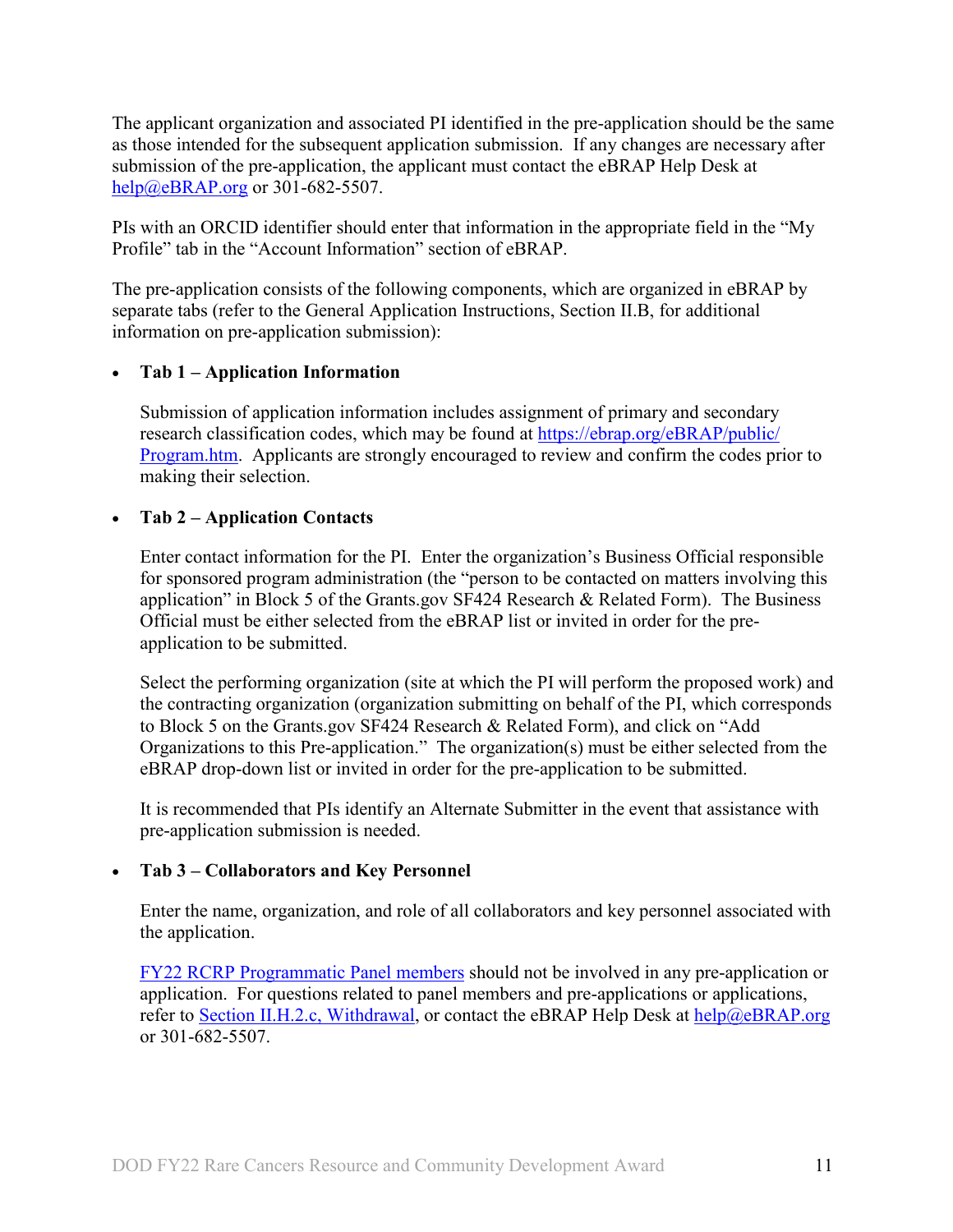#### • **Tab 4 – Conflicts of Interest**

List all individuals other than collaborators and key personnel who may have a conflict of interest in the review of the application (including those with whom the PI has a personal or professional relationship).

## • **Tab 5 – Pre-Application Files**

#### *Note: Upload documents as individual PDF files unless otherwise noted. eBRAP will not allow a file to be uploaded if the number of pages exceeds the limit specified below.*

○ **Preproposal Narrative (two-page limit):** The Preproposal Narrative page limit applies to text and non-text elements (e.g., figures, tables, graphs, photographs, diagrams, chemical structures, drawings) used to describe the project. Inclusion of URLs that provide additional information to expand the Preproposal Narrative and could confer an unfair competitive advantage is prohibited and may result in administrative withdrawal of the pre-application.

The Preproposal Narrative should include the following:

- Describe the project's hypothesis, objective, rationale, and specific aims. Describe the project design and how that will support the hypothesis and/or objectives of the project. Also describe how the outcome of the project may affect multiple rare cancers. *Preliminary data are not required.*
- Describe how the study will have a major impact on the outcomes of people with rare cancers and the understanding of rare cancers.
- Briefly describe how the key personnel/collaborators and patient advocates will be integrated into the planning, design and implementation of the community development process.
- $\circ$  Explain how the study is focused on rare cancers research and how the cancer type(s), in the proposed study, falls under the RCRP rare cancers definition, as described in [Section](#page-2-3)  [II.A.](#page-2-3)
- **Pre-Application Supporting Documentation:** The items to be included as supporting documentation for the pre-application *must be uploaded as individual files* and are limited to the following:
	- **References Cited (one-page limit):** List the references cited (including URLs if available) in the Preproposal Narrative using a standard reference format that includes the full citation (i.e., author[s], year published, reference title, and reference source, including volume, chapter, page numbers, and publisher, as appropriate).
	- **List of Abbreviations, Acronyms, and Symbols:** Provide a list of abbreviations, acronyms, and symbols used in the Preproposal Narrative.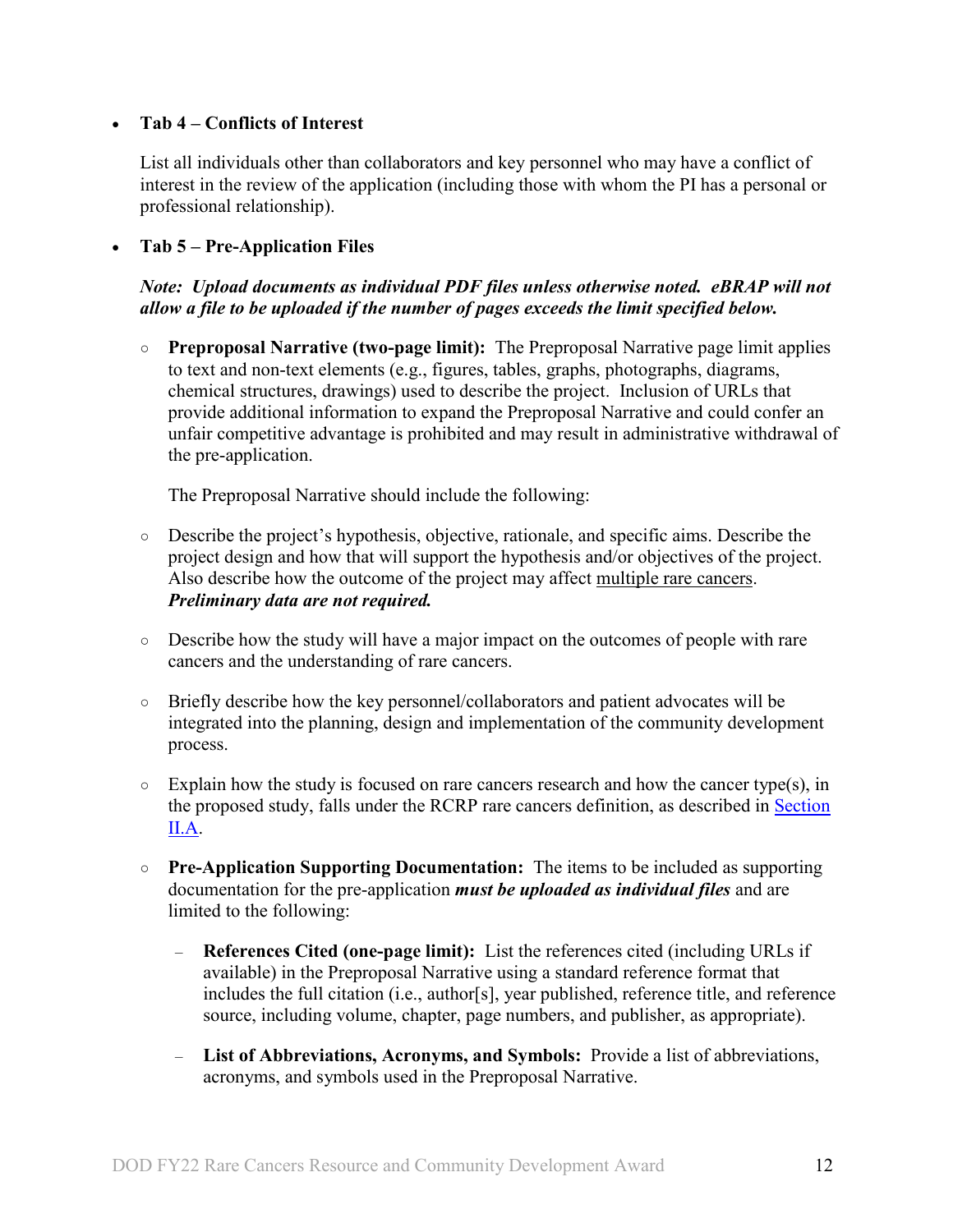– **Key Personnel Biographical Sketches (five-page limit per individual):** *All biographical sketches should be uploaded as a single combined file.* Biographical sketches should be used to demonstrate background and expertise through education, positions, publications, and previous work accomplished. Patient advocates are considered key personnel under the RCDA.

#### • **Tab 6 – Submit Pre-Application**

This tab must be completed for the pre-application to be accepted and processed.

#### **Pre-Application Screening**

#### • **Pre-Application Screening Criteria**

To determine the technical merits of the pre-application and the relevance to the mission of the Defense Health Program (DHP) and the RCRP, pre-applications will be screened based on the following criteria:

- **○** How well the project's hypothesis, objectives, rationale, and specific aims are described. To what extent the study design is shown to support the hypothesis and/or objectives of the project. How the outcomes of the proposed study may impact **multiple rare cancers.**
- **○** What potential impact the study will have on the outcomes of people with rare cancers, and/or the understanding of rare cancers.
- **○** How well the key personnel/collaborators (including patient advocates) are integrated into the planning, design, and implementation of the community development process.
- **○** To what degree the cancer type in the proposed study meets the definition of the RCRP rare cancers research.

## • **Notification of Pre-Application Screening Results**

Following the pre-application screening, PI will be notified as to whether or not they are invited to submit applications; however, they will not receive feedback (e.g., a critique of strengths and weaknesses) on their pre-application. The estimated timeframe for notification of invitation to submit an application is indicated in Section [I, Overview of the Funding](#page-0-1)  [Opportunity.](#page-0-1) Invitations to submit a full application are based on the Pre-Application Screening Criteria listed above.

## **II.D.2.b. Step 2: Full Application Submission Content**

Applications will not be accepted unless notification of invitation has been received.

#### *The CDMRP cannot make allowances/exceptions to its policies for submission problems encountered by the applicant organization using system-to-system interfaces with Grants.gov.*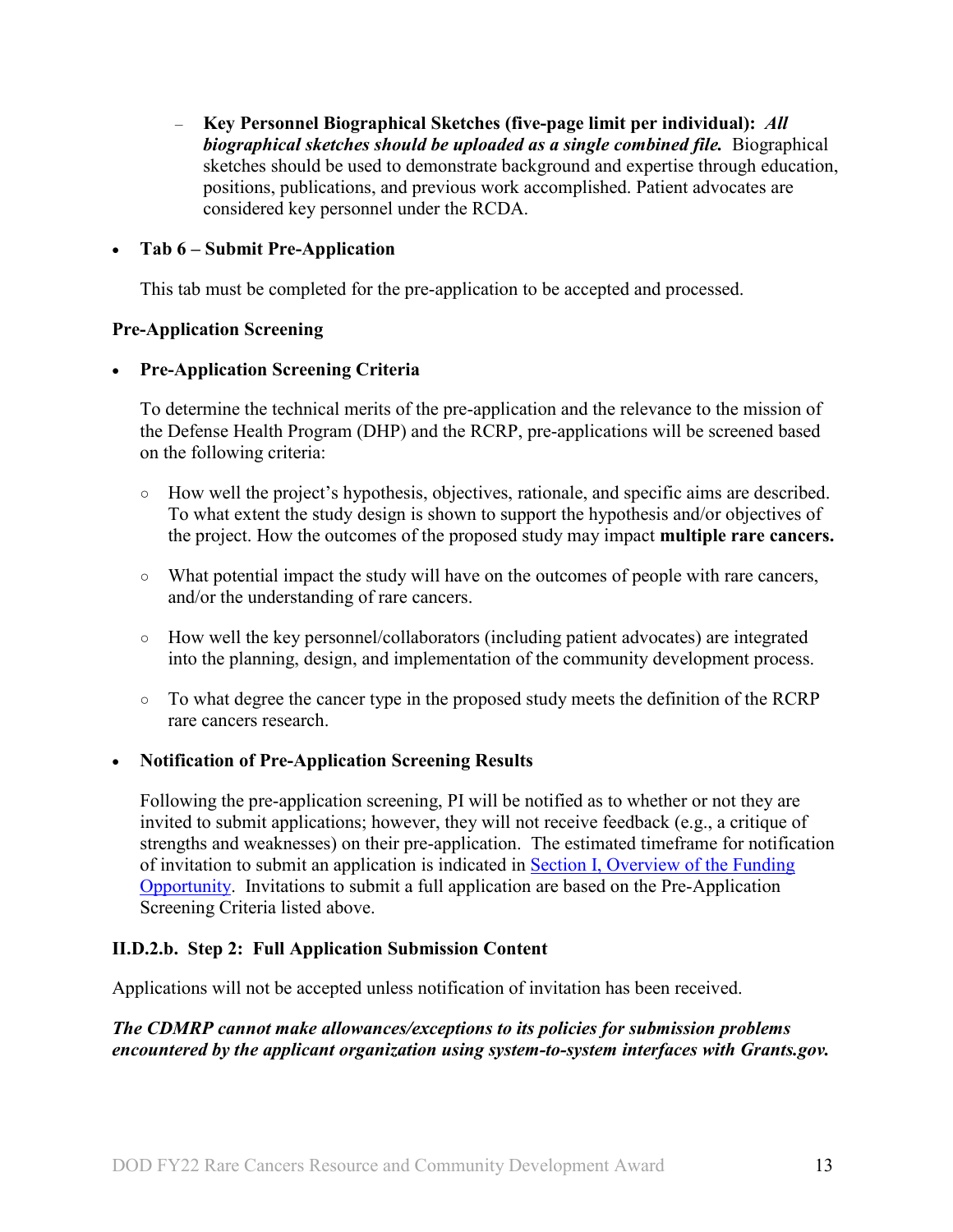Each application submission must include the completed full application package for this program announcement. The full application package is submitted by the Authorized Organizational Representative through Grants.gov [\(https://grants.gov/\)](https://www.grants.gov/) for extramural organizations or through eBRAP [\(https://ebrap.org/\)](https://ebrap.org/) for intramural organizations. See Table 1 below for more specific guidelines.

## **II.D.2.b.i. Full Application Guidelines**

Extramural organizations must submit full applications through Grants.gov. Applicants must create a Grants.gov Workspace for submission, which allows the application components to be completed online and routed through the applicant organization for review prior to submission. Applicants may choose to download and save individual PDF forms rather than filling out webforms in Workspace. A compatible version of Adobe Reader **must** be used to view, complete, and submit an application package consisting of PDF forms. If more than one person is entering text into an application package, the *same version* of Adobe Reader software should be used by each person. Check the version number of the Adobe software on each user's computer to make sure the versions match. Using different versions of Adobe Reader may cause submission and/or save errors – even if each version is individually compatible with Grants.gov. Refer to the General Application Instructions, Section III, and the "Apply For Grants" page of Grants.gov [\(https://www.grants.gov/web/grants/applicants/apply-for-grants.html\)](https://www.grants.gov/web/grants/applicants/apply-for-grants.html) for further information about the Grants.gov Workspace submission process. Submissions of extramural applications through eBRAP may be withdrawn.

## <span id="page-13-0"></span>*Do not password protect any files of the application package, including the Project Narrative.*

| <b>Extramural Submissions</b>                                                                                                                                                                                                                                                                                                        | <b>Intramural DOD Submissions</b>                                                                                                                                                                   |
|--------------------------------------------------------------------------------------------------------------------------------------------------------------------------------------------------------------------------------------------------------------------------------------------------------------------------------------|-----------------------------------------------------------------------------------------------------------------------------------------------------------------------------------------------------|
| <b>Application Package Location</b>                                                                                                                                                                                                                                                                                                  |                                                                                                                                                                                                     |
| Download application package components for<br>W81XWH-22-RCRP-RCDA from Grants.gov<br>(https://grants.gov) and create a Grants.gov<br>Workspace. Workspace allows online completion<br>of the application components and routing of the<br>application package through the applicant<br>organization for review prior to submission. | Download application package components for<br>W81XWH-22-RCRP-RCDA from eBRAP<br>(https://ebrap.org).                                                                                               |
| <b>Full Application Package Components</b>                                                                                                                                                                                                                                                                                           |                                                                                                                                                                                                     |
| <b>SF424 Research &amp; Related Application for</b><br>Federal Assistance Form: Refer to the General<br>Application Instructions, Section III.A.1, for<br>detailed information.                                                                                                                                                      | Tab 1 – Summary: Provide a summary of the<br>application information.<br>Tab 2 – Application Contacts: This tab will be<br>pre-populated by eBRAP; add Authorized<br>Organizational Representative. |
| Descriptions of each required file can be found<br>under Full Application Submission Components:                                                                                                                                                                                                                                     | Tab 3 – Full Application Files: Upload files                                                                                                                                                        |

## **Table 1. Full Application Submission Guidelines**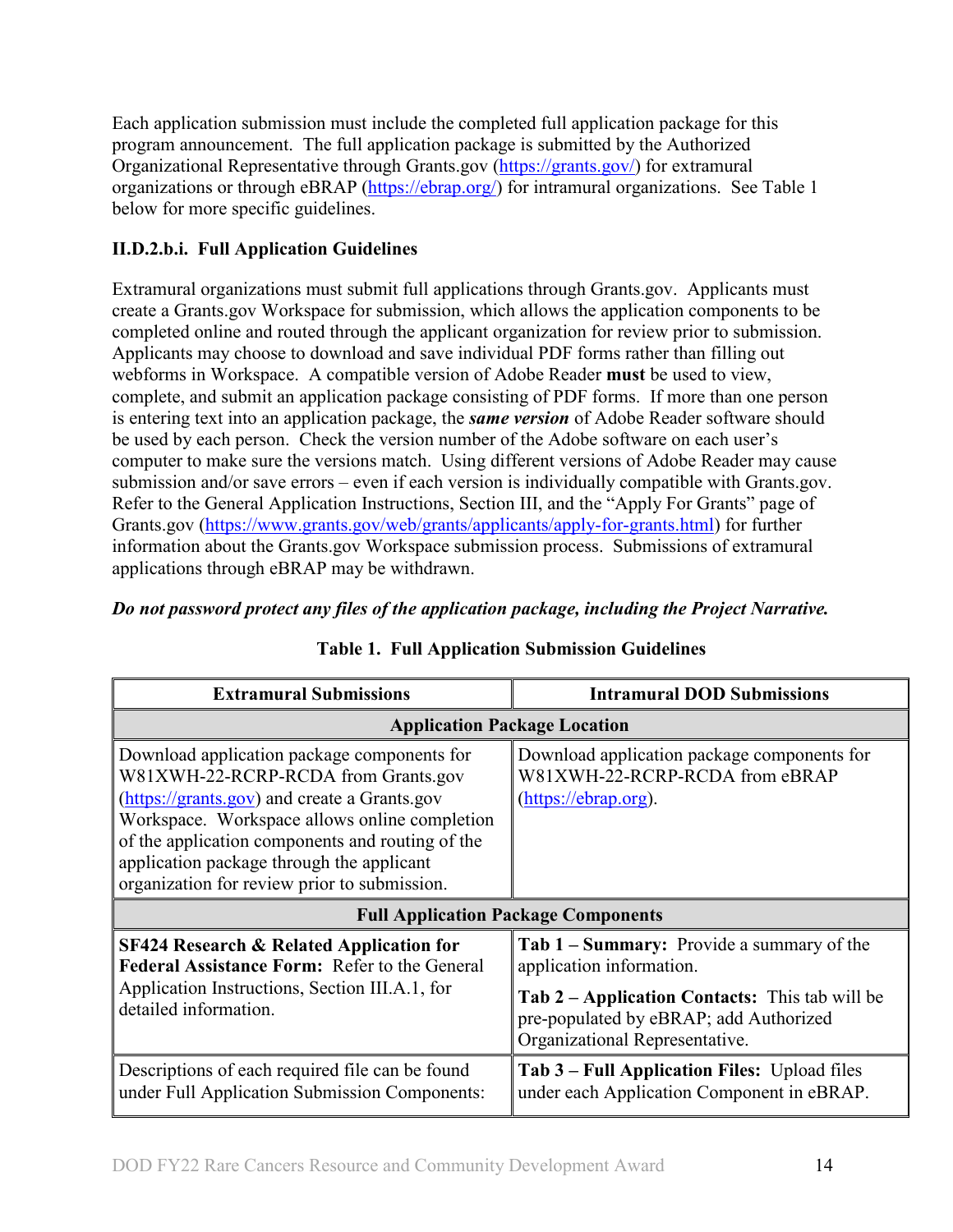| <b>Extramural Submissions</b>                                                                                                                                                                                                                                                                                                                                                                                                                                                                                                                                                                                                                                                                                                                                                                                                                                                                                                                                                                                                                                                  | <b>Intramural DOD Submissions</b>                                                                                                                                                                                                                                                                                                                                                                                                                                                                                                                                                          |  |  |
|--------------------------------------------------------------------------------------------------------------------------------------------------------------------------------------------------------------------------------------------------------------------------------------------------------------------------------------------------------------------------------------------------------------------------------------------------------------------------------------------------------------------------------------------------------------------------------------------------------------------------------------------------------------------------------------------------------------------------------------------------------------------------------------------------------------------------------------------------------------------------------------------------------------------------------------------------------------------------------------------------------------------------------------------------------------------------------|--------------------------------------------------------------------------------------------------------------------------------------------------------------------------------------------------------------------------------------------------------------------------------------------------------------------------------------------------------------------------------------------------------------------------------------------------------------------------------------------------------------------------------------------------------------------------------------------|--|--|
| <b>Attachments</b><br>$\bullet$<br>Research & Related Personal Data<br>Research & Related Senior/Key Person<br>Profile (Expanded)<br><b>Research &amp; Related Budget</b><br>$\bullet$<br><b>Project/Performance Site Location(s) Form</b><br>Research & Related Subaward Budget<br><b>Attachment(s) Form</b>                                                                                                                                                                                                                                                                                                                                                                                                                                                                                                                                                                                                                                                                                                                                                                  | Descriptions of each required file can be found<br>under Full Application Submission Components:<br><b>Attachments</b><br>$\bullet$<br><b>Key Personnel</b><br><b>Budget</b><br><b>Performance Sites</b><br>Tab 4 – Application and Budget Data: Review<br>and edit proposed project start date, proposed end<br>date, and budget data pre-populated from the<br>Budget Form.                                                                                                                                                                                                              |  |  |
|                                                                                                                                                                                                                                                                                                                                                                                                                                                                                                                                                                                                                                                                                                                                                                                                                                                                                                                                                                                                                                                                                | <b>Application Package Submission</b>                                                                                                                                                                                                                                                                                                                                                                                                                                                                                                                                                      |  |  |
| <b>Create a Grants.gov Workspace.</b><br>Add participants (investigators and Business<br>Officials) to Workspace, complete all required<br>forms, and check for errors before submission.<br><b>Submit a Grants.gov Workspace Package.</b><br>An application may be submitted through<br>Workspace by clicking the "Sign and Submit"<br>button on the "Manage Workspace" page, under<br>the "Forms" tab. Grants.gov recommends<br>submission of the application package at least<br>24-48 hours prior to the close date to allow time<br>to correct any potential technical issues that may<br>disrupt the application submission.<br>Note: If either the Project Narrative or the budget<br>fails eBRAP validation or needs to be modified, an<br>updated Grants.gov application package must be<br>submitted via Grants.gov as a "Changed/Corrected<br>Application" with the previous Grants.gov<br>Tracking ID <i>prior to</i> the application submission<br>deadline. Do not password protect any files of the<br>application package, including the Project<br>Narrative. | <b>Submit package components to eBRAP</b><br>(https://ebrap.org).<br>Tab 5 - Submit/Request Approval Full<br>Application: After all components are uploaded<br>and prior to the full application submission<br>deadline, enter your password in the space<br>provided next to "Enter Your Password Here" and<br>press the "Submit Full Application" button.<br>eBRAP will notify your Resource Manager/<br>Comptroller/Task Area Manager or equivalent<br>Business Official by email. Do not password<br>protect any files of the application package,<br>including the Project Narrative. |  |  |
| <b>Application Verification Period</b>                                                                                                                                                                                                                                                                                                                                                                                                                                                                                                                                                                                                                                                                                                                                                                                                                                                                                                                                                                                                                                         |                                                                                                                                                                                                                                                                                                                                                                                                                                                                                                                                                                                            |  |  |
| The full application package submitted to<br>Grants.gov may be viewed and modified in eBRAP<br>until the end of the application verification period.<br>During the application verification period, the full<br>application package may be modified with the<br>exception of the Project Narrative and Research<br>& Related Budget Form.                                                                                                                                                                                                                                                                                                                                                                                                                                                                                                                                                                                                                                                                                                                                      | After eBRAP has processed the full application,<br>the organizational Resource Manager/Comptroller/<br>Task Area Manager or equivalent Business<br>Official and PI will receive email notification of<br>this status and will be able to view and modify<br>application components in eBRAP. During the<br>application verification period, the full application                                                                                                                                                                                                                           |  |  |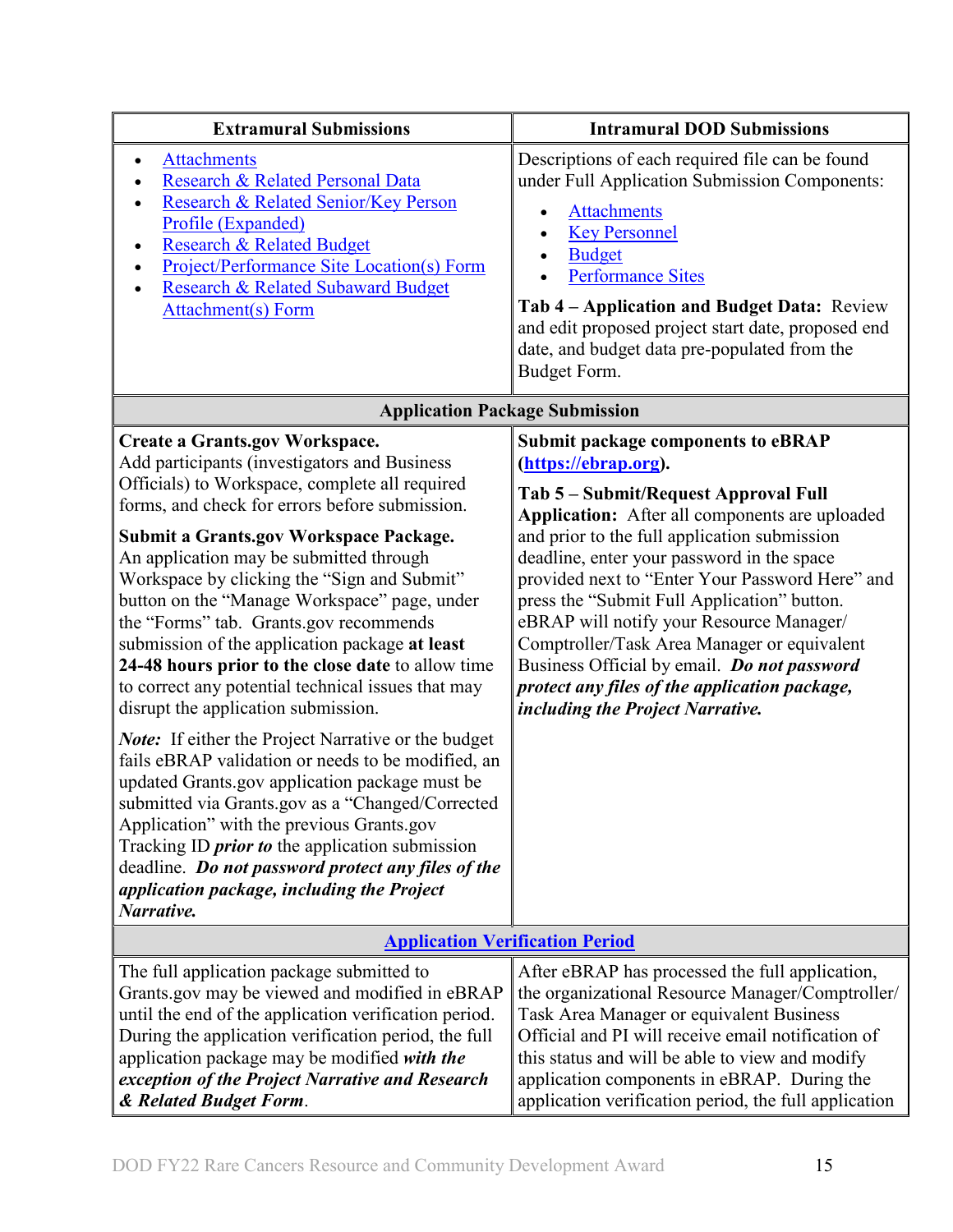| <b>Extramural Submissions</b>                                                                                                                                                                                                                                                     | <b>Intramural DOD Submissions</b>                                                                                                                                                                                                                                                                                    |  |
|-----------------------------------------------------------------------------------------------------------------------------------------------------------------------------------------------------------------------------------------------------------------------------------|----------------------------------------------------------------------------------------------------------------------------------------------------------------------------------------------------------------------------------------------------------------------------------------------------------------------|--|
|                                                                                                                                                                                                                                                                                   | package may be modified with the exception of<br>the Project Narrative and Research & Related<br><b>Budget Form.</b> Your Resource Manager/<br>Comptroller/Task Area Manager or equivalent<br>Business Official should log into eBRAP to review<br>and to approve prior to the application verification<br>deadline. |  |
| <b>Further Information</b>                                                                                                                                                                                                                                                        |                                                                                                                                                                                                                                                                                                                      |  |
| <b>Tracking a Grants.gov Workspace Package.</b><br>After successfully submitting a Workspace<br>package, a Grants.gov Tracking Number is<br>automatically assigned to the package. The<br>number will be listed on the "Confirmation" page<br>that is generated after submission. | Refer to the General Application Instructions,<br>Section IV, for further information regarding<br>eBRAP requirements.                                                                                                                                                                                               |  |
| Refer to the General Application Instructions,<br>Section III, for further information regarding<br>Grants.gov requirements.                                                                                                                                                      |                                                                                                                                                                                                                                                                                                                      |  |

The full application package must be submitted using the unique eBRAP log number to avoid delays in application processing.

## <span id="page-15-0"></span>**II.D.2.b.ii. Full Application Submission Components**

## • **Extramural Applications Only**

**SF424 Research & Related Application for Federal Assistance Form:** Refer to the General Application Instructions, Section III.A.1, for detailed information.

## • **Extramural and Intramural Applications**

## <span id="page-15-1"></span>**Attachments:**

## *Each attachment to the full application components must be uploaded as an individual file in the format specified and in accordance with the formatting guidelines listed in the General Application Instructions, Appendix 4.*

For all attachments, ensure that the file names are consistent with the guidance. Attachments will be rejected if the file names are longer than 50 characters or have incorrect file names that contain characters other than the following: A-Z, a-z, 0-9, underscore, hyphen, space, and period. In addition, there are file size limits that may apply in some circumstances. Individual attachments may not exceed 20 megabytes (MB), and the file size for the entire full application package may not exceed 200 MB.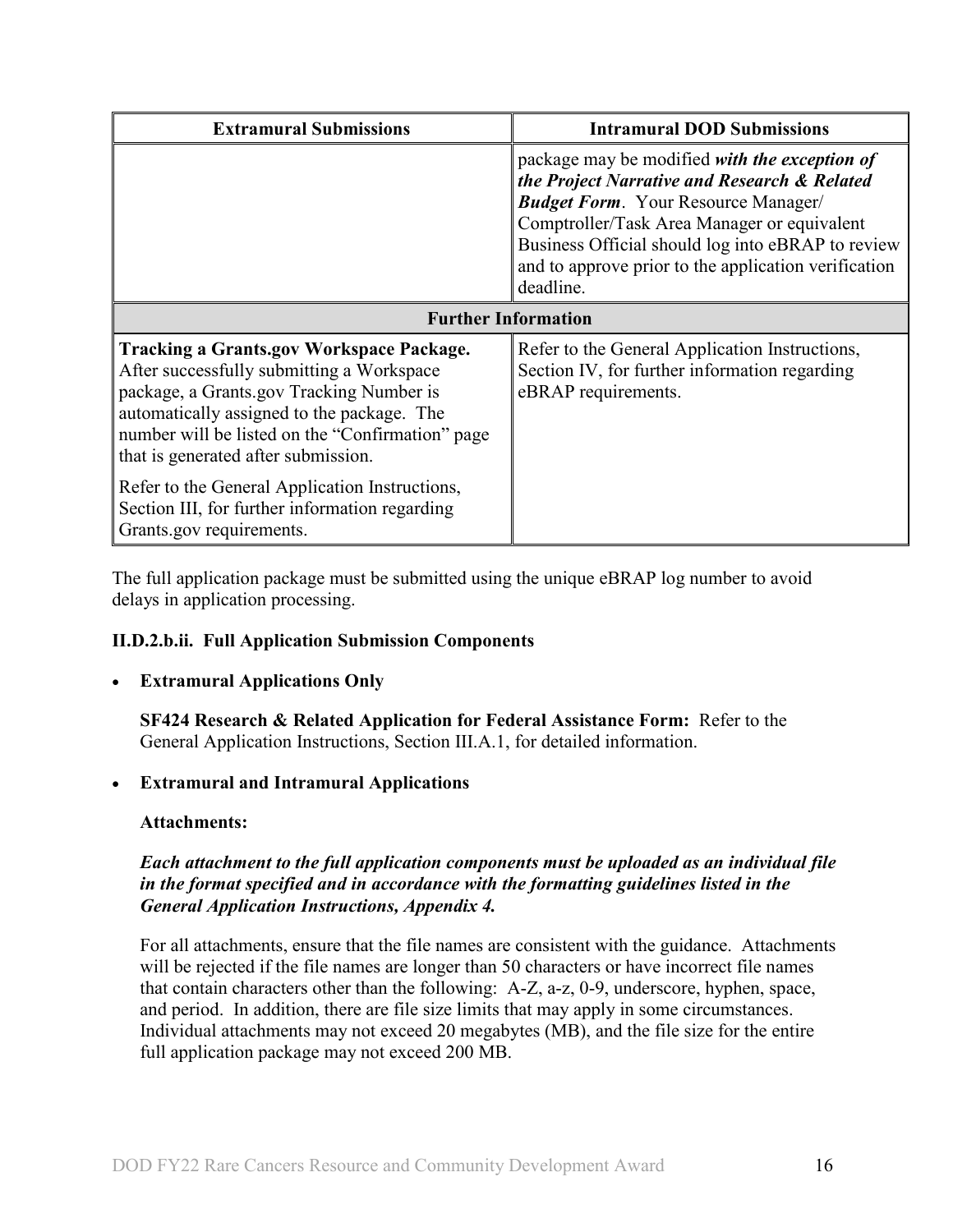#### ○ **Attachment 1: Project Narrative (10-page limit): Upload as**

**"ProjectNarrative.pdf".** The page limit of the Project Narrative applies to text and nontext elements (e.g., figures, tables, graphs, photographs, diagrams, chemical structures, drawings) used to describe the project. Inclusion of URLs (uniform resource locators) that provide additional information to expand the Project Narrative and could confer an unfair competitive advantage is prohibited and may result in administrative withdrawal of the application.

Describe the proposed project in detail using the outline below. Preliminary data are *not* required but may be included, if available, to address the feasibility of the resource to be developed. Preliminary data, if included, do not necessarily need to be derived from studies of the proposed rare cancer type(s)/subtype(s) under study. Whether or not preliminary data are included, applications must apply solid scientific rational and logical reasoning based on existing knowledge to the development of the proposed product. Applicants should explain the advantage of their approach to developing resources or community versus standard methodologies, techniques, or scopes. **Describe how the outcome of the study may affect multiple rare cancers.** 

- **Background:** Clearly demonstrate a comprehensive understanding of critical barriers and gaps in rare cancers knowledge and communication to be addressed in the project. Present the scientific rationale behind the proposed resource and community, including a critical review and analysis of the literature, relevant preliminary data (if applicable), and the logical reasoning that led to the development of the proposed study.
- **Hypotheses/Objectives:** State the hypotheses/study questions and overall objective(s) to be reached.
- **Specific Aims:** Concisely explain the project's specific aims. If this application is part of a larger study, present only tasks that this award would fund.
- **Resource-Platform Description:** Describe the resource-platform to be developed and provide a rationale that supports the need for this resource. Describe how the resource-platform will be impactful in order to overcome the obstacles in the care of patients with rare cancers.
- **Community Description:** Describe how the rare cancer stakeholder community will be built/enhanced and the community's involvement with developing the resourceplatform. Also justify how the community is essential for the development and sustainment of the resource-platform.
- **Project Design:** Describe the design, methods, and analyses of the technical and organizational platforms in sufficient detail for evaluation. Address potential problem areas and present alternative methods and approaches, and potential pitfalls. Articulate the types or subtypes of rare cancers that will be the focus of the resource. Describe how data will be collected and analyzed in a manner that is consistent with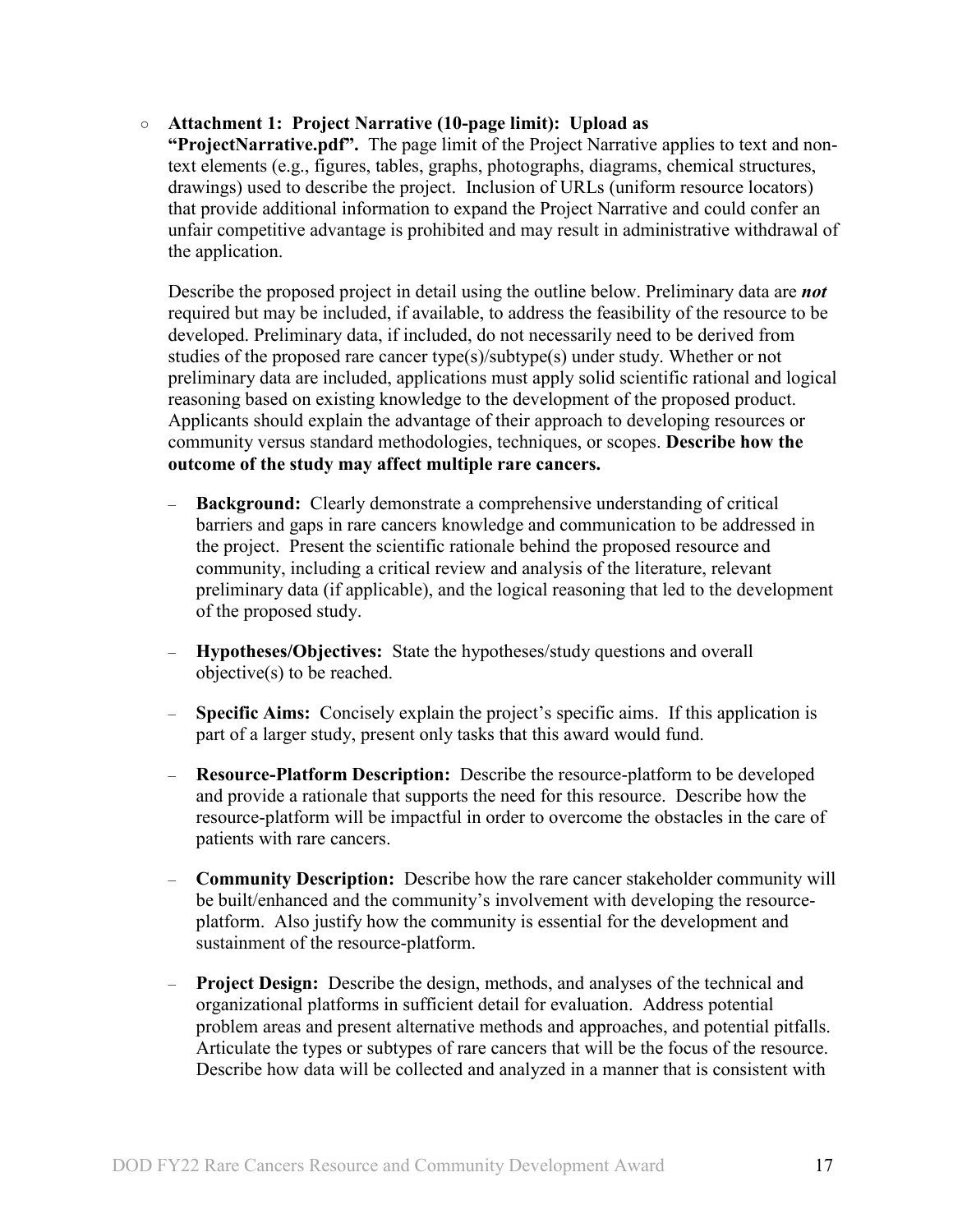the study objectives. Describe the methodology to produce Standard Operating Procedures (SOPs) for the community.

- If animal studies are proposed, describe how they will be conducted in accordance with the Animal Research: Reporting of In Vivo Experiments (ARRIVE) guidelines 2.0 to achieve reproducible and rigorous results, including the choice of model and the endpoints/outcomes to be measured. [\(https://arriveguidelines.org/arrive-guidelines\)](https://arriveguidelines.org/arrive-guidelines).
- **Data Collection and Statistical Analysis Plan:** Detail a statistical analysis plan for the resulting outcomes. If applicable, include a complete power analysis to demonstrate that the sample size is appropriate. Describe how data will be reported and how it will be assured that the documentation will support a regulatory filing with the Food and Drug Administration or international regulatory agency, if applicable.
- If human subjects or human biological samples will be used, include a detailed plan for the recruitment of subjects or the acquisition of samples. Describe the strategy for the inclusion of women and minorities appropriate to the objectives of the study, including a description of the composition of the proposed study population in terms of sex/gender, racial, and ethnic group, and an accompanying rationale for the selection of subjects. *This award cannot be used to conduct clinical trials*.
- **Attachment 2: Supporting Documentation: Combine and upload as a single file named "Support.pdf".** Start each document on a new page. If documents are scanned to PDF, the lowest resolution (100 to 150 dpi) should be used. The Supporting Documentation attachment should not include additional information such as figures, tables, graphs, photographs, diagrams, chemical structures, or drawings. These items should be included in the Project Narrative.

*There are no page limits for any of these components unless otherwise noted. Include only those components described below; inclusion of items not requested or viewed as an extension of the Project Narrative will result in the removal of those items or may result in administrative withdrawal of the application.*

- **References Cited:** List the references cited (including URLs, if available) in the  $\equiv$   $\equiv$ Project Narrative using a standard reference format that includes the full citation (i.e., author[s], year published, title of reference, source of reference, volume, chapter, page numbers, and publisher, as appropriate).
- **List of Abbreviations, Acronyms, and Symbols:** Provide a list of abbreviations, acronyms, and symbols.
- **Facilities, Existing Equipment, and Other Resources:** Describe the facilities and equipment available for performance of the proposed project and any additional facilities or equipment proposed for acquisition at no cost to the award. Indicate whether or not government-furnished facilities or equipment are proposed for use. If so, reference should be made to the original or present government award under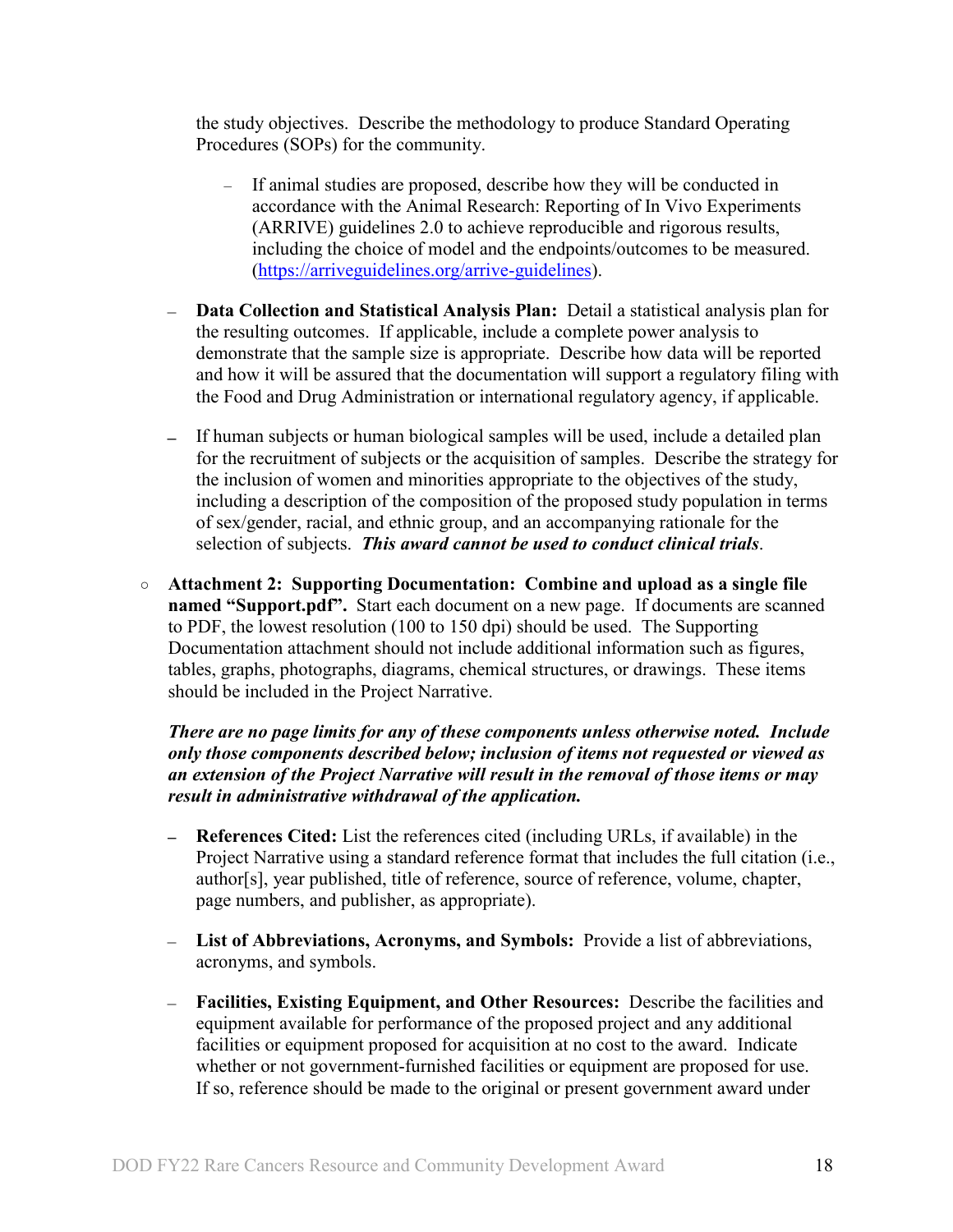which the facilities or equipment items are now accountable. There is no form for this information.

- **Publications and/or Patents:** Include a list of relevant publication URLs and/or patent abstracts. If articles are not publicly available, then copies of up to five published manuscripts may be included in Attachment 2. Extra items will not be reviewed.
- **Letters of Organizational Support:** Provide a letter (or letters, if applicable) signed by the Department Chair or appropriate organization official, confirming the laboratory space, equipment, and other resources available for the project. Letters of support not requested in the program announcement, such as those from members of Congress, do not impact application review or funding decisions.
- **Letters of Collaboration (if applicable):** Provide a signed letter from each collaborating individual or organization that demonstrates that the PI has the support or resources necessary for the proposed work. If an investigator at an intramural organization is named as a collaborator on an application submitted through an extramural organization, the application must include a letter from the collaborator's Commander or Commanding Officer at the intramural organization that authorizes the collaborator's involvement.
- **Intellectual Property:** Information can be found in the Code of Federal Regulations, Title 2, Part 200.315 (2 CFR 200.315), "Intangible Property."
	- **Intellectual and Material Property Plan (if applicable):** Provide a plan for resolving intellectual and material property issues among participating organizations.
	- **Commercialization Strategy (if applicable):** Describe the commercialization plan. The plan should include intellectual property, market size, financial analysis, strengths and weaknesses, barriers to the market, competitors, and management team. Discuss the significance of this development effort, when it can be anticipated, and the potential commercial use for the technology being developed.
- **Data and Research Resources Sharing Plan:** Describe how data and resources generated during the performance of the project will be shared with the research community. Refer to the General Application Instructions, Appendix 2, Section K, for more information about the CDMRP expectations for making data and research resources publicly available.
- **Use of DOD Resources (if applicable):** Provide a letter of support signed by the lowest-ranking person with approval authority confirming access to active-duty military populations and/or DOD resources or databases.
- **Use of VA Resources (if applicable):** Provide a letter of support from the VA Facility Director(s) or individual designated by the VA Facility Director(s), such as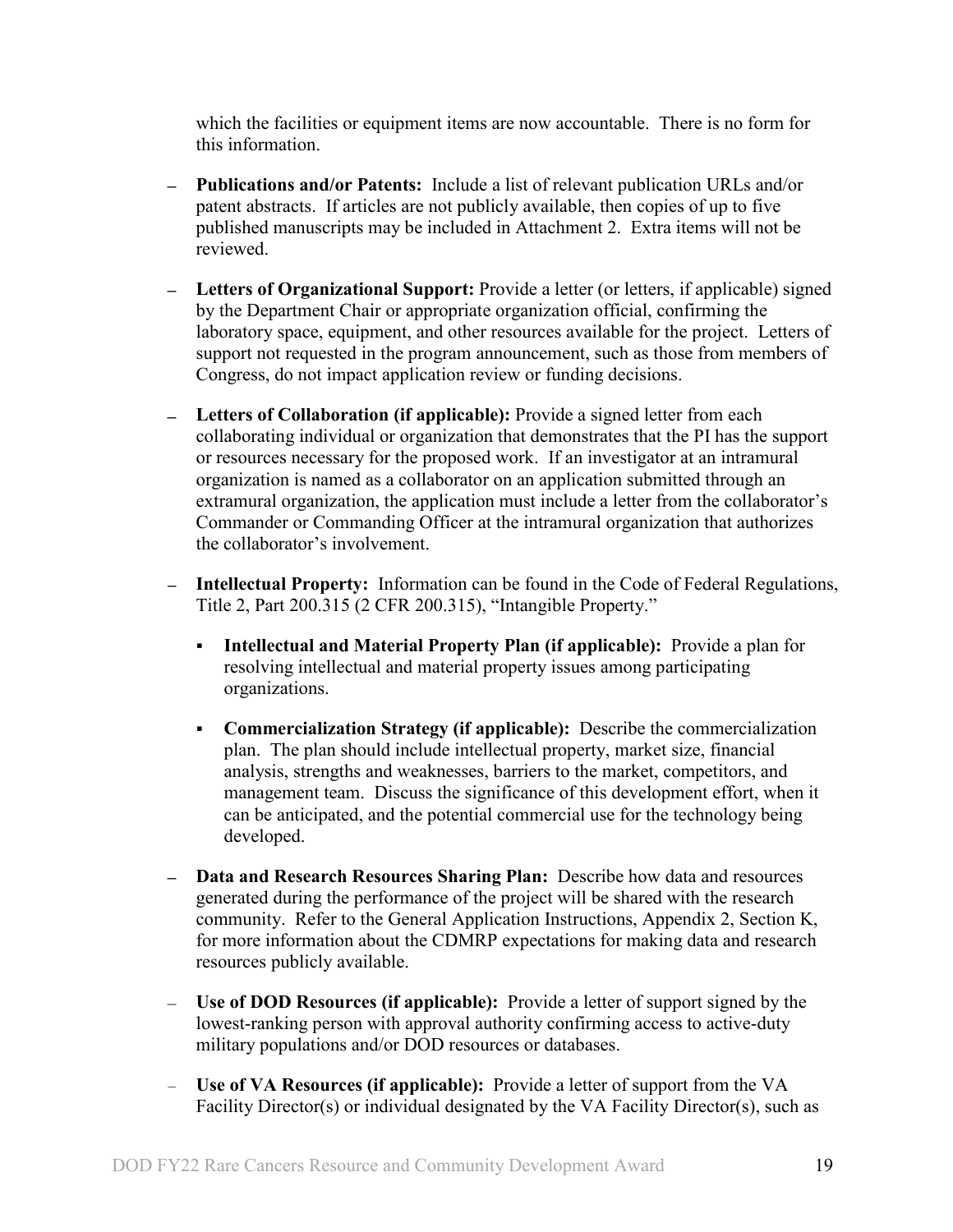the Associate Chief of Staff for Research and Development (ACOS/R&D) or Clinical Service Chief, confirming access to VA patients, resources, and/or VA research space. For VA PIs, if the VA non-profit corporation is not identified as the applicant institution for administering the funds, include a letter from the VA ACOS/R&D confirming this arrangement and identifying the institution that will administer the funds associated with the proposed research.

- **Inclusion Enrollment Report (if applicable):** Provide an anticipated enrollment table(s) for the inclusion of women and minorities appropriate to the objectives of the study with the proposed enrollment distributed on the basis of sex/gender, race, and ethnicity. The suggested Inclusion Enrollment Report format is a one-page fillable PDF form, which can be downloaded from eBRAP at [https://ebrap.org/eBRAP/public/Program.htm.](https://ebrap.org/eBRAP/public/Program.htm)
- **Attachment 3: Technical Abstract (one-page limit): Upload as "TechAbs.pdf".** The technical abstract is used by all reviewers. Abstracts of all funded research projects will be posted publicly. *Do not include proprietary or confidential information*. Use only characters available on a standard QWERTY keyboard. Spell out all Greek letters, other non-English letters, and symbols. Graphics are not allowed.

Clarity and completeness within the space limits of the technical abstract are highly important. Technical abstracts should be written using the outline below.

- Background: Present the ideas and reasoning behind the proposed work.
- Objective/Hypothesis: State the objective to be reached/hypothesis to be tested. Provide evidence or rationale that supports the objective/hypothesis.
- Resource and Community Description: Describe the resource-platform and community to be developed and provide a rationale that supports the need for this resource and community. Describe how the resource-platform will be impactful in order to overcome the obstacles in the care of patients with rare cancers.
- Specific Aims: State the specific aims of the study.
- Study Design: Briefly describe the study design, including appropriate controls.
- Impact: Summarize the potential impact of the proposed resource-platform toward the goal of greatly improving outcomes for people with rare cancers.
- **Attachment 4: Lay Abstract (one-page limit): Upload as "LayAbs.pdf".** The lay abstract is used by all reviewers. Abstracts of all funded research projects will be posted publicly. *Do not include proprietary or confidential information*. *Do not duplicate the technical abstract.* Use only characters available on a standard QWERTY keyboard. Spell out all Greek letters, other non-English letters, and symbols. Graphics are not allowed.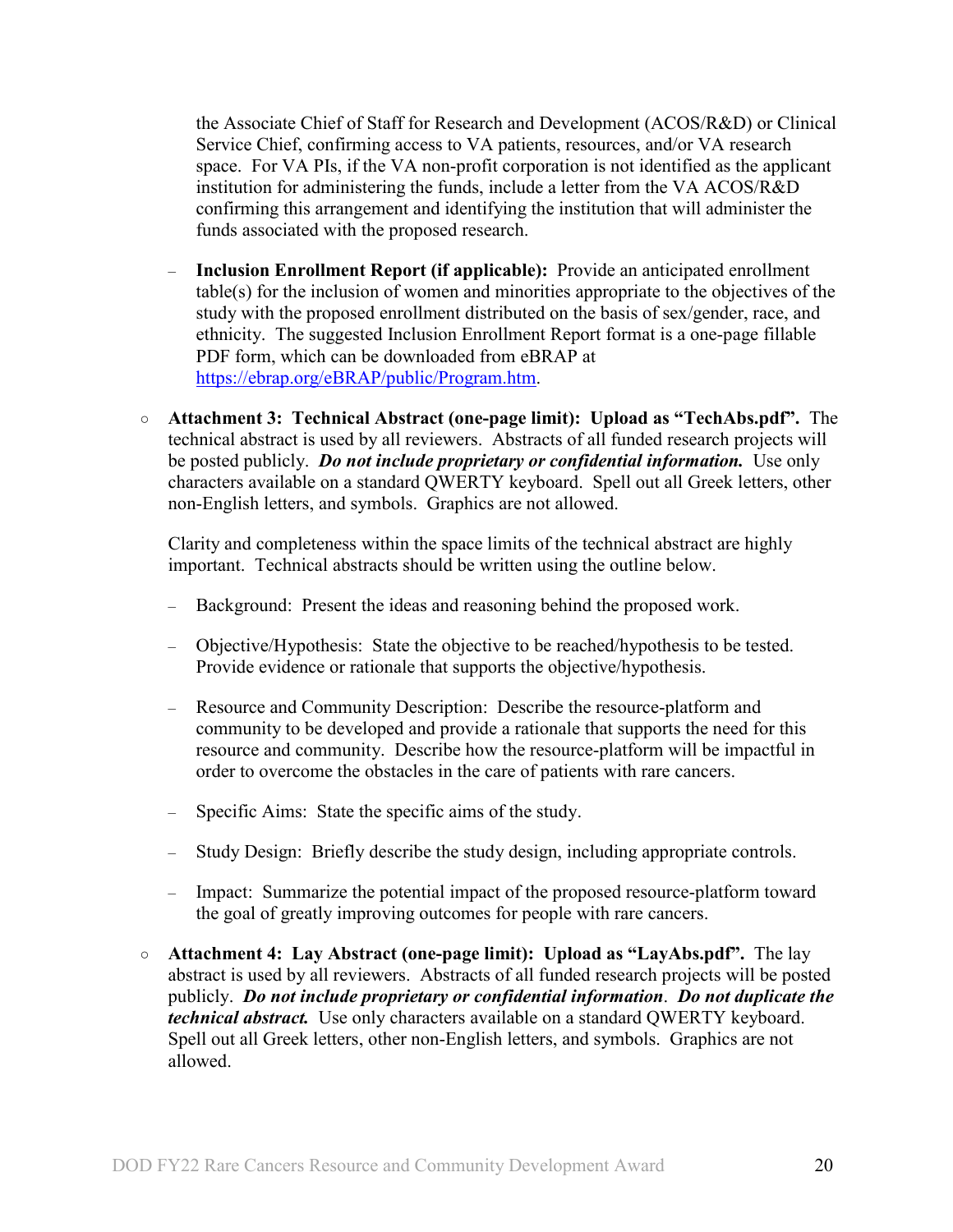- Describe the scientific objective and rationale for the proposed project in a manner that will be readily understood by readers without a background in science or medicine.
- Describe the ultimate applicability of the research.
	- What types of patients will it help and how will it help them?
	- What high-impact opportunity or unmet need is addressed?
	- What is the advantage of the proposed resource over existing resources, methodologies, or techniques?
- What are the likely contributions of this study to advancing rare cancers research?
- What role will the rare cancer stakeholder community play in the proposed study to develop the resource-platform?
- **Attachment 5: Statement of Work (three-page limit): Upload as "SOW.pdf".** The suggested Statement of Work (SOW) format and examples specific to different types of research projects are available on the eBRAP "Funding Opportunities & Forms" web page [\(https://ebrap.org/eBRAP/public/Program.htm\)](https://ebrap.org/eBRAP/public/Program.htm). Recommended strategies for assembling the SOW can be found at [https://ebrap.org/eBRAP/public/Program.htm.](https://ebrap.org/eBRAP/public/Program.htm)

For the Resource and Community Development Award mechanism, refer to the "*Suggested SOW Strategy Generic Research*" document for guidance on preparing the SOW and use the blank SOW format titled "Suggested SOW Format". The SOW must be in PDF format prior to attaching.

- **Attachment 6: Impact Statement (one-page limit): Upload as "Impact.pdf".** *The Impact Statement should be written in plain language for lay persons.* Explain in detail why the proposed research project is important, using the following headings:
	- State explicitly how the proposed work addresses any of the components of the FY22 RCRP's Platform Development Focus Area in [Section II.A.1.](#page-2-2) Also describe how the outcome of the study may impact **multiple rare cancers**.
	- Describe how the proposed resource-platform will address a high-impact opportunity or an unmet need in rare cancers research and/or help to realize improvements in outcomes for people with rare cancers*.*
	- Describe the anticipated long-term gains from the proposed research, including the long-term anticipated advantages towards moving the rare cancer research field forward and/or improving patient outcomes.

#### ○ **Attachment 7: Dissemination Plan (one-page limit): Upload as "Dissemination.pdf".** A robust dissemination plan is required as part of the application process. Describe the type of data and/or research resource to be made available to the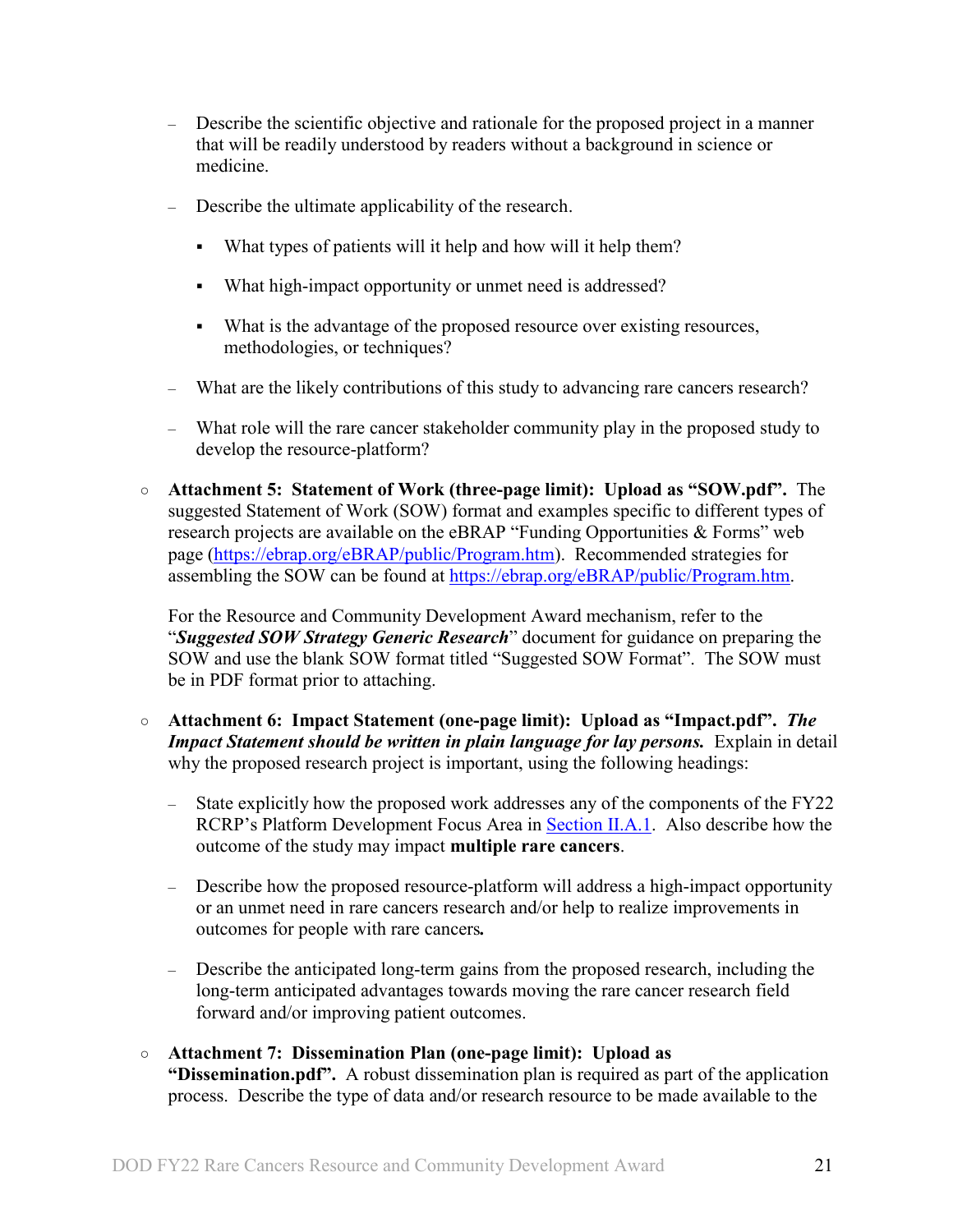community as a result of the proposed work. Also describe the plan for the provision of access to the data or research resource generated from the proposed work to the community and how the data or resource will be made available after the award expires. Provide a milestone plan for data dissemination. Articulate the plans to ensure the data and/or research resource(s) is/are accessible after the period of performance expires.

- **Attachment 8: Sustainment Plan (two-page limit): Upload as "Sustainment.pdf".**  Outline potential resources and plans for long-term sustained operations and improvements:
	- Describe processes, partnerships, or agreements for obtaining support for maintenance and sustainment of the dissemination effort beyond the award period.
	- Provide plans for sustainable operations including continual accrual and curation of resources for the state-of-the-science understanding of rare cancers research.
- **Attachment 9: Justification Statement (one-page limit): Upload as "Justification.pdf" (for programmatic review only).**
	- Describe how the cancer type(s) or subtype(s) are defined as rare under the definition of the *[RCRP \(incidence rate of 6 or less persons per 100,000 per year](#page-2-4)*, including citations on incidence rates, mortality, and status of disease research.

#### ○ **Attachment 10: Patient Advocate Engagement Statement (no page limit): Start each component on a new page. Combine into one document and upload as "Advocate.pdf".**

The Patient Advocate Engagement attachment should include the two components listed below.

**Patient Advocate Involvement Statement:** The Patient Advocate Involvement Statement should be written by the PI. Provide the names of at least two patient advocates participating on the research team and describe their active involvement in a rare cancer advocacy organization(s). Describe the integral roles that the patient advocates will play in the planning, design, implementation, and evaluation of the research from the early stage of the project development. Describe how the collaborative endeavor is critical for the success of the project.

**Patient Advocate Support Letter(s):** The Patient Advocate Support Letter(s) should be written by the patient advocates participating on the research team. One combined letter written jointly by the patient advocates or individual letters written by each individual patient advocate may be submitted. Clearly describe the proposed collaboration and your support for the proposed project. Describe how your knowledge of current rare cancer issues and how your background will contribute to the project. Describe how your interactions with the PI or other team members will be well integrated and ongoing, and not limited to attending seminars and semi-annual meetings.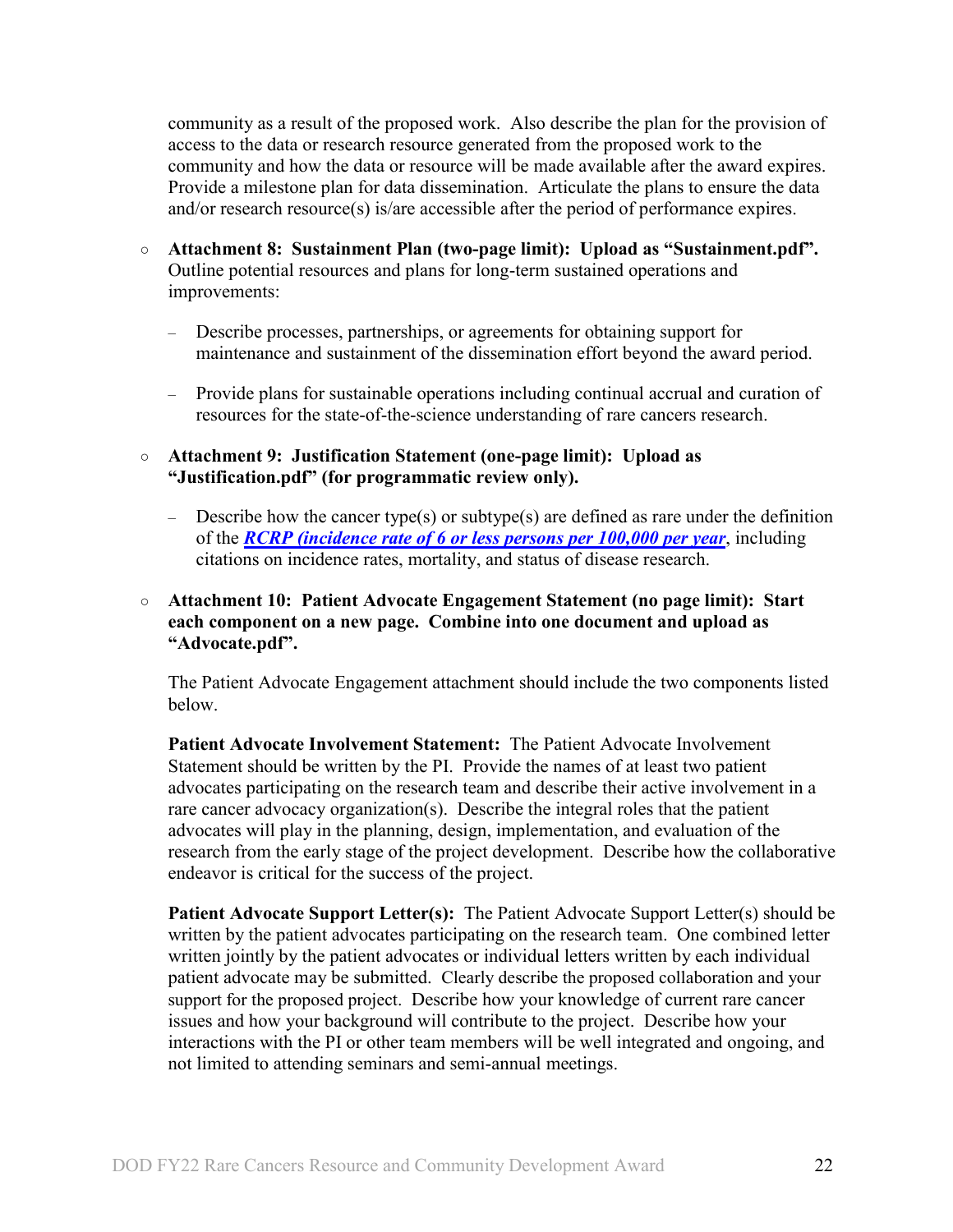- **Attachment 11: Community Organizational Structure (two-page limit): Upload as "CommOrg.pdf".** Describe plans for communication, decision-making, allocation of resources, coordination of research progress and results, and sharing of data among all key personnel and organizations participating in the community. Describe the roles, responsibilities, and intellectual contribution of key stakeholders of the community. Describe how the proposed collaboration involves a substantial contribution by different sites coordinating with each other. Describe the method for instituting SOPs and the handling of intellectual property.
- **Attachment 12: Regulatory Statement (two-page limit), if applicable: Upload as "RegState.pdf**"**.** Outline the processes that will govern legal, ethical, and human subject issues and the use of human biospecimens in research. Describe the appropriate plans for the coordination of regulatory submissions and approvals at participating sites. Discuss the plans for obtaining patient informed consent.
- **Attachment 13: Representations, if applicable (extramural submissions only): Upload as "RequiredReps.pdf".** All extramural applicants must complete and submit the Required Representations template available on eBRAP [\(https://ebrap.org/eBRAP/](https://ebrap.org/eBRAP/public/Program.htm) [public/Program.htm\)](https://ebrap.org/eBRAP/public/Program.htm). For more information, see the General Application Instructions, Appendix 5, Section B, Representations.
- <span id="page-22-1"></span>○ **Attachment 14: Suggested Collaborating DOD Military Facility Budget Format, if applicable: Upload as "MFBudget.pdf".** If a military facility (Military Health System facility, research laboratory, medical treatment facility, dental treatment facility, or a DOD activity embedded with a civilian medical center) will be a collaborator in performance of the project, complete a separate budget, using "Suggested Collaborating DOD Military Facility Budget Format", available for download on the eBRAP "Funding Opportunities & Forms" web page [https://ebrap.org/eBRAP/public/Program.htm\)](https://ebrap.org/eBRAP/public/Program.htm), including a budget justification, for each military facility as instructed. The costs per year should be included on the Grants.gov Research & Related Budget Form under subaward costs. Refer to the General Application Instructions, Section III.A.8, for detailed information.

## • **Extramural and Intramural Applications**

To evaluate compliance with Title IX of the Education Amendments of 1972 (20 USC 1681[a] et seq.), the DOD is collecting certain demographic and career information to be able to assess the success rates of women who are proposed for key roles in applications in science, technology, engineering, and/or mathematics (STEM) disciplines. To enable this assessment, each application must include the following forms completed as indicated.

<span id="page-22-0"></span>**Research & Related Personal Data:** For extramural submissions (via Grants.gov), refer to the General Application Instructions, Section III.A.3, and for intramural submissions (via eBRAP), refer to the General Application Instructions, Section IV.A.2, for detailed information.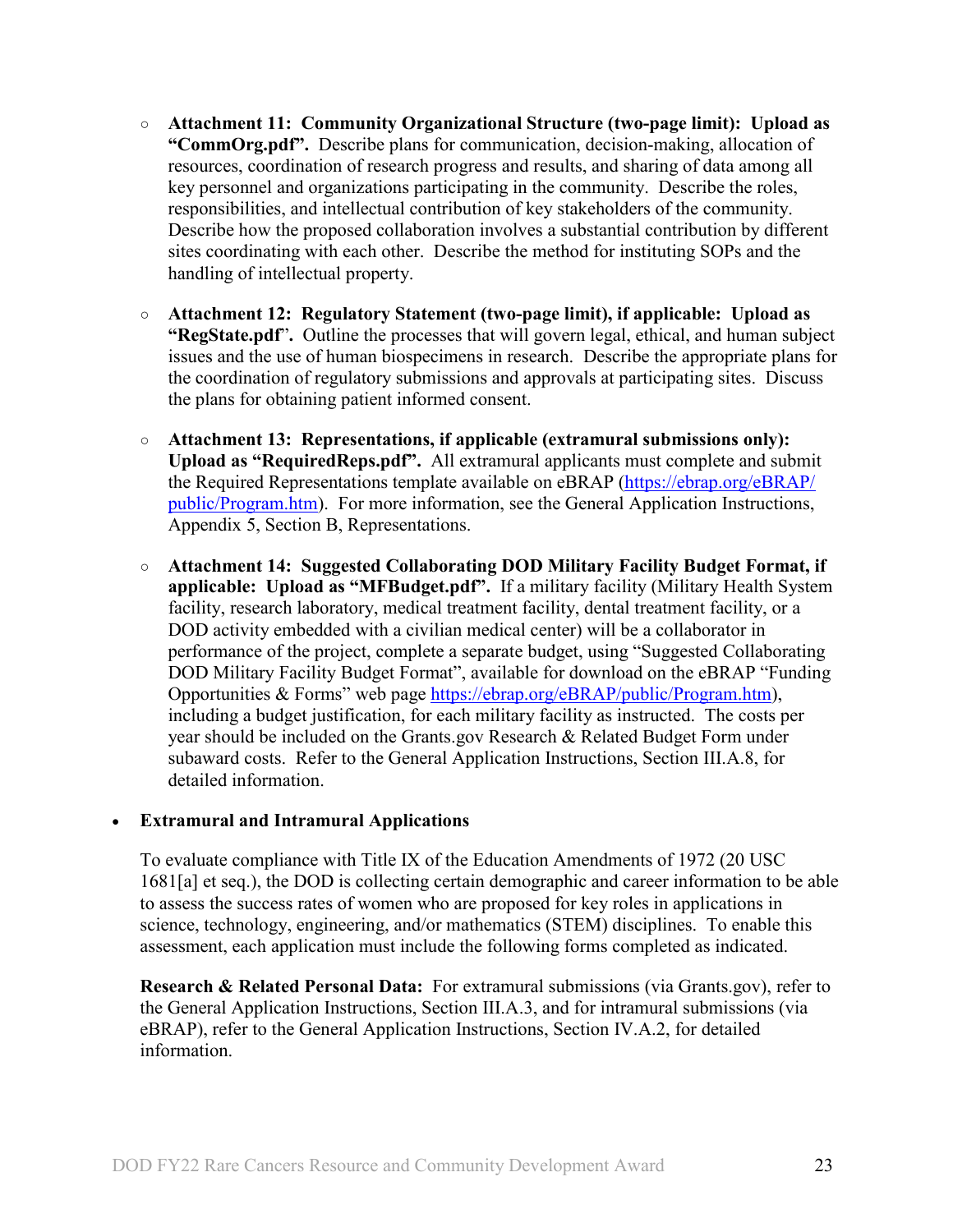<span id="page-23-0"></span>**Research & Related Senior/Key Person Profile (Expanded):** For extramural submissions (via Grants.gov), refer to the General Application Instructions, Section III.A.4, and for intramural submissions (via eBRAP), refer to the General Application Instructions, Section IV.A.3, for detailed information.

- PI Biographical Sketch (five-page limit): Upload as "Biosketch\_LastName.pdf". The suggested biographical sketch format is available on the "Funding Opportunities  $\&$ Forms" web page [\(https://ebrap.org/eBRAP/public/Program.htm\)](https://ebrap.org/eBRAP/public/Program.htm) in eBRAP. The National Institutes of Health Biographical Sketch may also be used. All biographical sketches should be submitted in uneditable PDF format.
- PI Previous/Current/Pending Support (no page limit): Upload as "Support\_LastName.pdf".
	- For extramural submissions, refer to the General Application Instructions, Section III.A.4, for detailed information.
	- For intramural submissions, refer to the General Application Instructions, Section IV.A.3, for detailed information.
- Key Personnel Biographical Sketches (five-page limit each): Upload as "Biosketch\_LastName.pdf".
- Key Personnel Previous/Current/Pending Support (no page limit): Upload as "Support\_LastName.pdf".

<span id="page-23-1"></span>**Research & Related Budget:** For extramural submissions (via Grants.gov), refer to the General Application Instructions, Section III.A.5, and for intramural submissions (via eBRAP), refer to the General Application Instructions, Section IV.A.4, for detailed information.

**Budget Justification (no page limit): Upload as "BudgetJustification.pdf".** The budget justification for the entire period of performance must be uploaded to the Research & Related Budget after completion of the budget for Period 1.

<span id="page-23-2"></span>**Project/Performance Site Location(s) Form:** For extramural submissions (via Grants.gov), refer to the General Application Instructions, Section III.A.6, and for intramural submissions (via eBRAP), refer to the General Application Instructions, Section IV.A.5, for detailed information.

## • **Extramural Applications Only**

<span id="page-23-3"></span>**Research & Related Subaward Budget Attachment(s) Form (if applicable):** Refer to the General Application Instructions, Section III.A.7, for detailed information.

○ **Extramural Subaward:** Complete the Research & Related Subaward Budget Form through Grants.gov. (Refer to the General Application Instructions, Section III.A.7, for detailed information.) Verify subaward budget(s) and budget justification forms are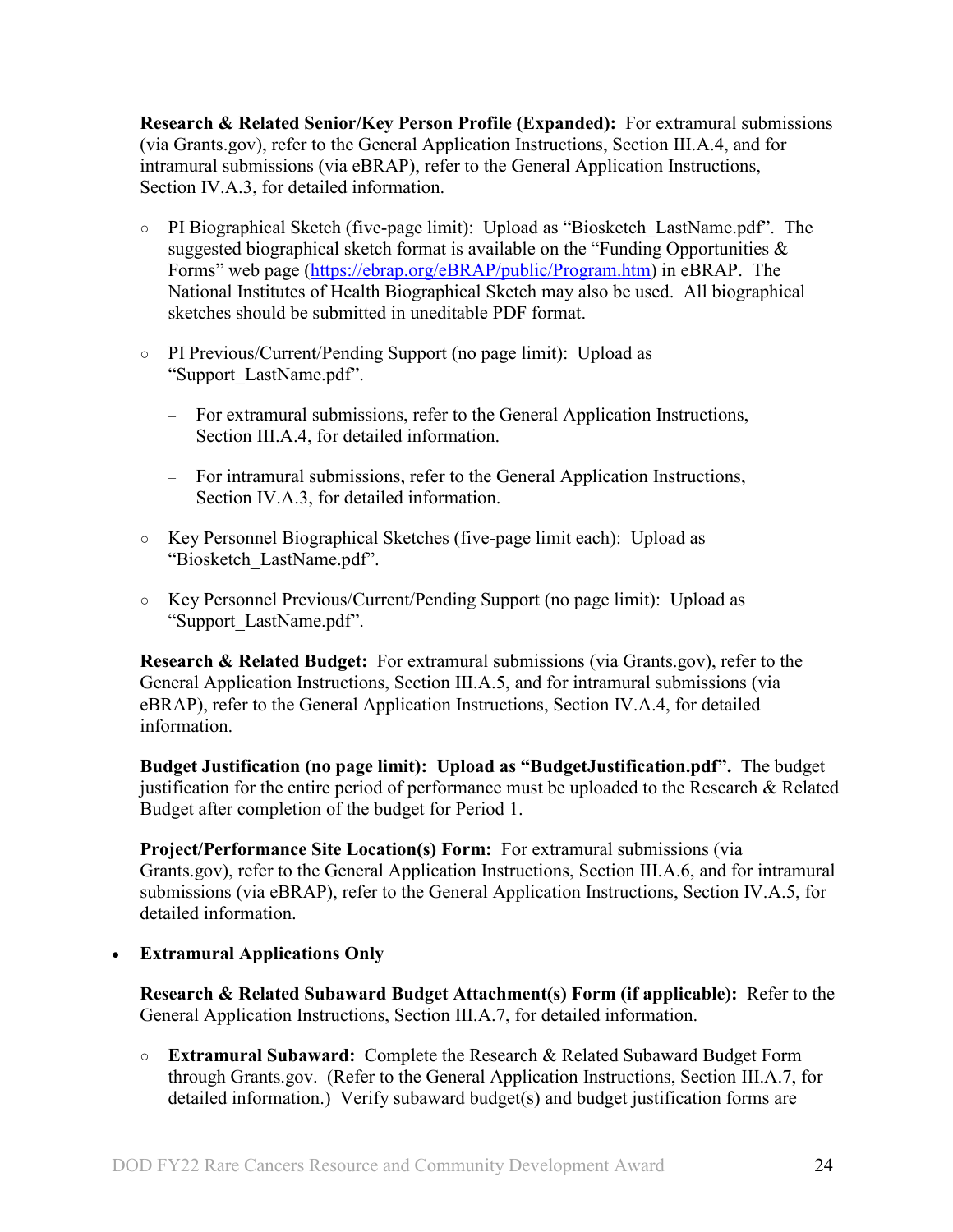present in eBRAP during the application verification period. If these components are missing, upload them to eBRAP before the end of the application verification period.

○ **Intramural DOD Collaborator(s):** Complete the "Suggested Collaborating DOD Military Facility Budget Format" and upload to Grants.gov attachment form as [Attachment 14.](#page-22-1) (Refer to the General Application Instructions, Section IV.A.4, for detailed information.) Each Intramural DOD Collaborator should include costs per year on the Grants.gov Research & Related Budget Form under subaward costs.

## <span id="page-24-0"></span>**II.D.3. Unique Entity Identifier (UEI) and System for Award Management (SAM)**

The applicant organization must be registered as an entity in SAM [\(https://www.sam.gov/SAM/\)](https://www.sam.gov/SAM/) and receive confirmation of an "Active" status before submitting an application through Grants.gov. As published in the Federal Register, July 10, 2019, [\(https://www.federalregister.gov/documents/2019/07/10/2019-14665/unique-entity-id-standard](https://www.federalregister.gov/documents/2019/07/10/2019-14665/unique-entity-id-standard-for-awards-management)[for-awards-management\)](https://www.federalregister.gov/documents/2019/07/10/2019-14665/unique-entity-id-standard-for-awards-management), the UEI for awards management generated through SAM will be used instead of the Data Universal Numbering System (DUNS) number as of April 2022. *All federal awards including, but not limited to, contracts, grants, and cooperative agreements will use the UEI.* USAMRDC will transition to use of the UEI beginning with FY22 announcements and utilize the latest SF424, which includes the UEI. The DUNS will no longer be accepted. Applicant organizations will not go to a third-party website to obtain an identifier. During the transition, your SAM registration will automatically be assigned a new UEI displayed in SAM. (For more information, visit the General Services Administration: [https://www.gsa.gov/about](https://www.gsa.gov/about-us/organization/federal-acquisition-service/office-of-systems-management/integrated-award-environment-iae/iae-information-kit/unique-entity-identifier-update)[us/organization/federal-acquisition-service/office-of-systems-management/integrated-award](https://www.gsa.gov/about-us/organization/federal-acquisition-service/office-of-systems-management/integrated-award-environment-iae/iae-information-kit/unique-entity-identifier-update)[environment-iae/iae-information-kit/unique-entity-identifier-update.](https://www.gsa.gov/about-us/organization/federal-acquisition-service/office-of-systems-management/integrated-award-environment-iae/iae-information-kit/unique-entity-identifier-update)) Current SAM.gov registrants are assigned their UEI and can view it within SAM.gov. *Authorized Organizational Representatives with existing eBRAP accounts should update their organizational profile to include the UEI prior to submission of the full application to Grant.gov (see Section II.D.4, Submission Dates and Times below).* Refer to the General Application Instructions, Section III, for further information regarding Grants.gov requirements.

## <span id="page-24-1"></span>**II.D.4. Submission Dates and Times**

All submission dates and times are indicated in [Section I, Overview of the Funding Opportunity.](#page-0-1) Pre-application and application submissions are required. The pre-application and application submission process should be started early to avoid missing deadlines. There are no grace periods. Failure to meet either of these deadlines will result in submission rejection.

## <span id="page-24-2"></span>**Applicant Verification of Full Application Submission in eBRAP**

*For Both Extramural and Intramural Applicants:* eBRAP allows an organization's representatives and PIs to view and modify the full application submissions associated with them. Following retrieval and processing of the full application, eBRAP will notify the organizational representatives and PI by email to log into eBRAP to review, modify, and verify the full application submission. eBRAP will validate full application files against the specific program announcement requirements, and discrepancies will be noted in an email to the PI and in the "Full Application Files" tab in eBRAP. eBRAP does not confirm the accuracy of file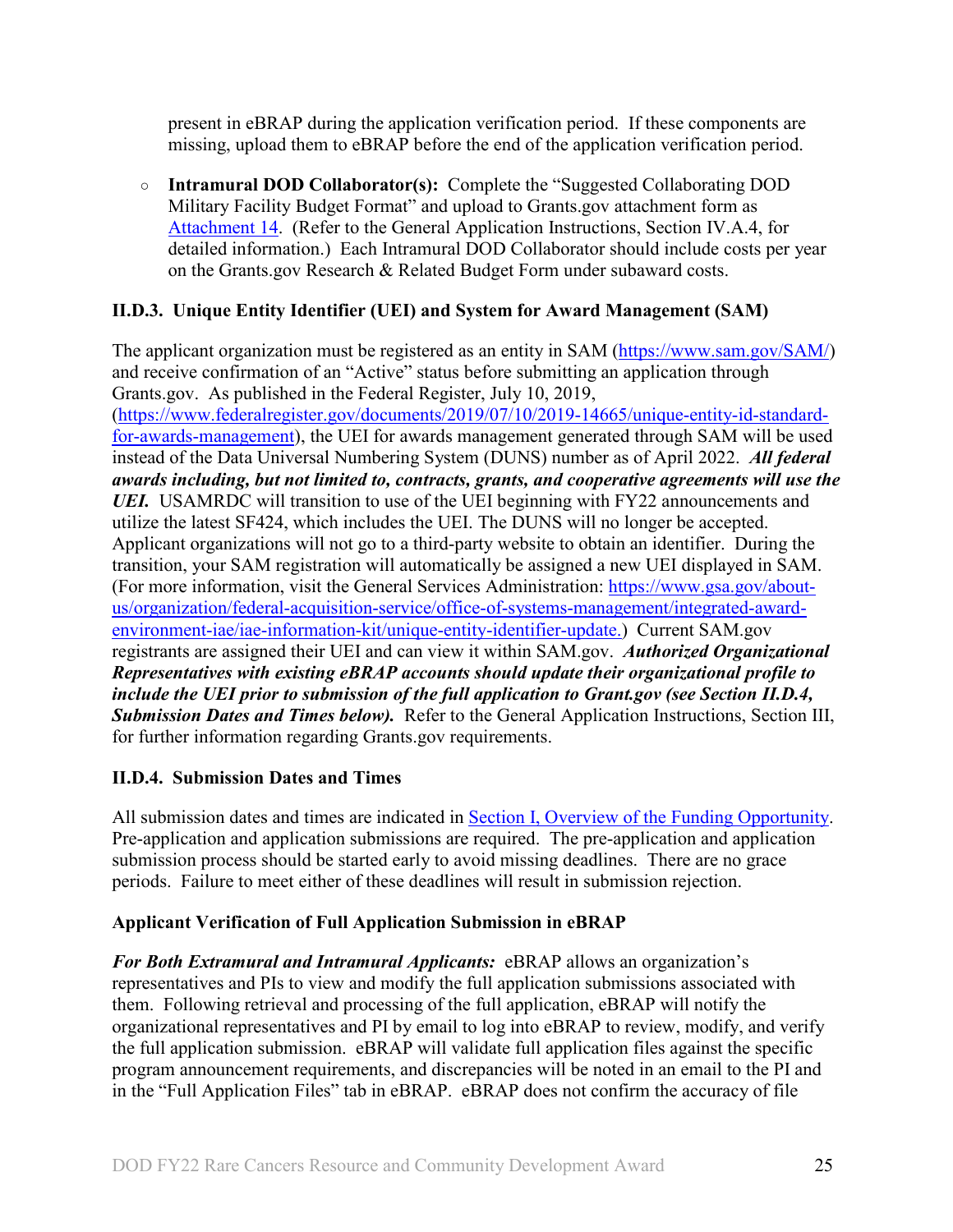content. Application viewing, modification, and verification in eBRAP are strongly recommended, but not required. It is the applicant's responsibility to review all application components and ensure proper ordering as specified in the program announcement. *If either the Project Narrative or the budget fails eBRAP validation or needs to be modified, an updated full application package must be submitted prior to the application submission deadline. The Project Narrative and Research & Related Budget Form cannot be changed after the application submission deadline.* Other application components may be changed until the end of the [application verification period.](#page-0-0) Verify that subaward budget(s) and budget justification forms are present in eBRAP during the application verification period. If these components are missing, upload them to eBRAP before the end of the application verification period. After the end of the application verification period, the full application cannot be modified.

*Extramural Submission:* The full application package submitted to Grants.gov may be viewed and modified in eBRAP until the end of the application verification period. During the application verification period, the full application package, *with the exception of the Project Narrative and Budget Form,* may be modified.

*Intramural DOD Submission:* After eBRAP has processed the full application, the organizational Resource Manager/Comptroller/Task Area Manager or equivalent Business Official and PI will receive email notification of the status and will be able to view and modify application components in eBRAP. During the application verification period, the full application package, *with the exception of the Project Narrative and Budget Form*, may be modified. The Resource Manager/Comptroller/Task Area Manager or equivalent Business Official should log into eBRAP to review and to approve the application package prior to the application verification deadline.

*For All Submissions:* Verify that subaward budget(s) with budget justification are present in eBRAP during the application verification period. If these components are missing, upload them to eBRAP before the end of the application verification period.

#### <span id="page-25-0"></span>**II.D.5. Funding Restrictions**

The maximum period of performance is **3** years.

The anticipated direct costs budgeted for the entire period of performance will not exceed **\$600,000.** If indirect cost rates have been negotiated, indirect costs are to be budgeted in accordance with the organization's negotiated rate. No budget will be approved by the government exceeding **\$600,000** direct costs or using an indirect cost rate exceeding the organization's negotiated rate

All direct and indirect costs of any subaward or contract must be included in the total direct costs of the primary award.

The applicant may request the entire maximum funding amount for a project that may have a period of performance less than the maximum **3** years.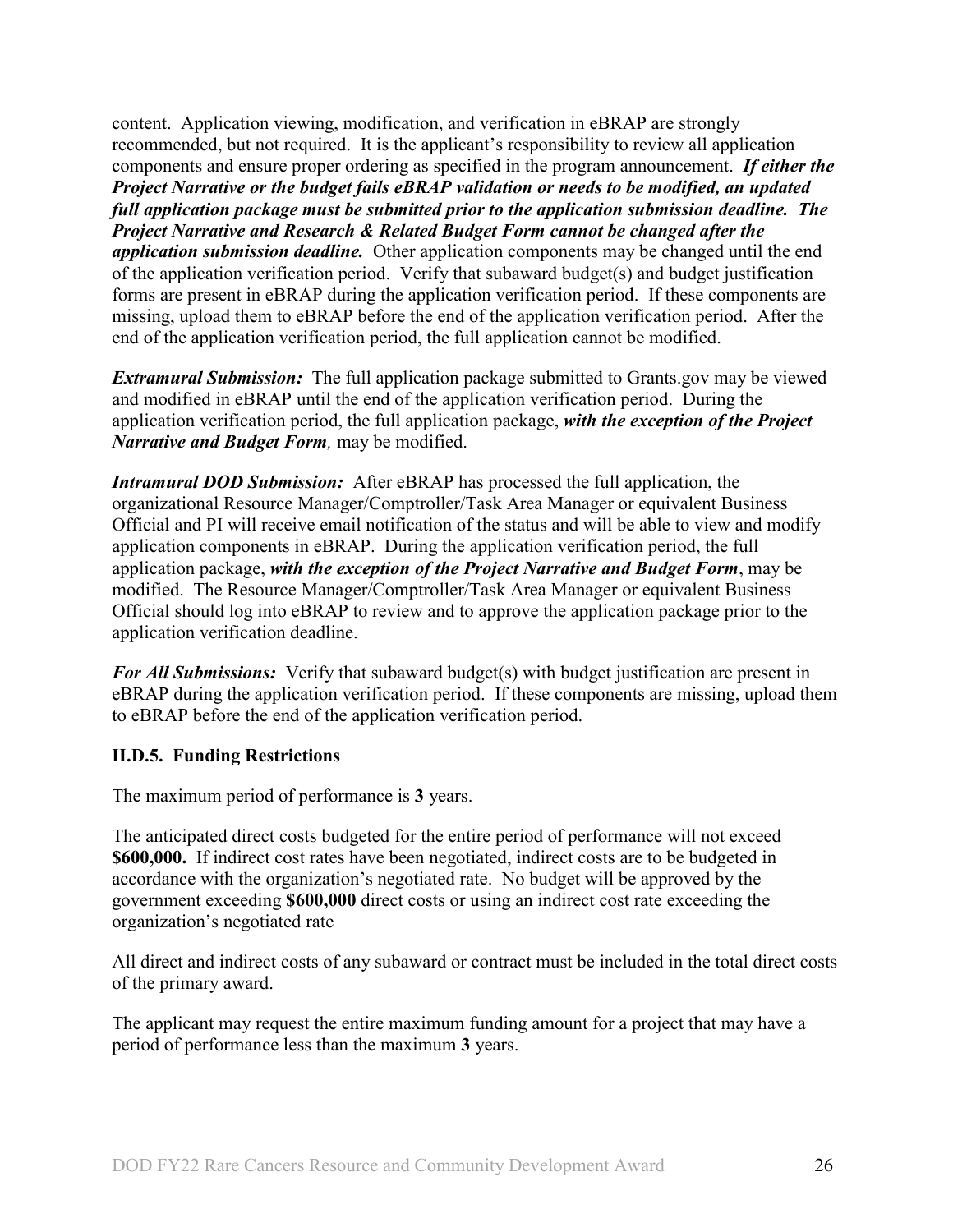For this award mechanism, direct costs may be requested for (not all-inclusive):

- Travel in support of multidisciplinary collaborations.
- Costs for three investigators to travel to one scientific/technical meeting per year. The intent of travel costs to scientific/technical meetings is to present project information or disseminate project results of the RCRP RCDA.

Must not be requested for:

• Clinical trial costs

For extramural awards with an intragovernmental component, direct transfer of funds from an extramural award recipient to a DOD or other federal agency is not allowed except under very limited circumstances. Funding to intramural DOD and other federal agencies will be managed through a direct funds transfer. Intramural applicants are responsible for coordinating through their agency's procedures the use of contractual or assistance funding awards or other appropriate agreements to support extramural collaborators.

Refer to the General Application Instructions, Section III.A.5, for budget regulations and instructions for the Research & Related Budget. *For federal agencies or organizations collaborating with federal agencies, budget restrictions apply as are noted in the General Application Instructions, Section III.A.5***.**

#### <span id="page-26-0"></span>**II.D.6. Other Submission Requirements**

Refer to the General Application Instructions, Appendix 4, for detailed formatting guidelines.

## <span id="page-26-1"></span>**II.E. Application Review Information**

## <span id="page-26-2"></span>**II.E.1. Criteria**

#### **II.E.1.a. Peer Review**

To determine technical merit, all applications will be evaluated according to the following **scored criteria**, which are of equal importance:

- **Impact**
	- How clearly the application articulates to what extent the proposed resource-platform addresses a high-impact opportunity or an unmet need in rare cancers research, and the underlining importance of realizing improvements in outcomes for people with rare cancers.
	- To what degree the anticipated long-term gains from the proposed research, including the long-term anticipated advantages, will move the rare cancers research field forward and/or improving patient outcome.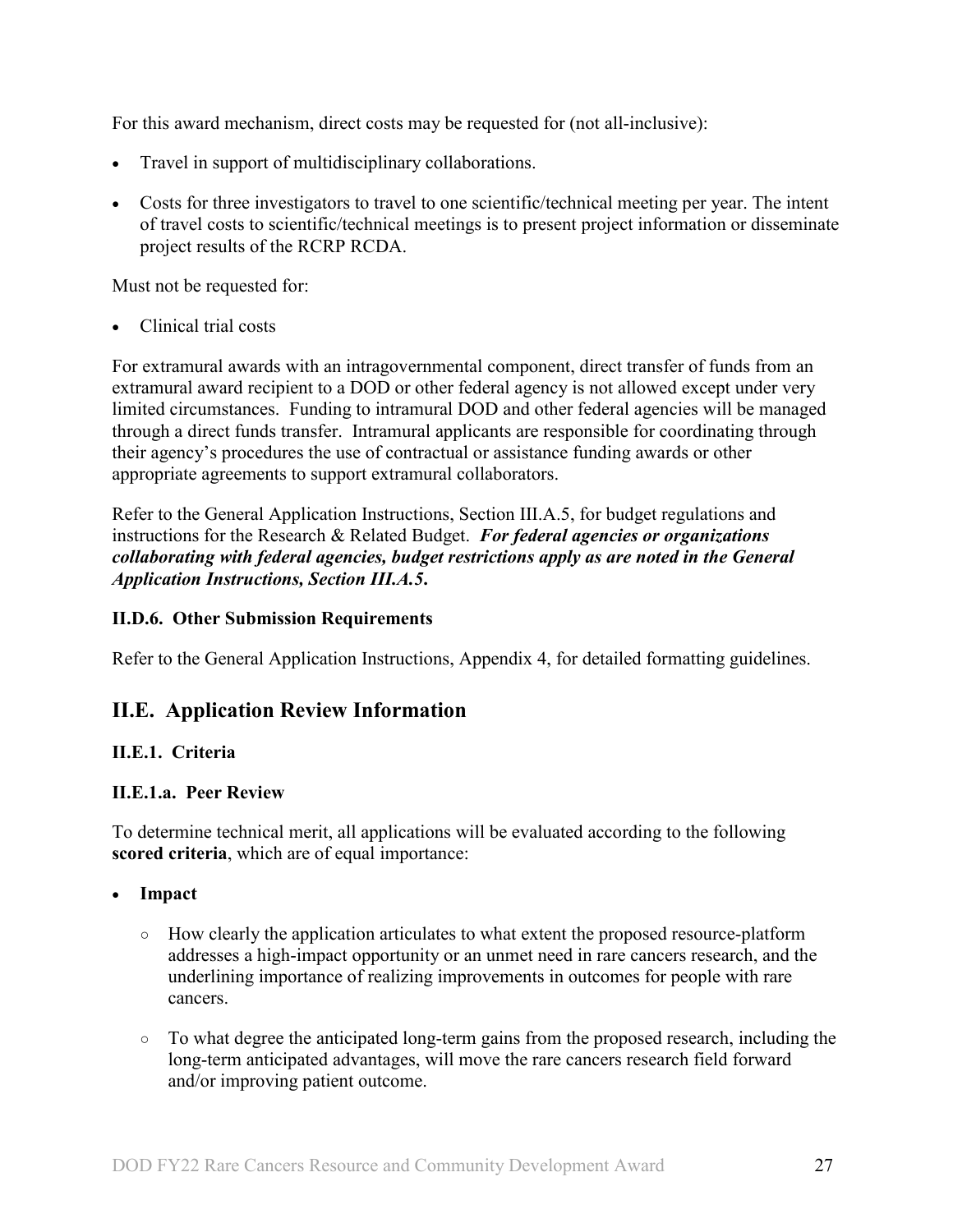- How explicitly the application states how the proposed work addresses any of the components of the FY22 RCRP's Platform Development Focus Area in [Section II.A.1.](#page-2-2)
- How the outcome of the proposed study may impact multiple rare cancers.

## • **Project Design**

- How well the resource-platform/community to be developed is described. How well the scientific rationale supports the objective and the need for the resource-platform and community to be developed or advanced, as well as its feasibility, as demonstrated by a critical review and analysis of the literature, relevant preliminary data (if applicable), and logical reasoning.
- How well the objectives, aims, experimental design, methods, and analyses, and the data collection and statistical analysis plan (and if applicable a power analysis) are developed and how well they support completion of the aims.
- Whether the types or subtypes of rare cancers that will be the focus of the resource are identified and appropriate.
- Whether the methodology to produce SOPs for the community is appropriate.
- To what degree the standardization of resource development will serve the community.
- If animal studies are included, how well they are designed in accordance with the ARRIVE guidelines 2.0 to achieve reproducible and rigorous results, including the choice of model and the endpoints/outcomes to be measured.
- If human subjects or human biological samples will be used, how well the plan for the recruitment of subjects or the acquisition of samples is justified and appropriate to accomplish the proposed work.
- How well the application acknowledges potential problems and addresses alternative approaches and potential pitfalls.
- If applicable, whether the strategy for the inclusion of women and minorities and distribution of proposed enrollment are appropriate for the proposed research.

## • **Personnel**

- Based on the budget and budget justification, the degree to which the levels of effort by the PI and other key personnel are appropriate to ensure the success of this research effort.
- Based on the biographical sketch, how well the PI's record of accomplishment demonstrates his/her potential/ability to accomplish the proposed work.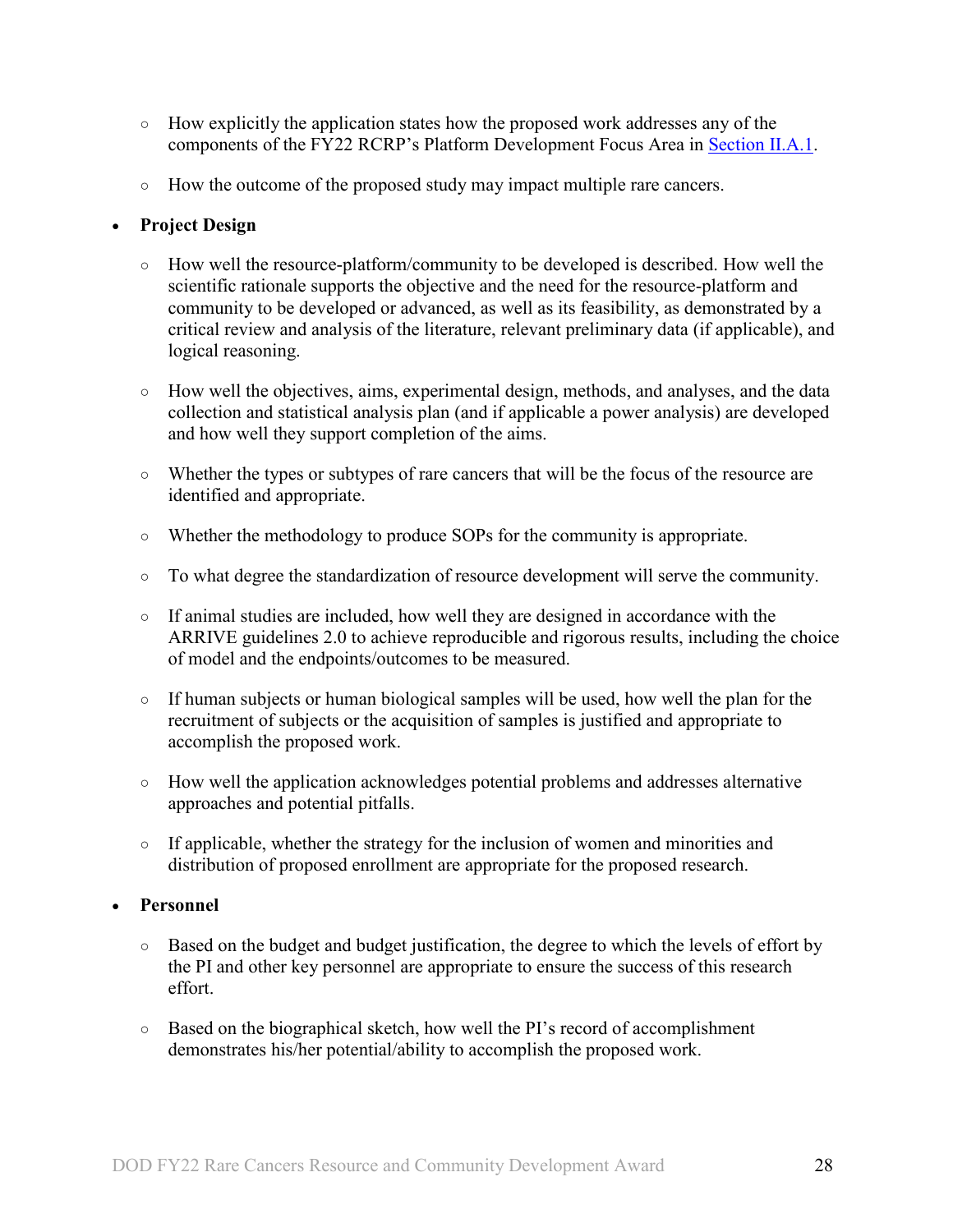#### • **Patient Advocacy Partnership**

- Whether there are adequate number of patient advocates involved from the early stage of the project development.
- How well patient advocates will play an integral role in the planning, design, implementation, and evaluation of the research.
- How well does the project utilize patient advocate partnership to increase its chance for success and maximize impact.
- How well the patient advocates' understanding/knowledge of current rare cancer issues and their background will contribute to the project.

#### • **Community Organizational Structure**

- Whether plans for communication, decision-making, allocation of resources, coordination of research progress and results, and sharing of data amongst all key stakeholders and organizations participating in the community are appropriate.
- Whether the roles, responsibilities, and contribution of key stakeholders of the community are appropriate.
- To what extent the method for instituting SOPs and the handling of intellectual property is described and appropriate.

## • **Dissemination Plan**

- How well the data and research resource sharing plan is detailed and effective, including but not limited to:
	- The description of the type of data and/or research resource(s) to be made publicly available.
	- How well the plan for access to data or research resources is detailed.
	- The appropriateness of plans to ensure the data and/or research resource(s) is/are accessible after the period of performance expires.

#### • **Sustainment Plan**

- To what extent the application demonstrates commitment to continue the effort following the award period through processes, partnerships, or agreements.
- To what extent the plan for long-term sustained operations are feasible, including the strategies for continual accrual and curation of resources and research findings that will contribute to a state-of-the-science understanding of rare cancers research.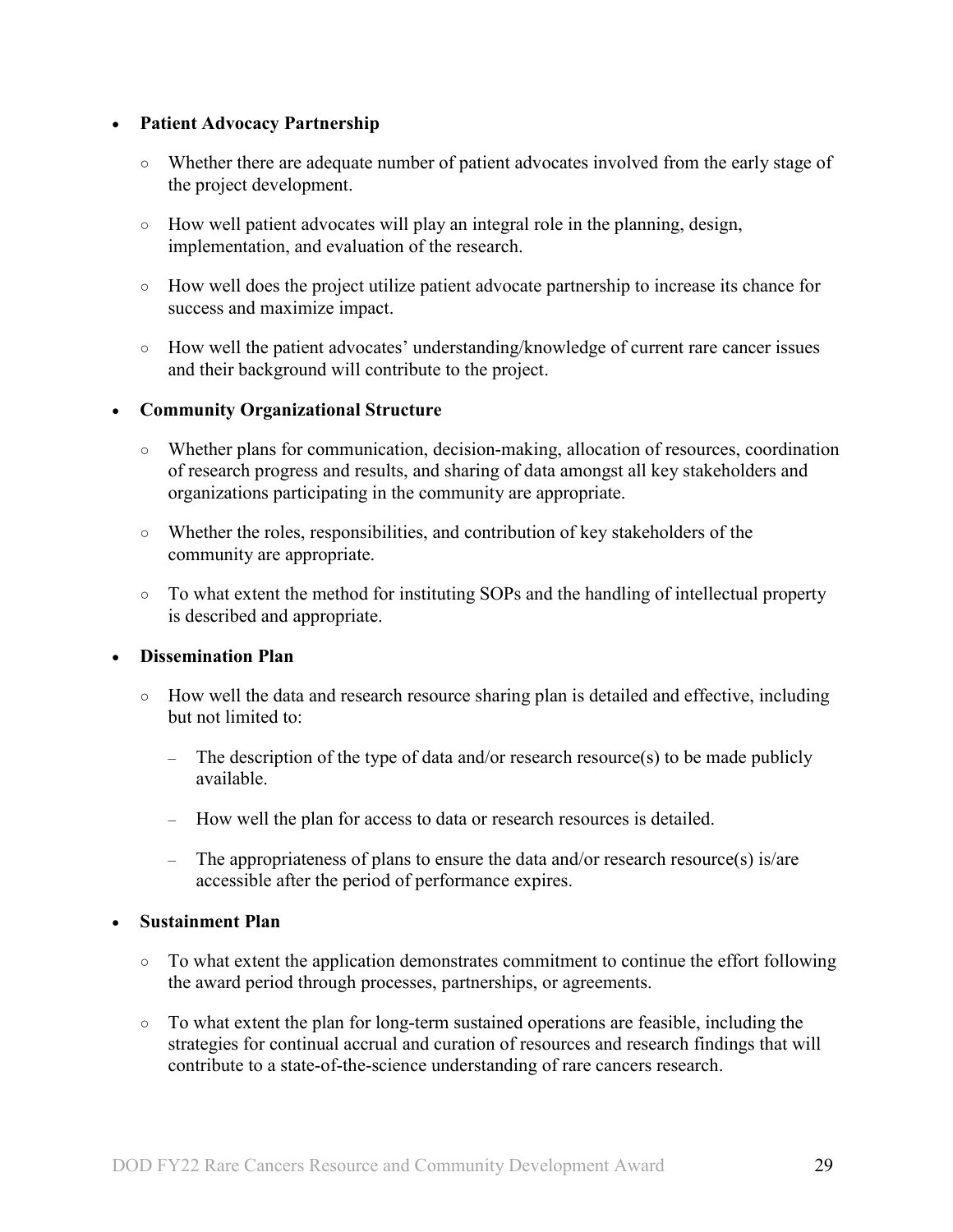## • **Regulatory Process (if applicable)**

- How well the application outlines a process that will govern legal, ethical, and human subject issues and the use of human biospecimens in research.
- Whether there are appropriate plans for the coordination of regulatory submissions and approvals at participating sites.
- Whether the plans for obtaining patient informed consent are sufficiently developed.

In addition, the following **unscored** criteria will also contribute to the overall evaluation of the application:

## • **Budget**

- Whether the **direct** costs exceed the allowable direct costs as published in the program announcement.
- Whether the budget is appropriate for the proposed research.

## • **Environment**

- If applicable, to what degree the intellectual and material property plan is appropriate.
- To what degree the quality and extent to organizational support are appropriate.
- If applicable, to what degree the intellectual and material property plan is appropriate.
- How well the research requirements are supported by the availability of and accessibility to facilities and resources (including collaborative arrangements).

## • **Application Presentation**

○ To what extent the writing, clarity, and presentation of the application components influence the review.

## <span id="page-29-0"></span>**II.E.1.b. Programmatic Review**

To make funding recommendations and select the application(s) that, individually or collectively, will best achieve the program objectives, the following criteria are used by programmatic reviewers:

- Ratings and evaluations of the peer reviewers
- Relevance to the mission of the DHP and FY22 RCRP, as evidenced by the following:
	- Adherence to the intent of the award mechanism
	- Program portfolio composition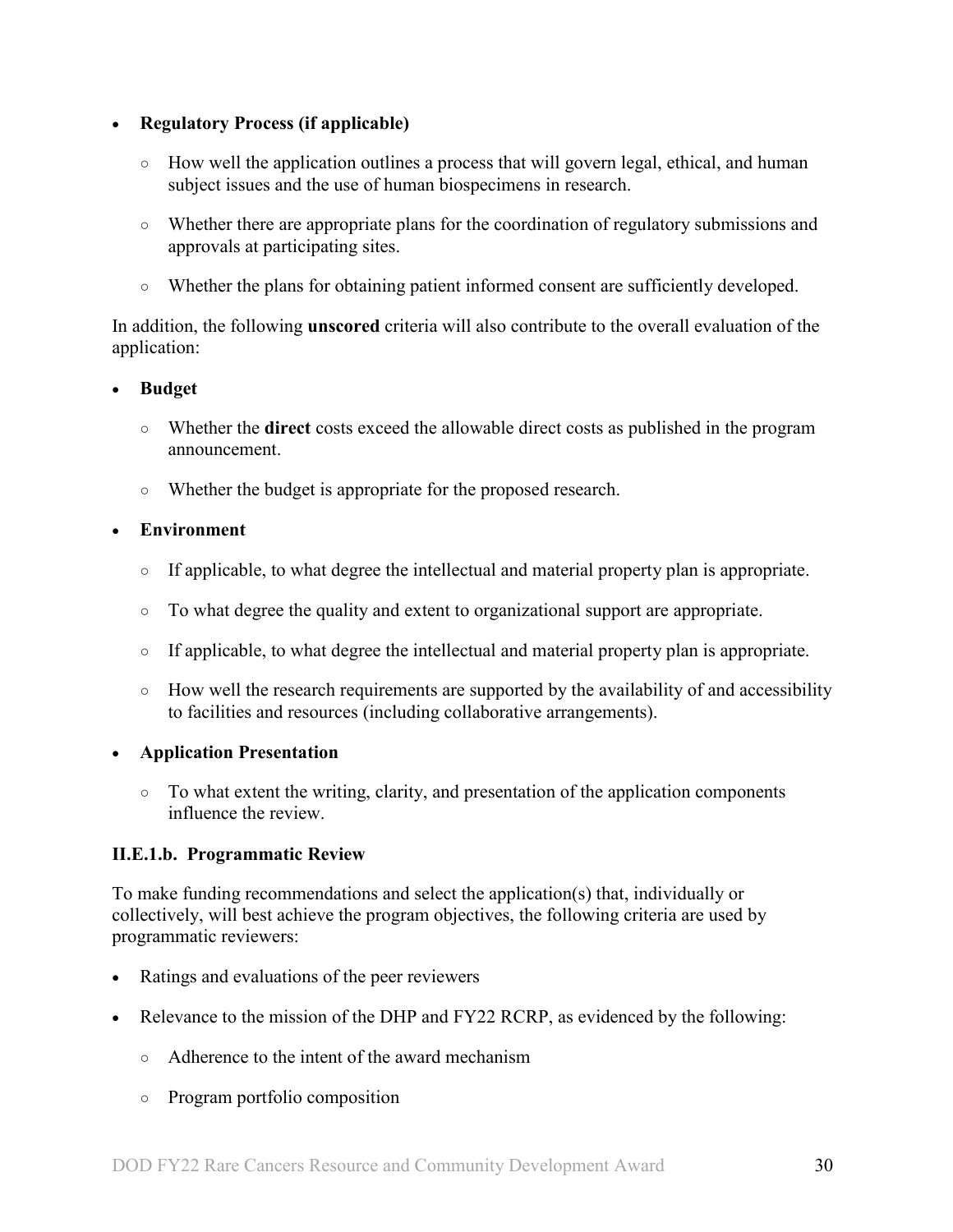- Relative impact
- Relevance of the study to the FY22 RCRP definition of rare cancers as described in [Section II.A](#page-2-4)

## <span id="page-30-0"></span>**II.E.2. Application Review and Selection Process**

All applications are evaluated by scientists, clinicians, and consumers in a two-tier review process. The first tier is **peer review**, the evaluation of applications against established criteria to determine technical merit, where each application is assessed for its own merit, independent of other applications. The second tier is **programmatic review**, a comparison-based process in which applications with high scientific and technical merit are further evaluated for programmatic relevance. Final recommendations for funding are made to the Commanding General, USAMRDC. *The highest-scoring applications from the first tier of review are not automatically recommended for funding. Funding recommendations depend on various factors as described in Section [II.E.1.b, Programmatic Review.](#page-29-0)* Additional information about the two-tier process used by the CDMRP can be found at [https://cdmrp.army.mil/about/2tierRevProcess.](http://cdmrp.army.mil/about/2tierRevProcess) An information paper describing the funding recommendations and review process for the award mechanisms for the RCRP will be provided to the PI and posted on the CDMRP website.

All CDMRP review processes are conducted confidentially to maintain the integrity of the meritbased selection process. Panel members sign a statement declaring that application and evaluation information will not be disclosed outside the panel. Violations of confidentiality can result in the dissolving of a panel(s) and other corrective actions. In addition, personnel at the applicant or collaborating organizations are prohibited from contacting persons involved in the review and approval process to gain protected evaluation information or to influence the evaluation process. Violations of these prohibitions will result in the administrative withdrawal of the organization's application. Violations by panel members or applicants that compromise the confidentiality of the review and approval process may also result in suspension or debarment from federal awards. Furthermore, the unauthorized disclosure of confidential information of one party to another third party is a crime in accordance with 18 USC 1905.

## <span id="page-30-1"></span>**II.E.3. Integrity and Performance Information**

Prior to making an assistance agreement award where the federal share is expected to exceed the simplified acquisition threshold, as defined in 2 CFR 200.1, over the period of performance, the federal awarding agency is required to review and consider any information about the applicant that is available in the Federal Awardee Performance and Integrity Information System (FAPIIS).

An applicant organization may review FAPIIS, accessible through SAM, and submit comments to FAPIIS on any information about the organization that a federal awarding agency previously entered and is currently available in FAPIIS.

The federal awarding agency will consider any comments by the applicant, in addition to other information in the designated integrity and performance system, in making a judgment about the applicant's integrity, business ethics, and record of performance under federal awards when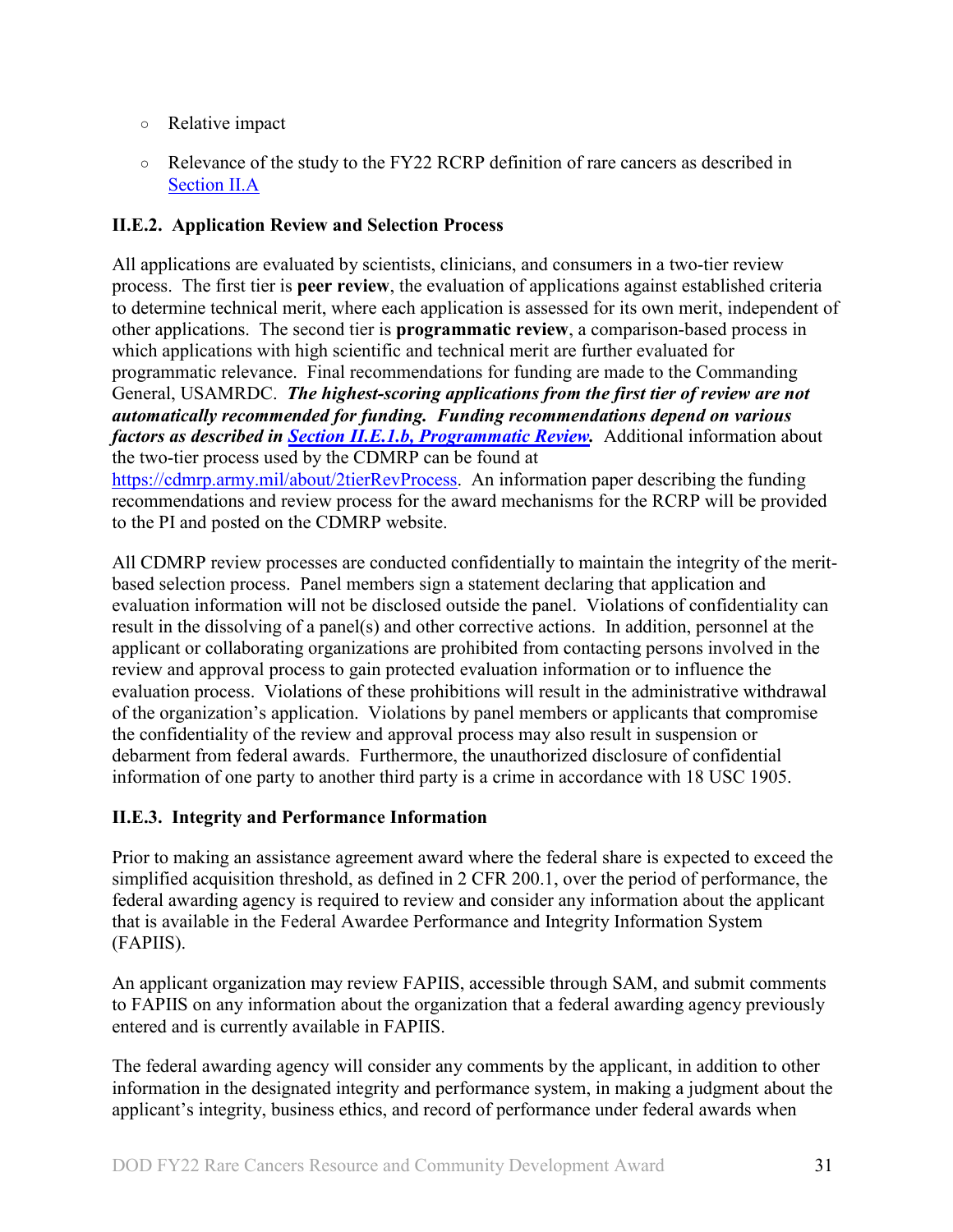determining a recipient's qualification prior to award, according to the qualification standards of the Department of Defense Grant and Agreement Regulations (DoDGARs), Section 22.415.

## <span id="page-31-0"></span>**II.E.4. Anticipated Announcement and Federal Award Dates**

All application review dates and times are indicated in **Section I**, Overview of the Funding [Opportunity.](#page-0-1)

Each PI and organization will receive email notification of posting of the funding recommendation in eBRAP. Each PI will receive a peer review summary statement on the strengths and weaknesses of the application.

## <span id="page-31-1"></span>**II.F. Federal Award Administration Information**

## <span id="page-31-2"></span>**II.F.1. Federal Award Notices**

Awards supported with FY22 funds are anticipated to be made no later than September 30, 2023. Refer to the General Application Instructions, Appendix 2, for additional award administration information.

After email notification of application review results through eBRAP, and if selected for funding, a representative from the USAMRAA will contact the Business Official authorized to negotiate on behalf of the PI's organization.

**Pre-Award Costs:** An institution of higher education, hospital, or non-profit organization may, at its own risk and without the government's prior approval, incur obligations and expenditures to cover costs up to 90 days before the beginning date of the initial budget period of a new award. Refer to the General Application Instructions, Section III.A.5.

*Only an appointed USAMRAA Grants Officer may obligate the government to the expenditure of funds.* No commitment on the part of the government should be inferred from discussions with any other individual. **The award document signed by the Grants Officer is the official authorizing document.**

Federal Government Organizations: Funding made to federal government organizations (to include intramural DOD organizations) will be executed through the Military Interdepartmental Purchase Request (MIPR) or Funding Authorization Document (FAD) process. Transfer of funds is contingent upon appropriate safety and administrative approvals. Intramural applicants and collaborators are reminded to coordinate receipt and commitment of funds through their respective Resource Manager/Task Area Manager/Comptroller or equivalent Business Official.

## **II.F.1.a. PI Changes and Award Transfers**

Unless otherwise restricted, changes in PI or organization will be allowed at the discretion of the USAMRAA Grants Officer, provided the intent of the award mechanism is met.

An organizational transfer of an award will not be allowed in the last year of the (original) period of performance or any extension thereof.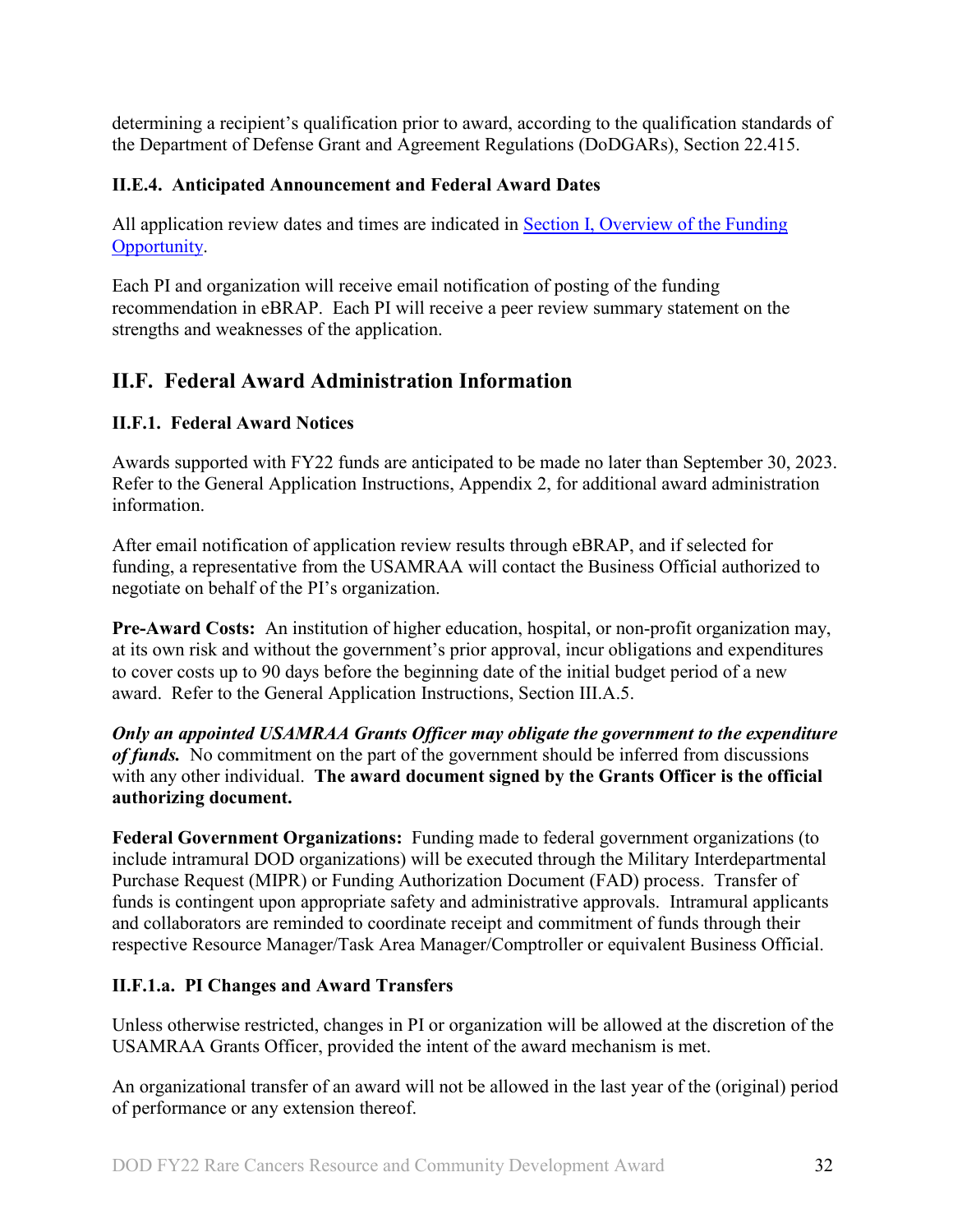Refer to the General Application Instructions, Appendix 2, Section B, for general information on organization or PI changes.

## <span id="page-32-0"></span>**II.F.2. Administrative and National Policy Requirements**

Applicable requirements in the DoDGARs found in 32 CFR, Chapter I, Subchapter C, and 2 CFR, Chapter XI, apply to grants and cooperative agreements resulting from this program announcement.

Refer to the General Application Instructions, Appendix 2, for general information regarding administrative requirements.

Refer to the General Application Instructions, Appendix 5, for general information regarding national policy requirements.

Refer to full text of the latest **DoD R&D General Terms and Conditions**; the USAMRAA [General Research Terms and Conditions with Institutions of Higher Education, Hospitals, and](https://www.usamraa.army.mil/Pages/Resources.aspx)  Non-Profit [Organizations: Addendum to the DoD](https://www.usamraa.army.mil/Pages/Resources.aspx) R&D General Terms and Conditions; and the [USAMRAA General Research Terms and Conditions with For-Profit Organizations,](https://www.usamraa.army.mil/Pages/Resources.aspx) for further information.

*New Requirement:* Certification Regarding Disclosure of Funding Sources. The proposing entity must comply with Section 223(a) of the William M. (Mac) Thornberry National Defense Authorization Act for Fiscal Year 2021, which requires that the PI, Partnering PIs (if applicable), and all key personnel:

- Certify that the current and pending support provided on the application is current, accurate, and complete;
- Agree to update such disclosure at the request of the agency prior to the award of support and at any subsequent time the agency determines appropriate during the term of the award; and
- Have been made aware of the requirements under Section  $223(a)(1)$  of this Act.

False, fictitious, or fraudulent statements or claims may result in criminal, civil, or administrative penalties (18 USC 1001).

## <span id="page-32-1"></span>**II.F.3. Reporting**

Refer to the General Application Instructions, Appendix 2, Section A, for general information on reporting requirements. *If there are technical reporting requirement delinquencies for any existing USAMRAA-sponsored awards at the applicant organization, no new awards will be issued to the applicant organization until all delinquent reports have been submitted.*

Semi-annual progress reports as well as a final progress report will be required.

The Award Terms and Conditions will specify if more frequent reporting is required.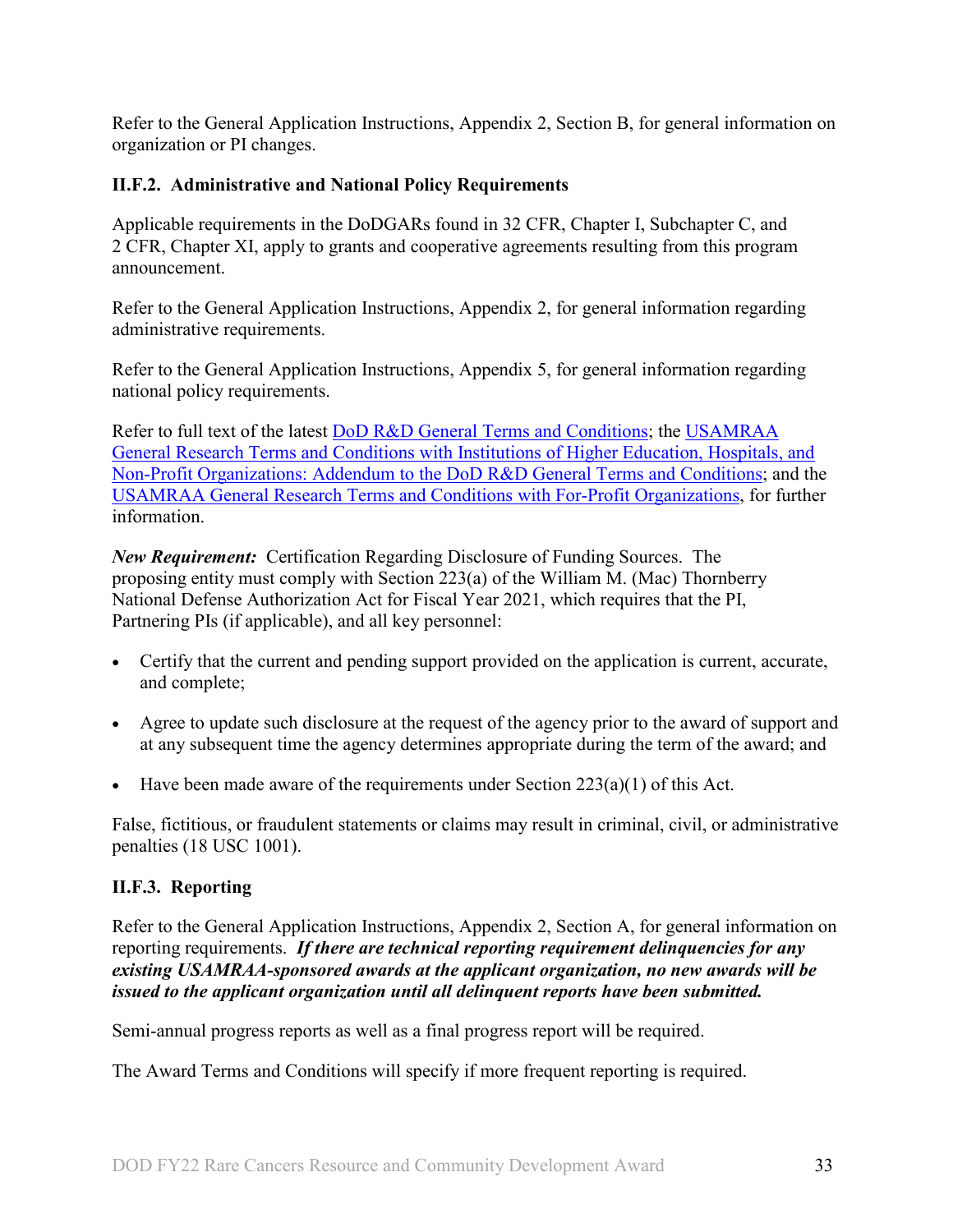Award Expiration Transition Plan: An Award Expiration Transition Plan must be submitted with the final progress report. Use the one-page template "Award Expiration Transition Plan," available on the eBRAP "Funding Opportunities  $\&$  Forms" web page [\(https://ebrap.org/eBRAP/public/Program.htm\)](https://ebrap.org/eBRAP/public/Program.htm) under the "Progress Report Formats" section. The Award Expiration Transition Plan must outline if and how the research supported by this award will progress and must include source(s) of funding, either known or pending.

Public Health Service (PHS) Inclusion Enrollment Reporting Requirement *(only required for clinical research studies)*: Enrollment reporting on the basis of sex/gender, race, and/or ethnicity will be required with each annual and final progress report. The PHS Inclusion Enrollment Report is available on the "Funding Opportunities & Forms" web page [\(https://ebrap.org/eBRAP/public/Program.htm\)](https://ebrap.org/eBRAP/public/Program.htm) in eBRAP.

Awards resulting from this program announcement may entail additional reporting requirements related to recipient integrity and performance matters. Recipient organizations that have federal contract, grant, and cooperative agreement awards with a cumulative total value greater than \$10M are required to provide information to FAPIIS about certain civil, criminal, and administrative proceedings that reached final disposition within the most recent 5-year period and that were connected with performance of a federal award. These recipients are required to disclose, semiannually, information about criminal, civil, and administrative proceedings as specified in the applicable Representations (see General Application Instructions, Appendix 5, Section B).

## <span id="page-33-0"></span>**II.G. Federal Awarding Agency Contacts**

## <span id="page-33-1"></span>**II.G.1. eBRAP Help Desk**

Questions related to program announcement content or submission requirements as well as questions related to the pre-application or intramural application submission through eBRAP should be directed to the eBRAP Help Desk, which is available Monday through Friday from 8:00 a.m. to 5:00 p.m. ET. Response times may vary depending upon the volume of inquiries.

Phone: 301-682-5507

Email: [help@eBRAP.org](mailto:help@eBRAP.org)

## <span id="page-33-2"></span>**II.G.2. Grants.gov Contact Center**

Questions related to extramural application submission through Grants.gov portal should be directed to the Grants.gov Contact Center, which is available 24 hours a day, 7 days a week (closed on U.S. federal holidays). Note that the eBRAP Help Desk is unable to provide technical assistance with Grants.gov submission.

Phone: 800-518-4726; International 1-606-545-5035

Email: [support@grants.gov](mailto:support@grants.gov)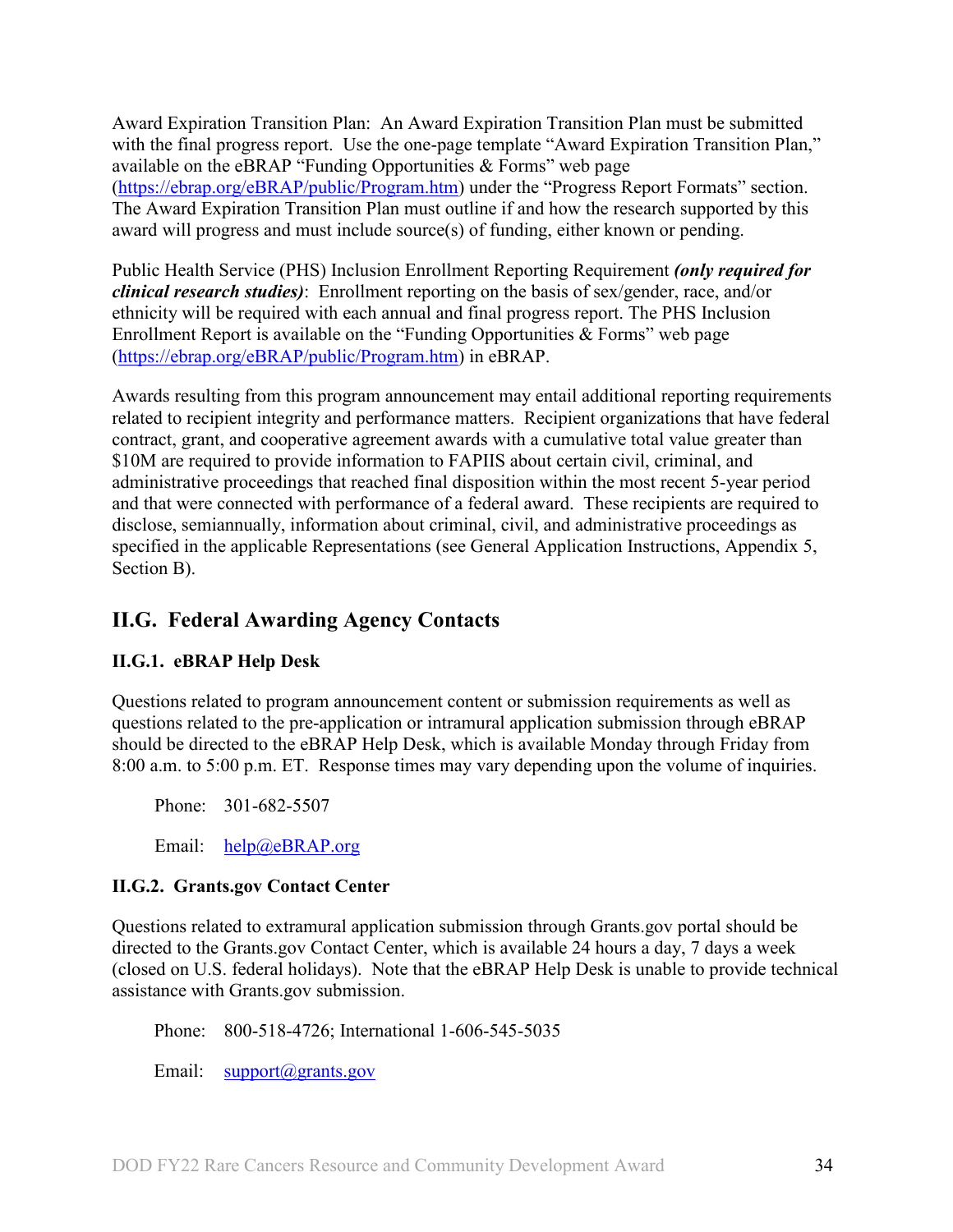Sign up on Grants.gov for "send me change notification emails" by following the link on the "Synopsis" page for the program announcement or by responding to the prompt provided by Grants.gov when first downloading the Grants.gov application package. If the Grants.gov application package is updated or changed, the original version of the application package may not be accepted by Grants.gov.

## <span id="page-34-0"></span>**II.H. Other Information**

## <span id="page-34-1"></span>**II.H.1. Program Announcement and General Application Instructions Versions**

Questions related to this program announcement should refer to the program name, the program announcement name, and the program announcement version code 702b. The program announcement numeric version code will match the General Application Instructions version code 702.

## <span id="page-34-2"></span>**II.H.2. Administrative Actions**

After receipt of pre-applications or applications, the following administrative actions may occur:

## **II.H.2.a. Rejection**

The following will result in administrative rejection of the pre-application:

• Preproposal Narrative is missing.

The following will result in administrative rejection of the application:

- Submission of an application for which a letter of invitation was not received.
- Project Narrative exceeds page limit.
- Project Narrative is missing.
- Budget is missing.

## **II.H.2.b. Modification**

- Pages exceeding the specific limits will be removed prior to review for all documents other than the Project Narrative.
- Documents not requested will be removed.

## <span id="page-34-3"></span>**II.H.2.c. Withdrawal**

The following may result in administrative withdrawal of the pre-application or application:

• An FY22 RCRP Programmatic Panel member is named as being involved in the research proposed or is found to have assisted in the pre-application or application processes including,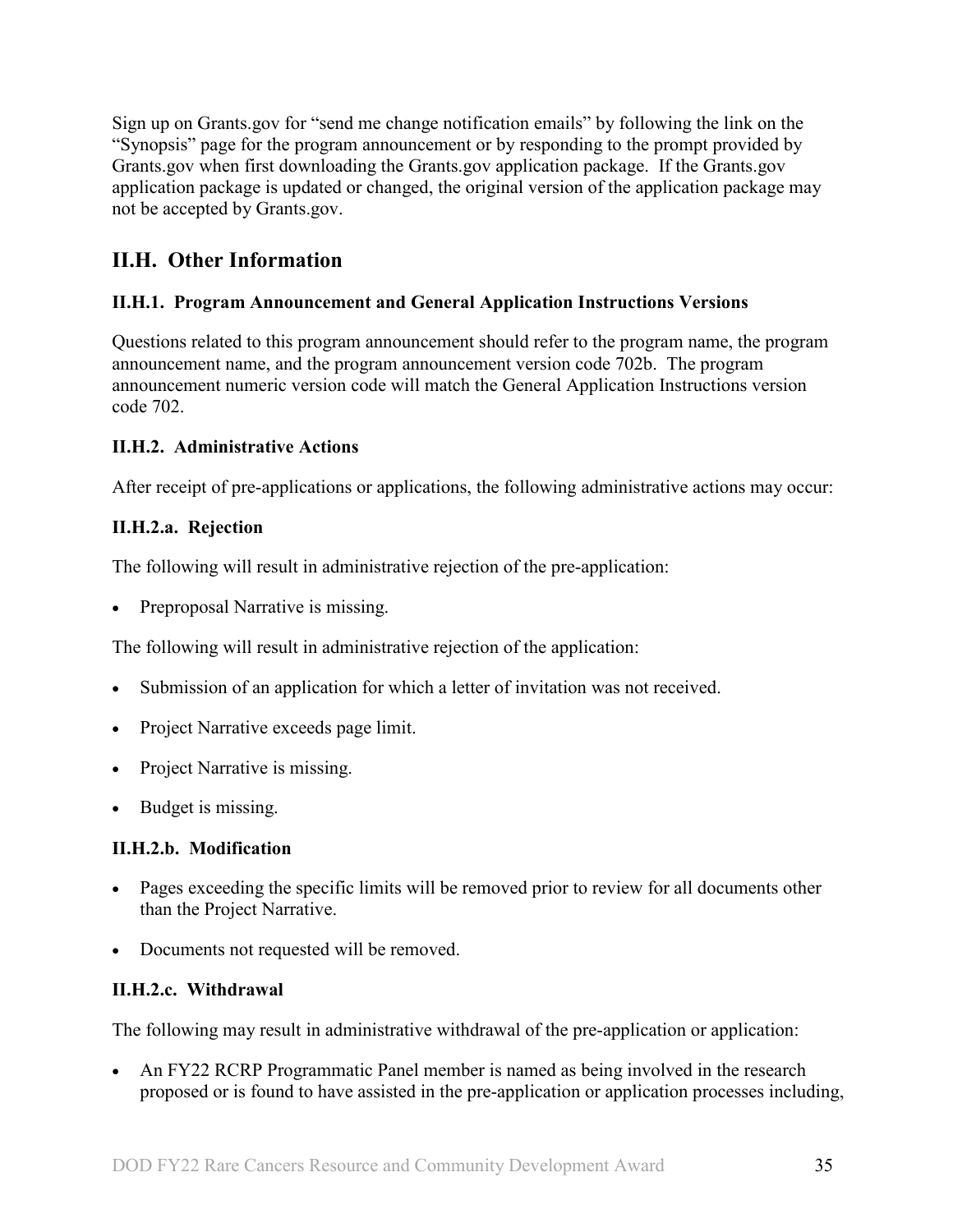but not limited to, concept design, application development, budget preparation, and the development of any supporting documentation. *A list of the FY22 RCRP Programmatic Panel members can be found at<https://cdmrp.army.mil/rcrp/panels/panels22>.*

- The application fails to conform to this program announcement description.
- Inclusion of URLs, with the exception of links in References Cited and Publication and/or Patent Abstract sections.
- Page size is larger than 8.5 inches x 11.0 inches (approximately 21.59 cm x 27.94 cm).
- To preserve the integrity of its peer and programmatic review processes, the CDMRP discourages inclusion of any employee of its review contractors having any role in the preparation, research or other duties for submitted applications. For FY22, the identities of the peer review contractor and the programmatic review contractor may be found at the CDMRP website [\(https://cdmrp.army.mil/about/2tierRevProcess\)](https://cdmrp.army.mil/about/2tierRevProcess). Applications that include names of personnel from either of these companies may be administratively withdrawn.
- Personnel from applicant or collaborating organizations are found to have contacted persons involved in the review or approval process to gain protected evaluation information or to influence the evaluation process.
- Applications from extramural organizations, including non-DOD federal agencies, received through eBRAP may be withdrawn.
- Applications submitted by an intramural DOD organization may be withdrawn if the intramural organization cannot coordinate the use of contractual, assistance, or other appropriate agreements to provide funds to extramural collaborators.
- Submission of the same research project to different funding opportunities within the same program and fiscal year.
- The invited application proposes a different research project than that described in the preapplication.
- The pre-application or application does not address the FY22 RCRP Focus Area of Platform Development.
- The cancer or cancer subtype proposed in the application does not meet the FY22 RCRP [definition of rare cancers.](#page-2-4)
- A clinical trial is proposed.
- The PI does not meet the eligibility criteria.
- At least two patient advocates are not included.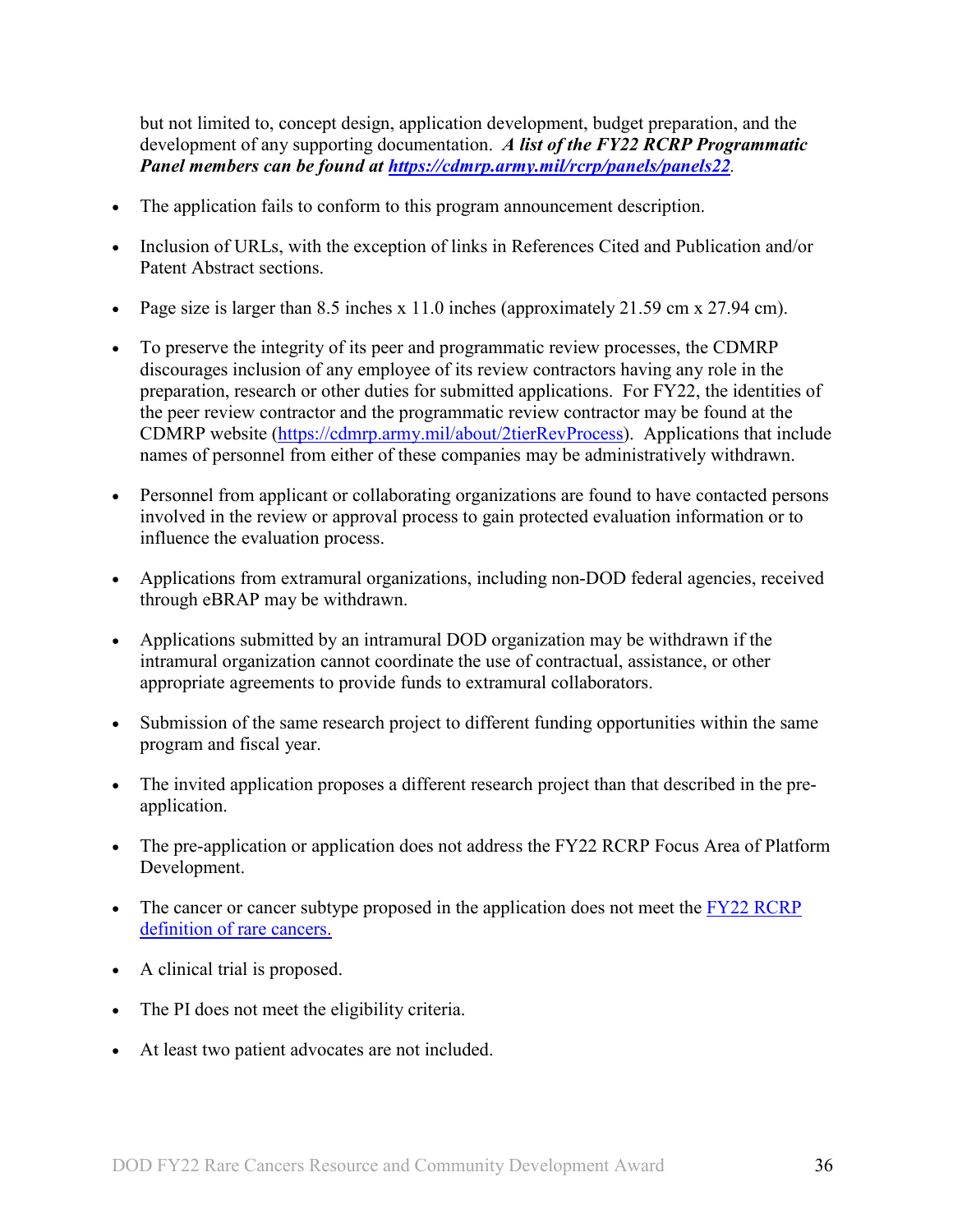#### **II.H.2.d. Withhold**

Applications that appear to involve research misconduct will be administratively withheld from further consideration pending organizational investigation. The organization will be required to provide the findings of the investigation to the USAMRAA Grants Officer for a determination of the final disposition of the application.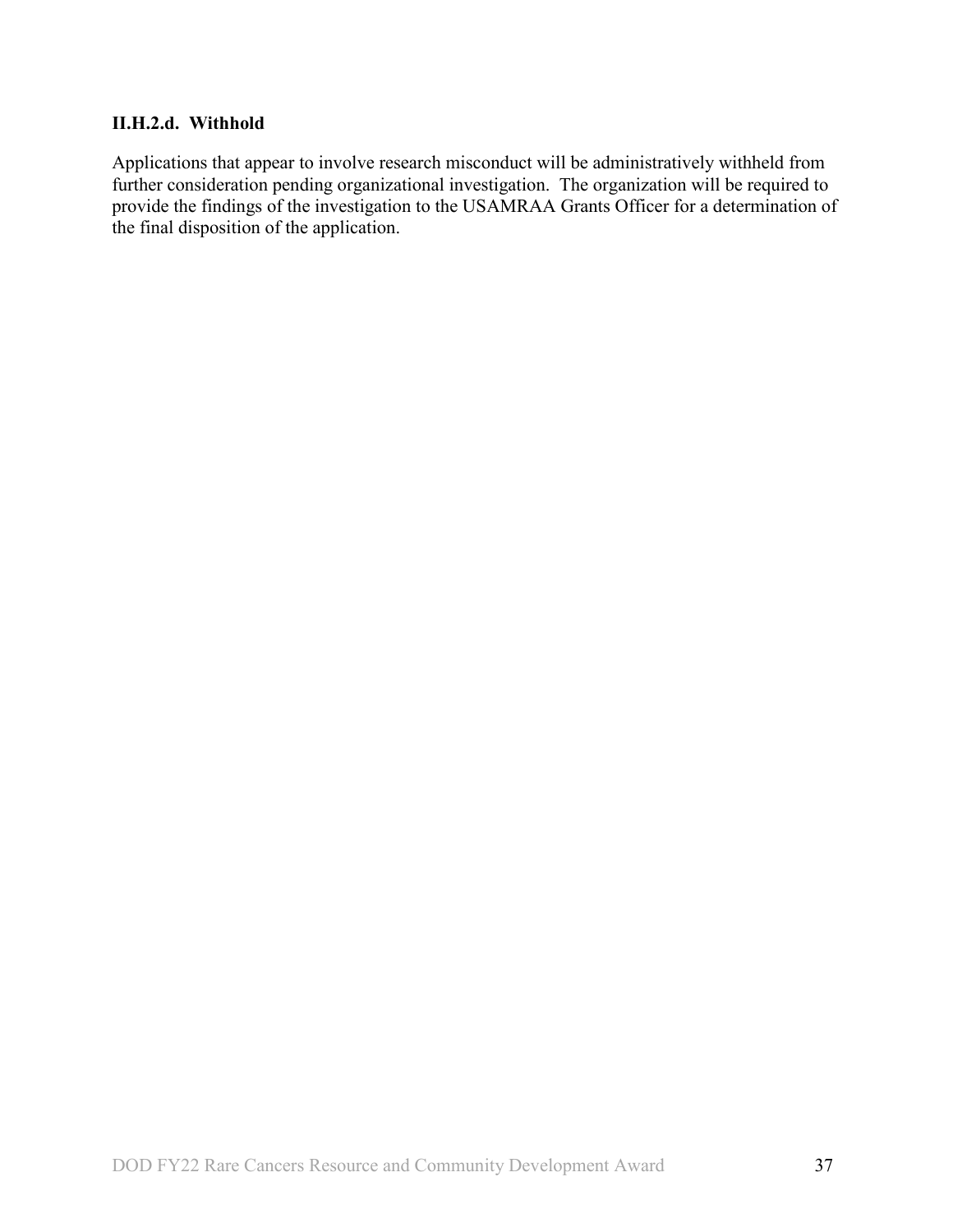# <span id="page-37-0"></span>**II.H.3. Application Submission Checklist**

| <b>Application Components</b>                                                                             | <b>Action</b>                                                                                                                                    | Completed |
|-----------------------------------------------------------------------------------------------------------|--------------------------------------------------------------------------------------------------------------------------------------------------|-----------|
| SF424 Research & Related<br><b>Application for Federal</b><br>Assistance (extramural<br>submissions only) | Complete form as instructed                                                                                                                      |           |
| Summary (Tab 1) and<br>Application Contacts (Tab 2)<br>(intramural submissions<br>only)                   | Complete tabs as instructed                                                                                                                      |           |
|                                                                                                           | Project Narrative: Upload as Attachment 1<br>with file name "ProjectNarrative.pdf"                                                               |           |
|                                                                                                           | Supporting Documentation: Upload as<br>Attachment 2 with file name "Support.pdf"<br>Technical Abstract: Upload as Attachment 3                   |           |
|                                                                                                           | with file name "TechAbs.pdf"<br>Lay Abstract: Upload as Attachment 4 with<br>file name "LayAbs.pdf"<br>Statement of Work: Upload as Attachment 5 |           |
|                                                                                                           | with file name "SOW.pdf"<br>Impact Statement: Upload as Attachment 6 with<br>file name "Impact.pdf"                                              |           |
|                                                                                                           | Dissemination Plan: Upload as Attachment 7<br>with file name "Dissemination.pdf"                                                                 |           |
|                                                                                                           | Sustainment Plan: Upload as Attachment 8 with<br>file name "Sustainment.pdf"                                                                     |           |
| Attachments                                                                                               | Justification Statement: Upload as Attachment 9<br>with file name "Justification.pdf"                                                            |           |
|                                                                                                           | Patient Advocate Engagement Statement:<br>Upload as Attachment 10 with file name<br>"Advocate.pdf"                                               |           |
|                                                                                                           | Community Organizational Structure: Upload<br>as Attachment 11 with file name<br>"CommOrg.pdf"                                                   |           |
|                                                                                                           | Regulatory Statement: Upload as Attachment 12<br>with file name "RegState.pdf"                                                                   |           |
|                                                                                                           | Representations (extramural submissions<br>only): Upload as Attachment 13 with file<br>name "RequiredReps.pdf"                                   |           |
|                                                                                                           | <b>Suggested Collaborating DOD Military</b><br>Facility Budget Format: Upload as<br>Attachment 14 with file name                                 |           |
|                                                                                                           | "MFBudget.pdf" if applicable                                                                                                                     |           |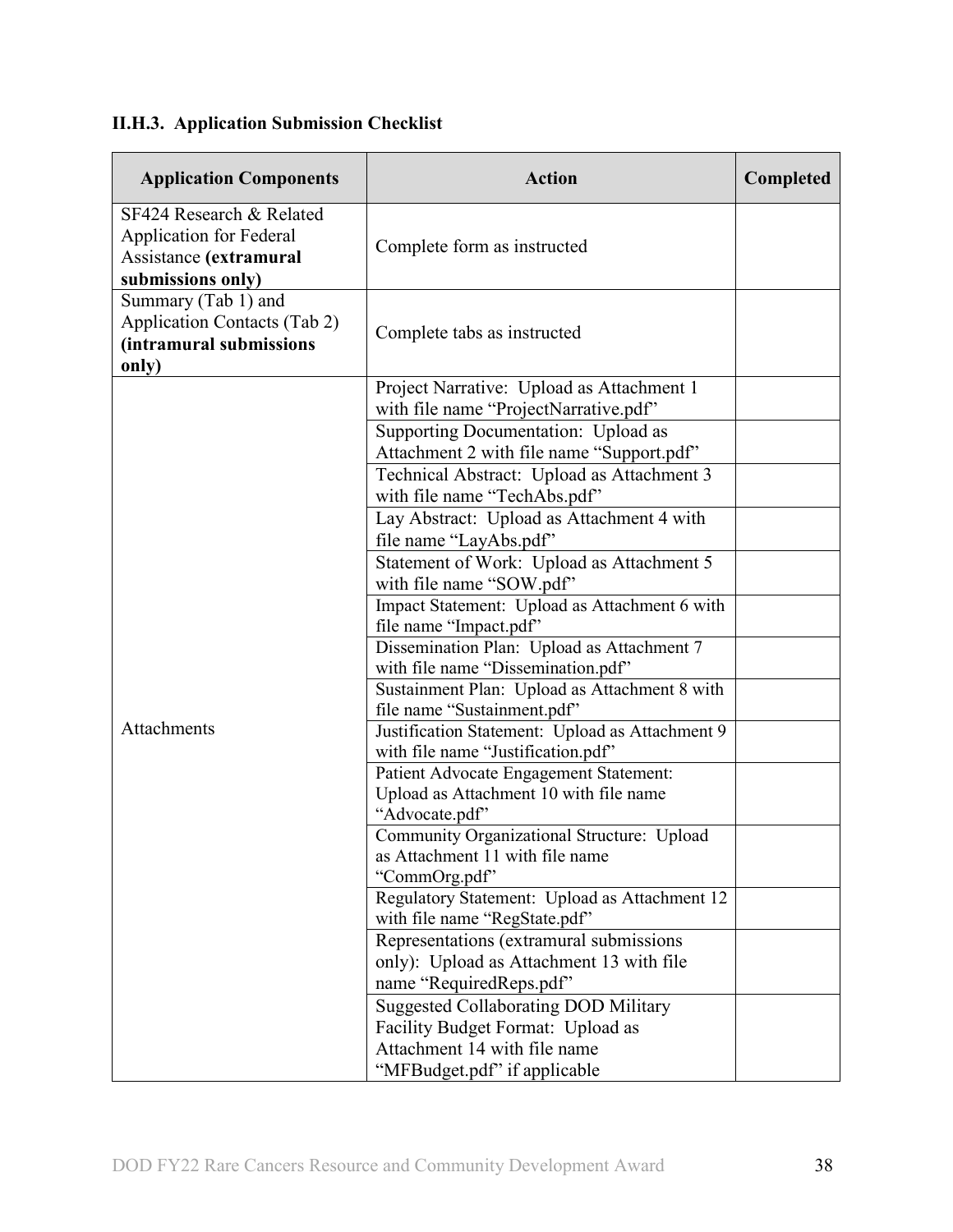| <b>Application Components</b>                                              | <b>Action</b>                                                                                                           | <b>Completed</b> |
|----------------------------------------------------------------------------|-------------------------------------------------------------------------------------------------------------------------|------------------|
| Research & Related Personal<br>Data                                        | Complete form as instructed                                                                                             |                  |
|                                                                            | Attach PI Biographical Sketch<br>(Biosketch LastName.pdf) to the appropriate<br>field                                   |                  |
| Research & Related                                                         | Attach PI Previous/Current/Pending Support<br>(Support LastName.pdf) to the appropriate<br>field                        |                  |
| Senior/Key Person Profile<br>(Expanded)                                    | <b>Attach Biographical Sketch</b><br>(Biosketch LastName.pdf) for each senior/key<br>person to the appropriate field    |                  |
|                                                                            | <b>Attach Previous/Current/Pending</b><br>(Support LastName.pdf) for each senior/key<br>person to the appropriate field |                  |
| Research & Related Budget                                                  | Complete as instructed. Attach Budget                                                                                   |                  |
| (extramural submissions                                                    | Justification (BudgetJustification.pdf) to the                                                                          |                  |
| only)                                                                      | appropriate field                                                                                                       |                  |
| Budget (intramural                                                         | Suggested DOD Military Budget Format,                                                                                   |                  |
| submissions only)                                                          | including justification                                                                                                 |                  |
| Project/Performance Site<br>Location(s) Form                               | Complete form as instructed                                                                                             |                  |
| Research & Related Subaward<br>Budget Attachment(s) Form, if<br>applicable | Complete form as instructed                                                                                             |                  |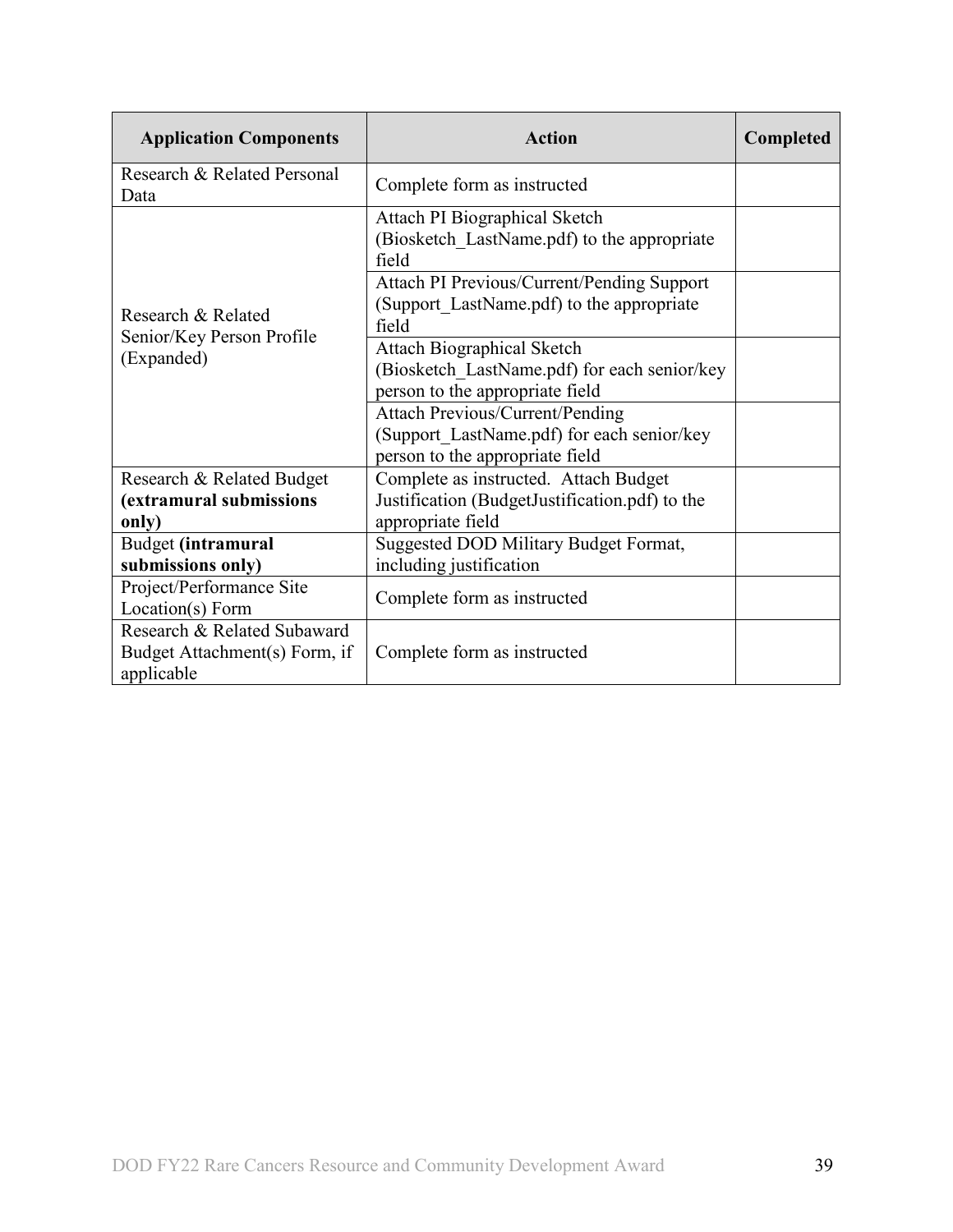## <span id="page-39-0"></span>**APPENDIX 1: ACRONYM LIST**

| ACOS/R&D       | Associate Chief of Staff for Research and Development        |
|----------------|--------------------------------------------------------------|
| <b>ACURO</b>   | Animal Care and Use Review Office                            |
| <b>ARRIVE</b>  | Animal Research: Reporting of In Vivo Experiments            |
| <b>CDMRP</b>   | <b>Congressionally Directed Medical Research Programs</b>    |
| <b>CFR</b>     | Code of Federal Regulations                                  |
| <b>DHP</b>     | Defense Health Program                                       |
| <b>DOD</b>     | Department of Defense                                        |
| <b>DoDGARs</b> | Department of Defense Grant and Agreement Regulations        |
| <b>DUNS</b>    | Data Universal Numbering System                              |
| eBRAP          | Electronic Biomedical Research Application Portal            |
| EC             | <b>Ethics Committee</b>                                      |
| ET             | <b>Eastern Time</b>                                          |
| FAD            | <b>Funding Authorization Document</b>                        |
| <b>FAPIIS</b>  | Federal Awardee Performance and Integrity Information System |
| <b>FY</b>      | <b>Fiscal Year</b>                                           |
| <b>HRPO</b>    | Human Research Protection Office                             |
| <b>IACUC</b>   | Institutional Animal Care and Use Committee                  |
| <b>IRB</b>     | <b>Institutional Review Board</b>                            |
| M              | Million                                                      |
| MB             | Megabytes                                                    |
| <b>MIPR</b>    | Military Interdepartmental Purchase Request                  |
| ORCID          | Open Researcher and Contributor ID, Inc.                     |
| <b>ORP</b>     | <b>Office of Research Protections</b>                        |
| PDF            | <b>Portable Document Format</b>                              |
| <b>PHS</b>     | <b>Public Health Service</b>                                 |
| <b>PRCRP</b>   | Peer Reviewed Cancer Research Programs                       |
| PI             | Principal Investigator                                       |
| <b>RCRP</b>    | Rare Cancer Research Program                                 |
| <b>SAM</b>     | System for Award Management                                  |
| <b>SOP</b>     | <b>Standard Operating Procedures</b>                         |
| SOW            | <b>Statement of Work</b>                                     |
| <b>STEM</b>    | Science, Technology, Engineering, and/or Mathematics         |
| <b>URL</b>     | <b>Uniform Resource Locator</b>                              |
| <b>UEI</b>     | Unique Entity Identifier                                     |
| <b>USAMRAA</b> | U.S. Army Medical Research Acquisition Activity              |
| <b>USAMRDC</b> | U.S. Army Medical Research and Development Command           |